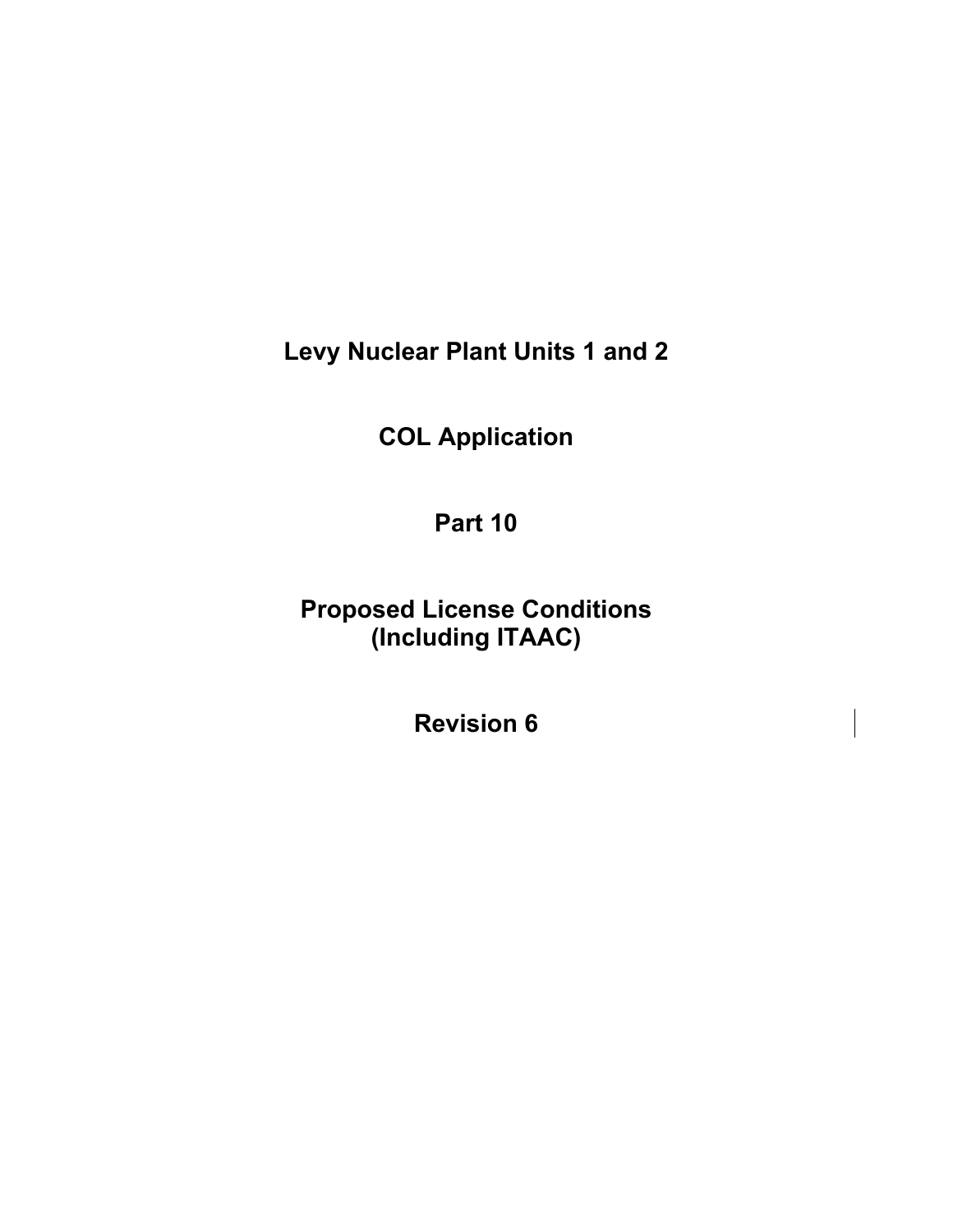# **Levy Nuclear Plant, Units 1 and 2 Proposed License Conditions**

# **1. ITAAC (Inspections, Tests, Analyses, and Acceptance Criteria):**

There are several ITAAC identified in the COLA. Once incorporated into the COL, the regulations identify the requirements that must be met. The incorporation below includes references to the sensitive unclassified non-safeguards information (including proprietary information) and safeguards information, contained in the AP1000 DCD. Such DCD information is included in this combined license application in the same manner as it is included in the AP1000 DCD, i.e., references in the DCD are included as references in the FSAR, and material incorporated by reference into the DCD is incorporated by reference into the FSAR. Appropriate agreements are in place to provide for the licensee's rights to possession (including constructive possession) and use of the withheld sensitive unclassified non-safeguards information (including proprietary information) and safeguards information referenced in the AP1000 DCD for the life of the project.

# **PROPOSED LICENSE CONDITION:**

The ITAAC identified in the tables in Appendix B are hereby incorporated into this Combined License. After the Commission has made the finding required by 10 CFR 52.103(g), the ITAAC do not constitute regulatory requirements; except for specific ITAAC, which are the subject of a Section 103(a) hearing; their expiration will occur upon final Commission action in such proceeding.

# **2. COL HOLDER ITEMS:**

There are several COL information items that can not be resolved prior to issuance of the Combined License. The referenced AP1000 design certification has already justified why each COL Holder item (as identified in the AP1000 DCD Tier 2 Table 1.8-2) can not be resolved before the COL is issued, provides sufficient information on these items to support the NRC licensing decision, and identifies an appropriate implementation milestone. Each COL information item that cannot be resolved completely before the COL is issued is also identified as a COL Holder item in the COLA FSAR Table 1.8-202. Therefore, in accordance with the guidance in Regulatory Guide 1.206, Section C.III.4.3, the following License Condition is proposed to address these COL Holder items. Holder items (per DCD Table 1.8-2) that are addressed by the COLA are not included in the proposed condition. These include COL information item numbers 3.11-1, 9.5-6, 10.1-1, and 13.6-5.

# **PROPOSED LICENSE CONDITION:**

Each COL Holder item identified below shall be completed by the identified implementation milestone through completion of the action therein identified.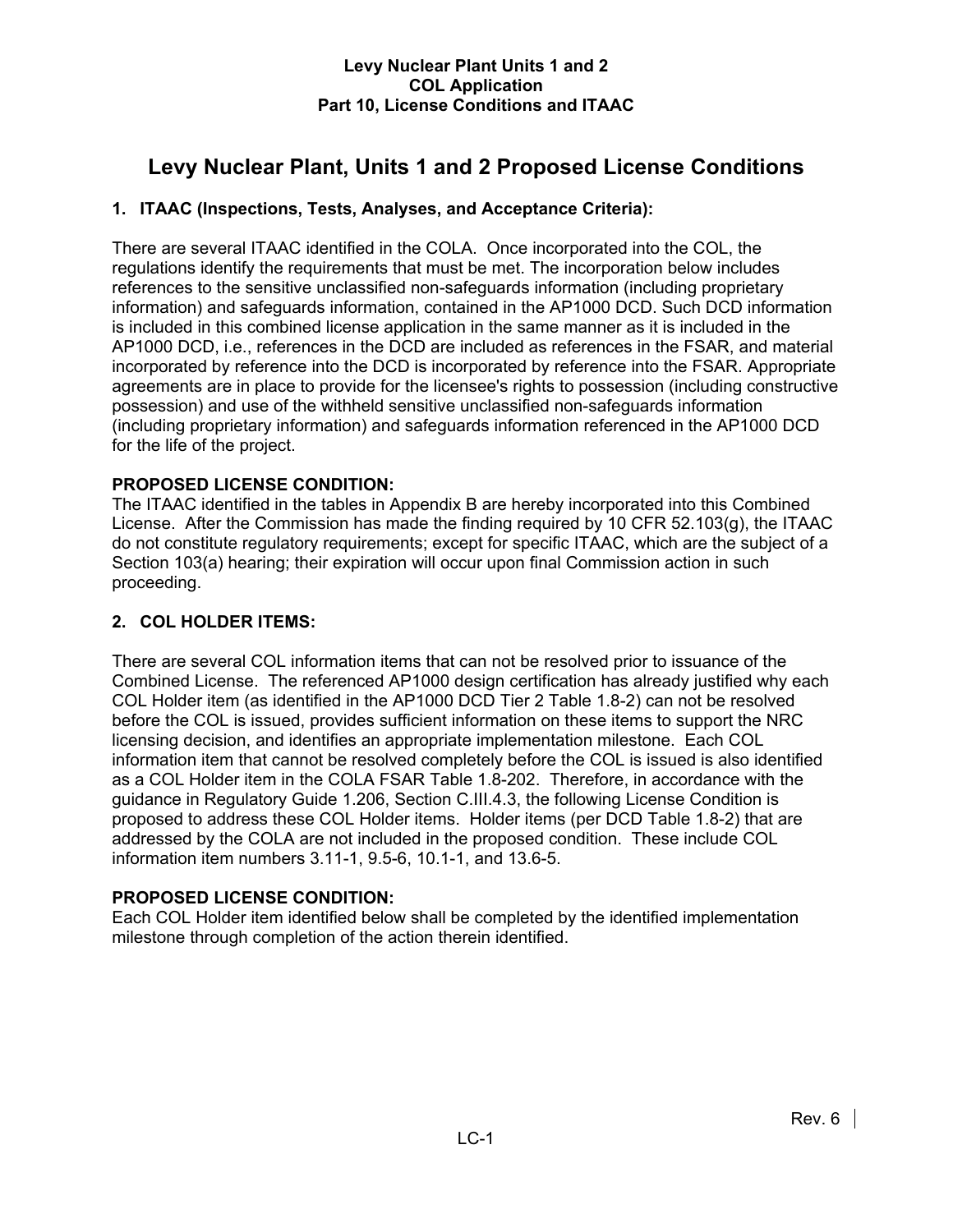| SUMMARY OF COMBINED LICENSE INFORMATION HOLDER ITEMS                                                                                                                                                                                                                                                                                                                                                                                                                                                                                                                                                                                                                                                                                                                                                                                                                                                                                                                                                                                                                                                                                                                                                                                                                                                                                         |                                                                                                                                                                                                                                                                                                                                                                                                    |                                                                     |                                                                                            |  |  |  |
|----------------------------------------------------------------------------------------------------------------------------------------------------------------------------------------------------------------------------------------------------------------------------------------------------------------------------------------------------------------------------------------------------------------------------------------------------------------------------------------------------------------------------------------------------------------------------------------------------------------------------------------------------------------------------------------------------------------------------------------------------------------------------------------------------------------------------------------------------------------------------------------------------------------------------------------------------------------------------------------------------------------------------------------------------------------------------------------------------------------------------------------------------------------------------------------------------------------------------------------------------------------------------------------------------------------------------------------------|----------------------------------------------------------------------------------------------------------------------------------------------------------------------------------------------------------------------------------------------------------------------------------------------------------------------------------------------------------------------------------------------------|---------------------------------------------------------------------|--------------------------------------------------------------------------------------------|--|--|--|
| <b>COL</b><br>Item<br>No.                                                                                                                                                                                                                                                                                                                                                                                                                                                                                                                                                                                                                                                                                                                                                                                                                                                                                                                                                                                                                                                                                                                                                                                                                                                                                                                    | <b>Subject</b>                                                                                                                                                                                                                                                                                                                                                                                     | <b>From</b><br><b>DCD</b><br>Tier <sub>2</sub><br><b>Subsection</b> | <b>Implementation Milestone</b>                                                            |  |  |  |
| $3.6 - 1$                                                                                                                                                                                                                                                                                                                                                                                                                                                                                                                                                                                                                                                                                                                                                                                                                                                                                                                                                                                                                                                                                                                                                                                                                                                                                                                                    | As-Designed Pipe Rupture Hazards<br>Analysis                                                                                                                                                                                                                                                                                                                                                       | 3.6.4.1                                                             | Prior to installation of the piping<br>and connected components in<br>their final location |  |  |  |
| After a Combined License is issued, the following activity will be completed by the COL holder.<br>An as-designed pipe rupture hazard evaluation will be available for NRC review. The completed<br>as-designed pipe rupture hazards evaluation will be in accordance with the criteria outlined in<br>DCD Subsections 3.6.1.3.2 and 3.6.2.5. Systems, structures, and components identified to be<br>essential targets and appropriate mitigation features (Reference is DCD Table 3.6-3) will be<br>confirmed as part of the evaluation, and updated information will be provided as appropriate. A<br>pipe rupture hazards analysis is part of the piping design. The evaluation will be performed for<br>high and moderate energy piping to confirm the protection of systems, structures, and<br>components (SSCs), which are required to be functional during and following a design basis<br>event. The locations of the postulated ruptures and essential targets will be established and<br>required pipe whip restraints and jet shield designs will be included. The evaluation will address<br>environmental and flooding effects of cracks in high and moderate energy piping. The as-<br>designed pipe rupture hazards evaluation is prepared on a generic basis to address COL<br>applications referencing the AP1000 design. |                                                                                                                                                                                                                                                                                                                                                                                                    |                                                                     |                                                                                            |  |  |  |
| $3.7 - 3$                                                                                                                                                                                                                                                                                                                                                                                                                                                                                                                                                                                                                                                                                                                                                                                                                                                                                                                                                                                                                                                                                                                                                                                                                                                                                                                                    | Seismic Interaction Review                                                                                                                                                                                                                                                                                                                                                                         | 3.7.5.3                                                             | Prior to initial fuel load                                                                 |  |  |  |
|                                                                                                                                                                                                                                                                                                                                                                                                                                                                                                                                                                                                                                                                                                                                                                                                                                                                                                                                                                                                                                                                                                                                                                                                                                                                                                                                              | The seismic interaction review will be updated by the Combined License holder for as-built<br>information. This review is performed in parallel with the seismic margin evaluation. The review<br>is based on as-procured data, as well as the as-constructed condition. The as-built seismic<br>interaction review is not provided with the COL application, but is completed prior to fuel load. |                                                                     |                                                                                            |  |  |  |
| $3.7 - 4$                                                                                                                                                                                                                                                                                                                                                                                                                                                                                                                                                                                                                                                                                                                                                                                                                                                                                                                                                                                                                                                                                                                                                                                                                                                                                                                                    | <b>Reconciliation of Seismic Analyses</b><br>of Nuclear Island Structures                                                                                                                                                                                                                                                                                                                          | 3.7.5.4                                                             | Prior to initial fuel load                                                                 |  |  |  |
| The Combined License holder will reconcile the seismic analyses described in subsection 3.7.2<br>for detail design changes, such as those due to as-procured or as-built changes in component<br>mass, center of gravity, and support configuration based on as-procured equipment information.<br>Deviations are acceptable based on an evaluation consistent with the methods and procedure<br>of Section 3.7 provided the amplitude of the seismic floor response spectra, including the effect<br>due to these deviations, does not exceed the design basis floor response spectra by more than<br>10 percent. The Combined License holder will complete this reconciliation prior to fuel load.                                                                                                                                                                                                                                                                                                                                                                                                                                                                                                                                                                                                                                         |                                                                                                                                                                                                                                                                                                                                                                                                    |                                                                     |                                                                                            |  |  |  |
| $3.9 - 7$                                                                                                                                                                                                                                                                                                                                                                                                                                                                                                                                                                                                                                                                                                                                                                                                                                                                                                                                                                                                                                                                                                                                                                                                                                                                                                                                    | As-Designed Piping Analysis                                                                                                                                                                                                                                                                                                                                                                        | 3.9.8.7                                                             | Prior to installation of the piping<br>and connected components in<br>their final location |  |  |  |
|                                                                                                                                                                                                                                                                                                                                                                                                                                                                                                                                                                                                                                                                                                                                                                                                                                                                                                                                                                                                                                                                                                                                                                                                                                                                                                                                              | After a Combined License is issued, the following activity will be completed by the COL holder:                                                                                                                                                                                                                                                                                                    |                                                                     |                                                                                            |  |  |  |
|                                                                                                                                                                                                                                                                                                                                                                                                                                                                                                                                                                                                                                                                                                                                                                                                                                                                                                                                                                                                                                                                                                                                                                                                                                                                                                                                              | The as-designed piping analysis is provided for the piping lines chosen to demonstrate all<br>aspects of the piping design. A design report referencing the as-designed piping calculation<br>packages, including ASME Section III piping analysis, support evaluations and piping<br>component fatigue analysis for Class 1 piping using the methods and criteria outlined in DCD                 |                                                                     |                                                                                            |  |  |  |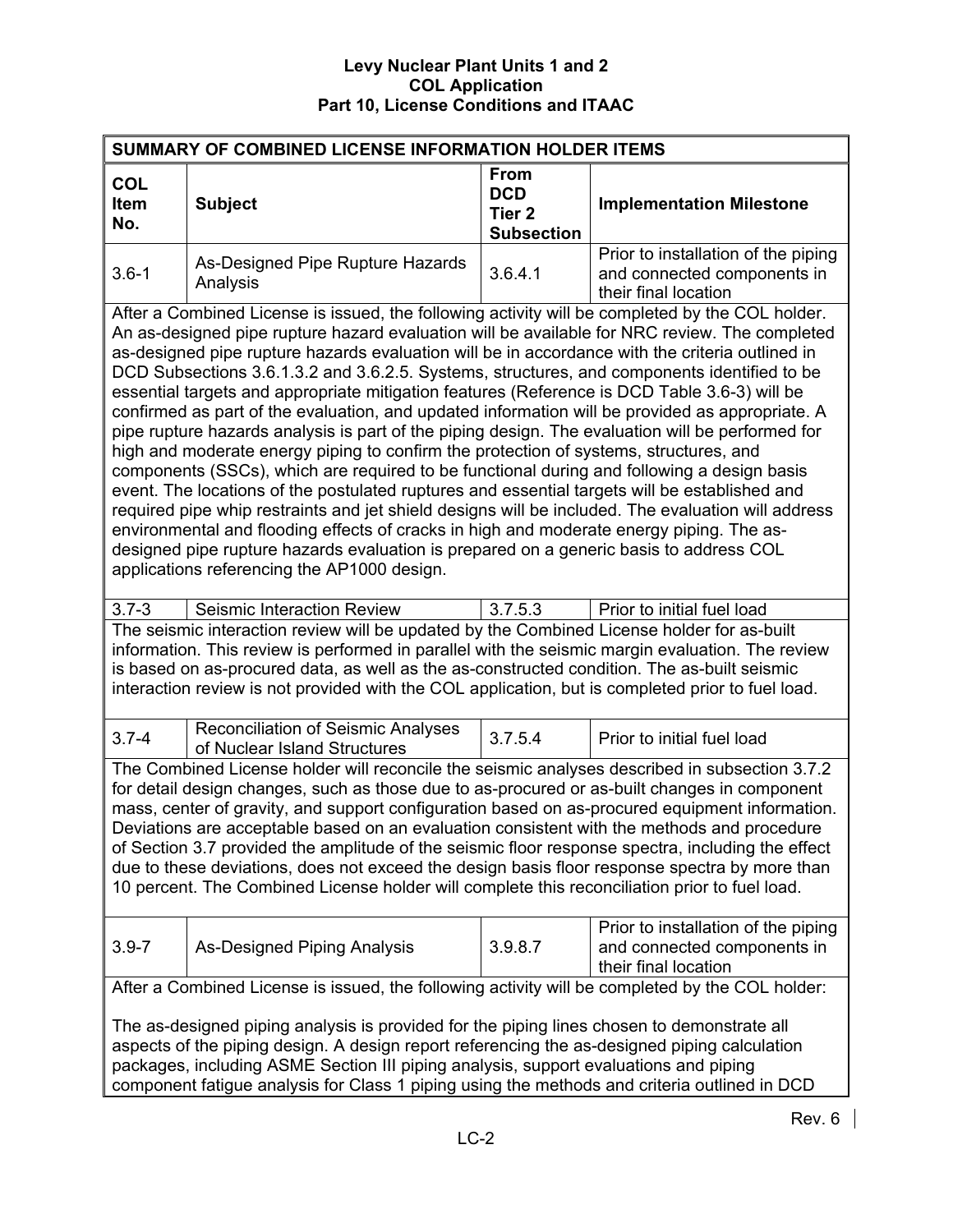| SUMMARY OF COMBINED LICENSE INFORMATION HOLDER ITEMS                                                                                                                                                                                                                                                                                                                                                                                                                                                |                                                                                                                                                                                                                                                                                                                                                                                                                                                                                                   |                                                                     |                                 |  |  |
|-----------------------------------------------------------------------------------------------------------------------------------------------------------------------------------------------------------------------------------------------------------------------------------------------------------------------------------------------------------------------------------------------------------------------------------------------------------------------------------------------------|---------------------------------------------------------------------------------------------------------------------------------------------------------------------------------------------------------------------------------------------------------------------------------------------------------------------------------------------------------------------------------------------------------------------------------------------------------------------------------------------------|---------------------------------------------------------------------|---------------------------------|--|--|
| <b>COL</b><br><b>Item</b><br>No.                                                                                                                                                                                                                                                                                                                                                                                                                                                                    | <b>Subject</b>                                                                                                                                                                                                                                                                                                                                                                                                                                                                                    | <b>From</b><br><b>DCD</b><br>Tier <sub>2</sub><br><b>Subsection</b> | <b>Implementation Milestone</b> |  |  |
| Table 3.9-19 is made available for NRC review. The availability of the piping design information<br>and design reports for the piping packages is identified to the NRC.                                                                                                                                                                                                                                                                                                                            |                                                                                                                                                                                                                                                                                                                                                                                                                                                                                                   |                                                                     |                                 |  |  |
| $4.4 - 2$                                                                                                                                                                                                                                                                                                                                                                                                                                                                                           | <b>Confirm Assumptions for Safety</b><br><b>Analyses DNBR Limits</b>                                                                                                                                                                                                                                                                                                                                                                                                                              | 4.4.7                                                               | Prior to initial fuel load      |  |  |
|                                                                                                                                                                                                                                                                                                                                                                                                                                                                                                     | Combined License applicants referencing the AP1000 certified design will address changes to<br>the reference design of the fuel, burnable absorber rods, rod cluster control assemblies, or initial<br>core design from that presented in the DCD.<br>Following selection of the actual plant operating instrumentation and calculation of the                                                                                                                                                    |                                                                     |                                 |  |  |
|                                                                                                                                                                                                                                                                                                                                                                                                                                                                                                     | instrumentation uncertainties of the operating plant parameters as discussed in subsection<br>7.1.6, Combined License applicants will calculate the design limit DNBR values using the RTDP<br>with these instrumentation uncertainties and confirm that either the design limit DNBR values as<br>described in Section 4.4 remain valid, or that the safety analysis minimum DNBR bounds the<br>new design limit DNBR values plus DNBR penalties, such as rod bow penalty.                       |                                                                     |                                 |  |  |
| $5.3 - 1$                                                                                                                                                                                                                                                                                                                                                                                                                                                                                           | Reactor Vessel Pressure -<br><b>Temperature Limit Curves</b>                                                                                                                                                                                                                                                                                                                                                                                                                                      | 5.3.6.1                                                             | Prior to initial fuel load      |  |  |
|                                                                                                                                                                                                                                                                                                                                                                                                                                                                                                     | The COL Holder shall update the P/T limits using the PTLR methodologies approved in the<br>AP1000 DCD using the plant-specific material properties or confirm that the reactor vessel<br>material properties meet the specifications and use the Westinghouse generic PTLR curves.                                                                                                                                                                                                                |                                                                     |                                 |  |  |
| $5.3 - 4$                                                                                                                                                                                                                                                                                                                                                                                                                                                                                           | <b>Reactor Vessel Materials Properties</b><br>Verification                                                                                                                                                                                                                                                                                                                                                                                                                                        | 5.3.6.4.1                                                           | Prior to initial fuel load      |  |  |
| The Combined License holder will complete prior to fuel load verification of plant-specific belt<br>line material properties consistent with the requirements in subsection 5.3.3.1 and Tables 5.3-1<br>and 5.3-3. The verification will include a pressurized thermal shock evaluation based on as-<br>procured reactor vessel material data and the projected neutron fluence for the plant design<br>objective of 60 years. This evaluation report will be submitted for NRC staff review.       |                                                                                                                                                                                                                                                                                                                                                                                                                                                                                                   |                                                                     |                                 |  |  |
| $9.1 - 7$                                                                                                                                                                                                                                                                                                                                                                                                                                                                                           | <b>Coupon Monitoring Program</b>                                                                                                                                                                                                                                                                                                                                                                                                                                                                  | 9.1.6                                                               | Prior to commercial operation   |  |  |
| A spent fuel rack Metamic coupon monitoring program will be implemented when the plant is<br>placed into commercial operation. This program will include tests to monitor bubbling, blistering,<br>cracking, or flaking; and a test to monitor for corrosion, such as weight loss measurements<br>and/or visual examination. The program will also include testing to monitor changes in physical<br>properties of the absorber material, including neutron attenuation and thickness measurements. |                                                                                                                                                                                                                                                                                                                                                                                                                                                                                                   |                                                                     |                                 |  |  |
| $10.2 - 1$                                                                                                                                                                                                                                                                                                                                                                                                                                                                                          | Turbine Maintenance and Inspection                                                                                                                                                                                                                                                                                                                                                                                                                                                                | 10.2.6                                                              | Prior to initial fuel load      |  |  |
|                                                                                                                                                                                                                                                                                                                                                                                                                                                                                                     | The Combined License holder will submit to the NRC staff for review prior to fuel load, and then<br>implement a turbine maintenance and inspection program. The program will be consistent with<br>the maintenance and inspection program plan activities and inspection intervals identified in<br>subsection 10.2.3.6. The Combined License holder will have available plant-specific turbine<br>rotor test data and calculated toughness curves that support the material property assumptions |                                                                     |                                 |  |  |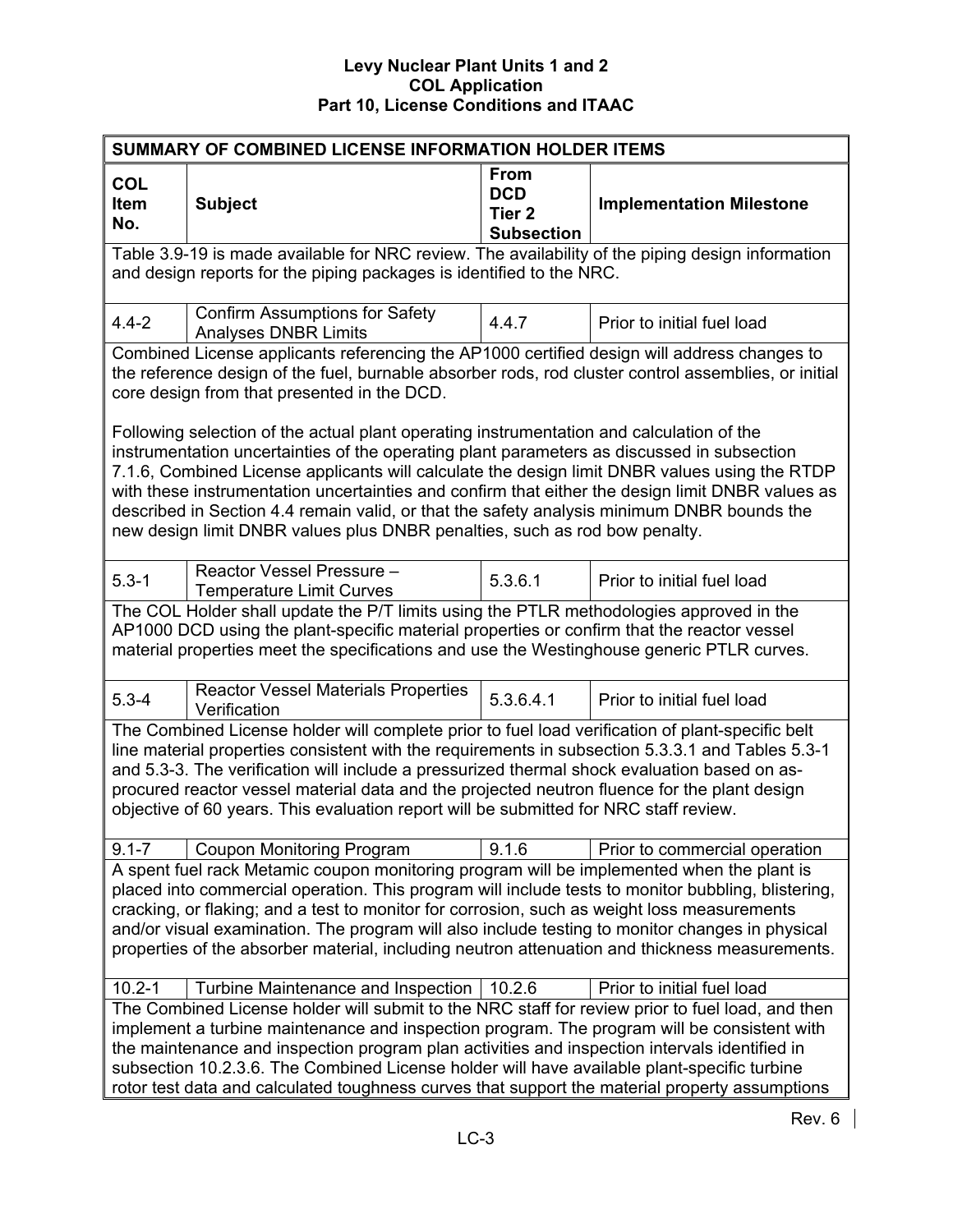| SUMMARY OF COMBINED LICENSE INFORMATION HOLDER ITEMS                                                                                                                                                                                                                                                                                                                                                                                                                                                                                                                                                                                                                                                                                                                                                                                                                                                                                                                                                                                                                                                                                                                                                          |                                                                                               |                                                                     |                                 |  |  |
|---------------------------------------------------------------------------------------------------------------------------------------------------------------------------------------------------------------------------------------------------------------------------------------------------------------------------------------------------------------------------------------------------------------------------------------------------------------------------------------------------------------------------------------------------------------------------------------------------------------------------------------------------------------------------------------------------------------------------------------------------------------------------------------------------------------------------------------------------------------------------------------------------------------------------------------------------------------------------------------------------------------------------------------------------------------------------------------------------------------------------------------------------------------------------------------------------------------|-----------------------------------------------------------------------------------------------|---------------------------------------------------------------------|---------------------------------|--|--|
| <b>COL</b><br>Item<br>No.                                                                                                                                                                                                                                                                                                                                                                                                                                                                                                                                                                                                                                                                                                                                                                                                                                                                                                                                                                                                                                                                                                                                                                                     | <b>Subject</b>                                                                                | <b>From</b><br><b>DCD</b><br>Tier <sub>2</sub><br><b>Subsection</b> | <b>Implementation Milestone</b> |  |  |
|                                                                                                                                                                                                                                                                                                                                                                                                                                                                                                                                                                                                                                                                                                                                                                                                                                                                                                                                                                                                                                                                                                                                                                                                               | in the turbine rotor analysis after the fabrication of the turbine and prior to fuel load.    |                                                                     |                                 |  |  |
| 13.6-5                                                                                                                                                                                                                                                                                                                                                                                                                                                                                                                                                                                                                                                                                                                                                                                                                                                                                                                                                                                                                                                                                                                                                                                                        | <b>Cyber Security Program</b>                                                                 | 13.6.1                                                              | Prior to initial fuel load      |  |  |
| initial fuel load.                                                                                                                                                                                                                                                                                                                                                                                                                                                                                                                                                                                                                                                                                                                                                                                                                                                                                                                                                                                                                                                                                                                                                                                            | The Combined License holder will develop and implement a cyber security program prior to      |                                                                     |                                 |  |  |
| $14.4 - 2$                                                                                                                                                                                                                                                                                                                                                                                                                                                                                                                                                                                                                                                                                                                                                                                                                                                                                                                                                                                                                                                                                                                                                                                                    | <b>Test Specifics and Procedures</b>                                                          | 14.4.2                                                              | Prior to initial fuel load      |  |  |
|                                                                                                                                                                                                                                                                                                                                                                                                                                                                                                                                                                                                                                                                                                                                                                                                                                                                                                                                                                                                                                                                                                                                                                                                               | NOTE -addressed by proposed License Condition #6.                                             |                                                                     |                                 |  |  |
| $14.4 - 3$                                                                                                                                                                                                                                                                                                                                                                                                                                                                                                                                                                                                                                                                                                                                                                                                                                                                                                                                                                                                                                                                                                                                                                                                    | <b>Conduct of Test Program</b>                                                                | 14.4.3                                                              |                                 |  |  |
|                                                                                                                                                                                                                                                                                                                                                                                                                                                                                                                                                                                                                                                                                                                                                                                                                                                                                                                                                                                                                                                                                                                                                                                                               | NOTE - addressed by proposed License Conditions #3 and #6.                                    |                                                                     |                                 |  |  |
| $14.4 - 4$                                                                                                                                                                                                                                                                                                                                                                                                                                                                                                                                                                                                                                                                                                                                                                                                                                                                                                                                                                                                                                                                                                                                                                                                    | <b>Review and Evaluation of Test</b><br><b>Results</b>                                        | 14.4.4                                                              |                                 |  |  |
|                                                                                                                                                                                                                                                                                                                                                                                                                                                                                                                                                                                                                                                                                                                                                                                                                                                                                                                                                                                                                                                                                                                                                                                                               | NOTE - addressed by proposed License Condition #9.                                            |                                                                     |                                 |  |  |
| $14.4 - 6$                                                                                                                                                                                                                                                                                                                                                                                                                                                                                                                                                                                                                                                                                                                                                                                                                                                                                                                                                                                                                                                                                                                                                                                                    | First-Plant-Only and Three-Plant-<br><b>Only Tests</b>                                        | 14.4.6                                                              |                                 |  |  |
|                                                                                                                                                                                                                                                                                                                                                                                                                                                                                                                                                                                                                                                                                                                                                                                                                                                                                                                                                                                                                                                                                                                                                                                                               | NOTE - addressed by proposed License Conditions #7 and #9.                                    |                                                                     |                                 |  |  |
| $15.0 - 1$                                                                                                                                                                                                                                                                                                                                                                                                                                                                                                                                                                                                                                                                                                                                                                                                                                                                                                                                                                                                                                                                                                                                                                                                    | Documentation of Plant Calorimetric<br><b>Uncertainty Methodology</b>                         | 15.0.15.1                                                           |                                 |  |  |
|                                                                                                                                                                                                                                                                                                                                                                                                                                                                                                                                                                                                                                                                                                                                                                                                                                                                                                                                                                                                                                                                                                                                                                                                               | NOTE - addressed by proposed ITAAC Table 2.5.4-2, item 4.                                     |                                                                     |                                 |  |  |
| 19.59.10-1                                                                                                                                                                                                                                                                                                                                                                                                                                                                                                                                                                                                                                                                                                                                                                                                                                                                                                                                                                                                                                                                                                                                                                                                    | As-Built SSC HCLPF Comparison<br>to Seismic Margin Evaluation                                 | 19.59.10.5                                                          | Prior to initial fuel load      |  |  |
| The Combined License holder referencing the AP1000 certified design will review differences<br>between the as-built plant and the design used as the basis for the AP1000 seismic margins<br>analysis prior to fuel load. A verification walkdown will be performed with the purpose of<br>identifying differences between the as-built plant and the design. Any differences will be<br>evaluated and the seismic margins analysis modified as necessary to account for the<br>plant-specific design, and any design changes or departures from the certified design. Spacial<br>interactions are addressed by COL information item 3.7-3. Details of the process will be<br>developed by the Combined License holder.<br>The Combined License holder referencing the AP1000 certified design should compare the<br>as-built SSC HCLPFs to those assumed in the AP1000 seismic margin evaluation prior to fuel<br>load. Deviations from the HCLPF values or assumptions in the seismic margin evaluation due to<br>the as-built configuration and final analysis should be evaluated to determine if vulnerabilities<br>have been introduced. The requirements to which the equipment is to be purchased are |                                                                                               |                                                                     |                                 |  |  |
|                                                                                                                                                                                                                                                                                                                                                                                                                                                                                                                                                                                                                                                                                                                                                                                                                                                                                                                                                                                                                                                                                                                                                                                                               | included in the equipment specifications. Specifically, the equipment specifications include: |                                                                     |                                 |  |  |
|                                                                                                                                                                                                                                                                                                                                                                                                                                                                                                                                                                                                                                                                                                                                                                                                                                                                                                                                                                                                                                                                                                                                                                                                               | 1. Specific minimum seismic requirements consistent with those used to define the Table       |                                                                     |                                 |  |  |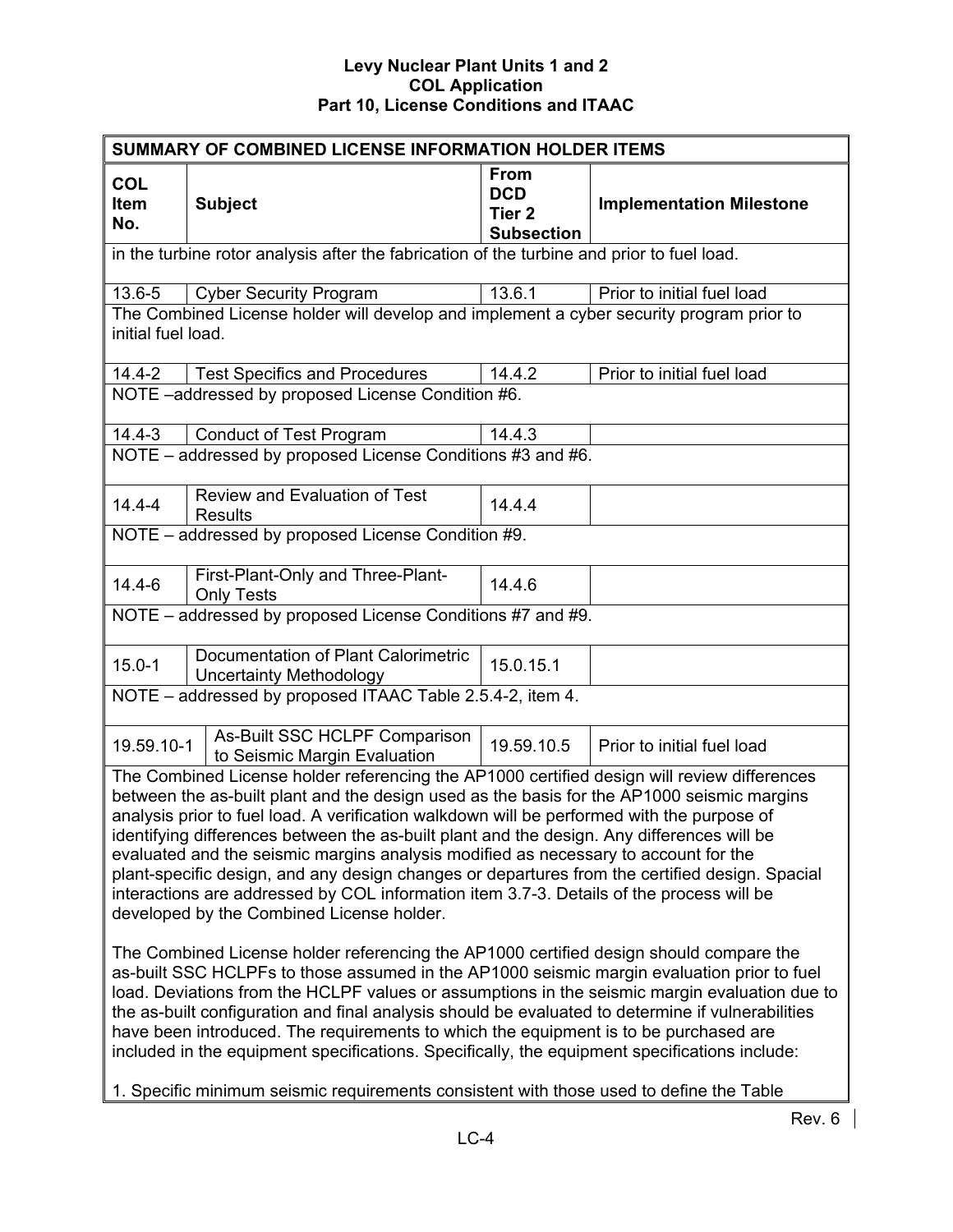| <b>SUMMARY OF COMBINED LICENSE INFORMATION HOLDER ITEMS</b>                                                                                                                                                                                                                                                                                                                                                                                                                                                                                                                                                                                                                                                                                                                                                                                        |                                                                                                                                                                                                                                                                                                                                                                                                                                                                          |                                                                     |                                 |  |  |  |  |
|----------------------------------------------------------------------------------------------------------------------------------------------------------------------------------------------------------------------------------------------------------------------------------------------------------------------------------------------------------------------------------------------------------------------------------------------------------------------------------------------------------------------------------------------------------------------------------------------------------------------------------------------------------------------------------------------------------------------------------------------------------------------------------------------------------------------------------------------------|--------------------------------------------------------------------------------------------------------------------------------------------------------------------------------------------------------------------------------------------------------------------------------------------------------------------------------------------------------------------------------------------------------------------------------------------------------------------------|---------------------------------------------------------------------|---------------------------------|--|--|--|--|
| <b>COL</b><br>Item<br>No.                                                                                                                                                                                                                                                                                                                                                                                                                                                                                                                                                                                                                                                                                                                                                                                                                          | <b>Subject</b>                                                                                                                                                                                                                                                                                                                                                                                                                                                           | <b>From</b><br><b>DCD</b><br>Tier <sub>2</sub><br><b>Subsection</b> | <b>Implementation Milestone</b> |  |  |  |  |
| 19.55-1 HCLPF values. This includes the known frequency range used to define the HCLPF by<br>comparing the required response spectrum (RRS) and test response spectrum (TRS). The test<br>response spectra are chosen so as to demonstrate that no more than one percent rate of failure<br>is expected when the equipment is subjected to the applicable seismic margin ground motion for<br>the equipment identified to be applicable in the seismic margin insights of the site-specific PRA.<br>The range of frequency response that is required for the equipment with its structural support is<br>defined.<br>2. Hardware enhancements that were determined in previous test programs and/or analysis                                                                                                                                       |                                                                                                                                                                                                                                                                                                                                                                                                                                                                          |                                                                     |                                 |  |  |  |  |
|                                                                                                                                                                                                                                                                                                                                                                                                                                                                                                                                                                                                                                                                                                                                                                                                                                                    | programs will be implemented.                                                                                                                                                                                                                                                                                                                                                                                                                                            |                                                                     |                                 |  |  |  |  |
| 19.59.10-2                                                                                                                                                                                                                                                                                                                                                                                                                                                                                                                                                                                                                                                                                                                                                                                                                                         | <b>Evaluation of As-Built Plant</b><br>Versus Design in AP1000 PRA<br>and Site-Specific PRA External<br>Events                                                                                                                                                                                                                                                                                                                                                           | 19.59.10.5                                                          | Prior to initial fuel load      |  |  |  |  |
|                                                                                                                                                                                                                                                                                                                                                                                                                                                                                                                                                                                                                                                                                                                                                                                                                                                    | The Combined License holder referencing the AP1000 certified design will review differences<br>between the as-built plant and the design used as the basis for the AP1000 PRA and Table<br>19.59-18 prior to fuel load. The plant-specific PRA-based insight differences will be evaluated<br>and the plant-specific PRA model modified as necessary to account for the plant-specific design<br>and any design changes or departures from the design certification PRA. |                                                                     |                                 |  |  |  |  |
| 19.59.10-3                                                                                                                                                                                                                                                                                                                                                                                                                                                                                                                                                                                                                                                                                                                                                                                                                                         | Internal Fire and Internal Flood<br>Analyses                                                                                                                                                                                                                                                                                                                                                                                                                             | 19.59.10.5                                                          | Prior to initial fuel load      |  |  |  |  |
| The Combined License holder referencing the AP1000 certified design will review differences<br>between the as-built plant and the design used as the basis for the AP1000 internal fire and<br>internal flood analysis prior to fuel load. Plant-specific internal fire and internal flood analyses<br>will be evaluated and the analyses modified as necessary to account for the plant-specific<br>design and any design changes or departures from the certified design.                                                                                                                                                                                                                                                                                                                                                                        |                                                                                                                                                                                                                                                                                                                                                                                                                                                                          |                                                                     |                                 |  |  |  |  |
| 19.59.10-4                                                                                                                                                                                                                                                                                                                                                                                                                                                                                                                                                                                                                                                                                                                                                                                                                                         | <b>Implement Severe Accident</b><br><b>Management Guidance</b>                                                                                                                                                                                                                                                                                                                                                                                                           | 19.59.10.5                                                          | Prior to startup testing        |  |  |  |  |
|                                                                                                                                                                                                                                                                                                                                                                                                                                                                                                                                                                                                                                                                                                                                                                                                                                                    | NOTE - addressed by proposed License Condition #6.                                                                                                                                                                                                                                                                                                                                                                                                                       |                                                                     |                                 |  |  |  |  |
| 19.59.10-5                                                                                                                                                                                                                                                                                                                                                                                                                                                                                                                                                                                                                                                                                                                                                                                                                                         | <b>Equipment Survivability</b>                                                                                                                                                                                                                                                                                                                                                                                                                                           | 19.59.10.5                                                          | Prior to initial fuel load      |  |  |  |  |
| The Combined License holder referencing the AP1000 certified design will perform a thermal<br>lag assessment of the as-built equipment listed in Tables 6b and 6c in Attachment A of APP-<br>GW-GLR-069 to provide additional assurance that this equipment can perform its severe<br>accident functions during environmental conditions resulting from hydrogen burns associated<br>with severe accidents. This assessment is performed prior to fuel load and is required only for<br>equipment used for severe accident mitigation that has not been tested at severe accident<br>conditions. The Combined License holder will assess the ability of the as-built equipment to<br>perform during severe accident hydrogen burns using the Environment Enveloping method or<br>the Test Based Thermal Analysis method discussed in EPRI NP-4354. |                                                                                                                                                                                                                                                                                                                                                                                                                                                                          |                                                                     |                                 |  |  |  |  |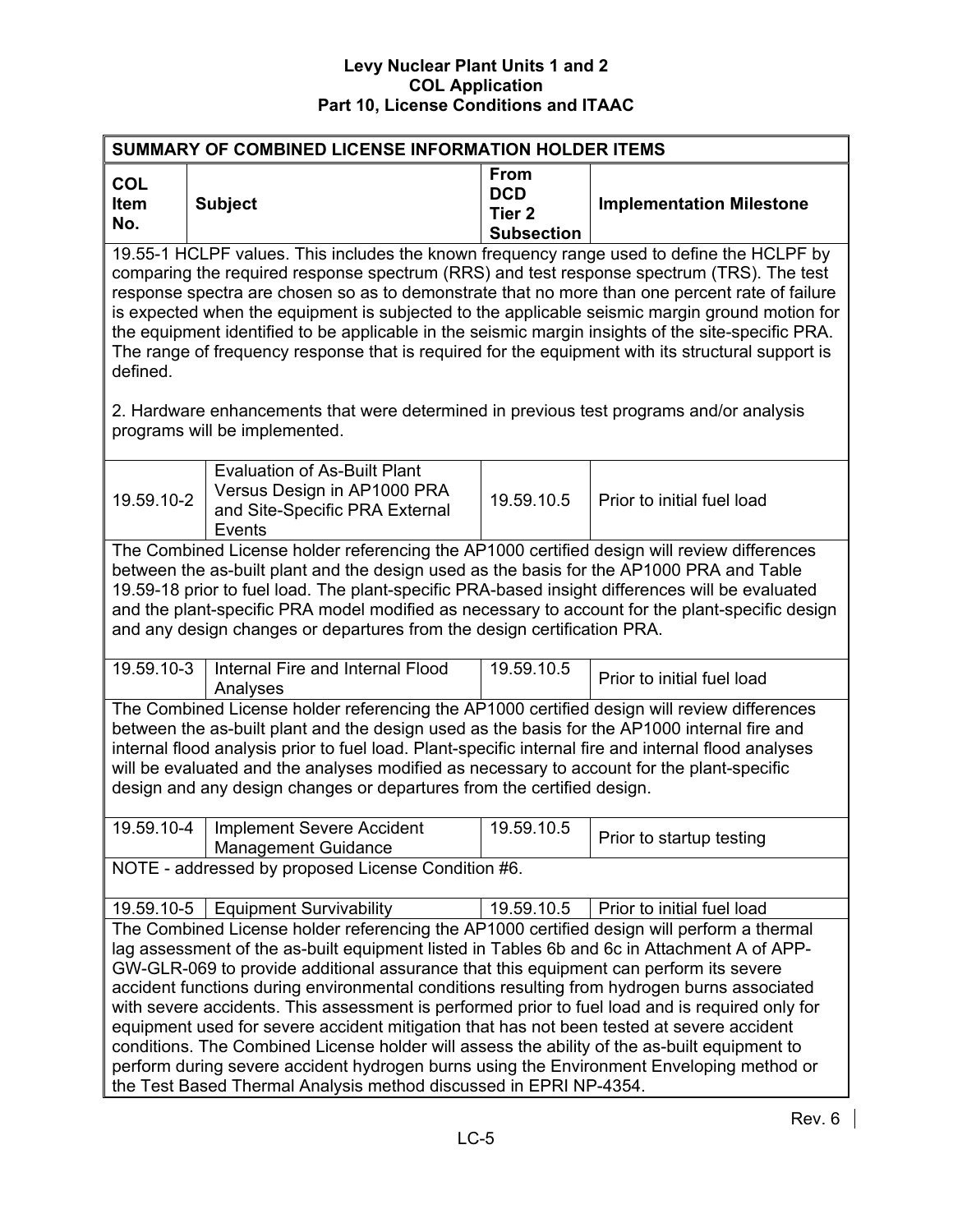# **3. OPERATIONAL PROGRAM IMPLEMENTATION:**

The provisions of the regulations address implementation milestones for some operational programs. The NRC will use license conditions to ensure implementation for those operational programs whose implementation is not addressed in the regulations. FSAR Subsection 13.4, Table 13.4-201, identifies several programs required by regulations that must be implemented by a milestone to be identified in a license condition.

# **PROPOSED LICENSE CONDITION:**

The licensee shall implement the programs or portions of programs identified below on or before the associated milestones identified below.

A. Construction Initiation – The licensee shall implement each operational program identified below prior to initiating construction of nuclear safety or security related structures, systems, or components.

None Identified.

- B. 18 Months Prior to Fuel Load The licensee shall implement each operational program identified below at least 18 months prior to scheduled date of initial fuel load. B.1 – Reactor Operator Training
- C. Receipt of Materials The licensee shall implement each operational program identified below prior to initial receipt of byproduct, source, or special nuclear materials on-site (excluding Exempt Quantities as described in 10 CFR 30.18).
	- C.1 Radiation Protection (applicable portions)
	- C.2 Fire Protection Program (applicable portions)
	- C.3 Non Licensed Plant Staff Training Program (applicable portions)
	- C.4 Deleted
	- C.5 Deleted
	- C.6 Deleted
	- C.7 SNM Material Control and Accounting Program
- D. Fuel Receipt The licensee shall implement each operational program identified below prior to initial receipt of fuel on-site.
	- D.1 Fire Protection (applicable portions)
	- D.2 Radiation Protection (applicable portions)
	- D.3 Special Nuclear Material Physical Protection Program
	- D.4 Deleted
	- D.5 Deleted
- E. Construction Testing The licensee shall implement each operational program identified below prior to initial construction testing.
	- E.1 Initial Test Program Construction Testing
- F. Preoperational Testing The licensee shall implement each operational program identified below prior to initial preoperational testing.
	- F.1 Initial Test Program Preoperational Testing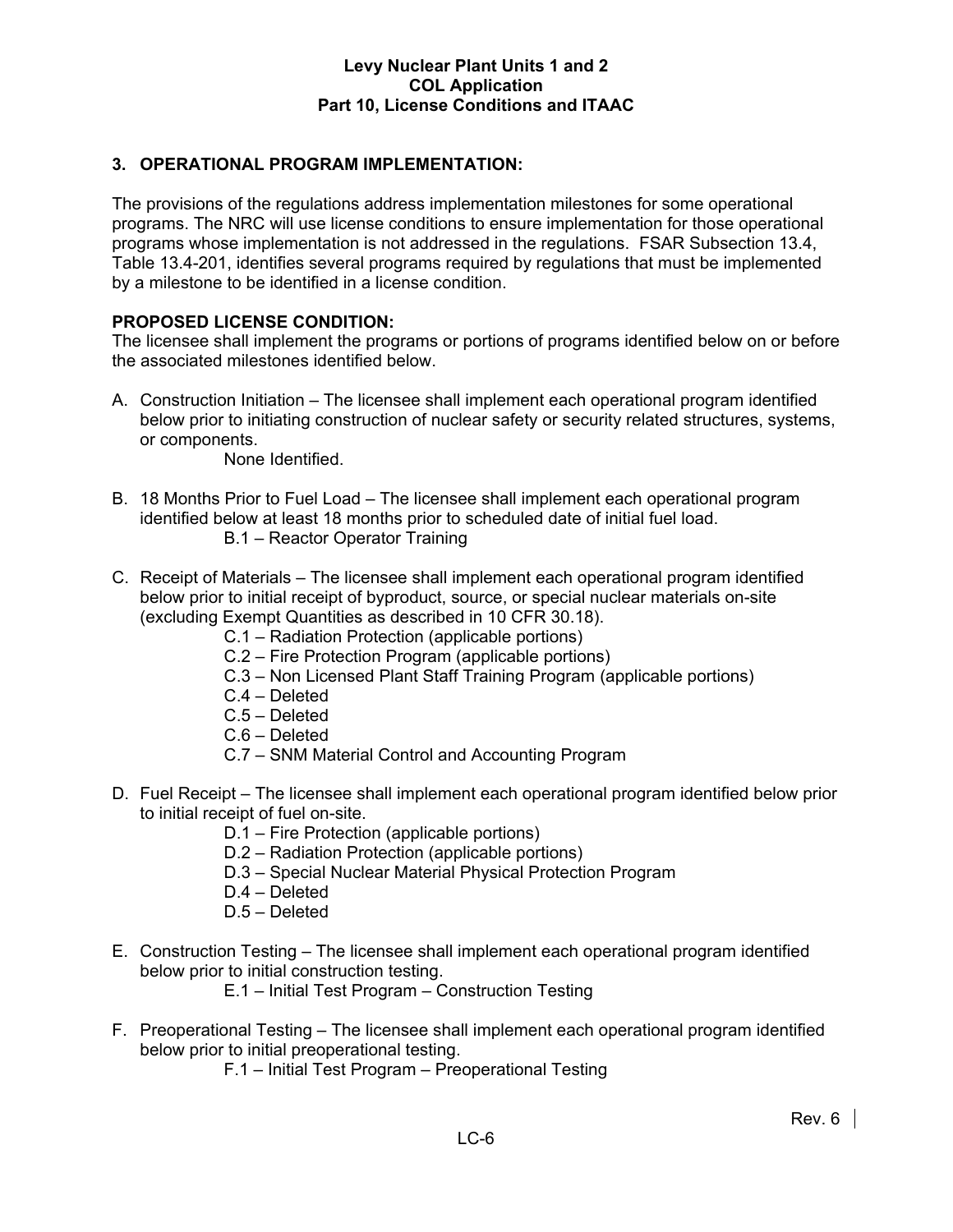- G. Fuel Loading The licensee shall implement each operational program identified below prior to initial fuel load.
	- G.1 Environmental Qualification
	- G.2 Pre-Service Testing
	- G.3 Process and Effluent Monitoring and Sampling
	- G.4 Radiation Protection (applicable portions)
	- G.5 Motor-Operated Valve Testing
	- G.6 Fire Protection
	- G.7 Deleted
	- G.8 Containment Leakage Rate Testing
	- G.9 Physical Security
	- G.10 Cyber Security
- H. Startup Testing The licensee shall implement each operational program identified below prior to initial startup testing.
	- H.1 Initial Test Program Startup Testing
- I. MODE 4 Not used.
- J. Initial Criticality The licensee shall implement each operational program identified below prior to initial criticality.
	- J.1 Reactor Vessel Material Surveillance
- K. Waste Shipment The licensee shall implement each operational program identified below prior to initial radioactive waste shipment.
	- K.1 Radiation Protection

### **4. POST-COL TESTING:**

COLA FSAR Subsection 3.8.5.11 specifies certain post COL testing that must be completed 180-days prior to construction.

#### **PROPOSED LICENSE CONDITION:**

The licensee will complete 180-days prior to construction, the 90-day test report for the Strength Verification and Constructability Testing in accordance with the criteria outlined in FSAR Subsection 3.8.5.11.3 and make it available to the NRC.

#### **5. SECURITY PROGRAM:**

#### **A. SECURITY PROGRAM IMPLEMENTATION:**

An implementation license condition approved in the SRM regarding SECY-05-0197 applies to the Security Program.

# **PROPOSED LICENSE CONDITION:**

The licensee shall maintain in effect the provisions of the physical security plan, security personnel training and qualification plan, safeguards contingency plan, and cyber security plan, and all amendments made pursuant to the authority of 10 CFR 50.90, 50.54(p), 52.97,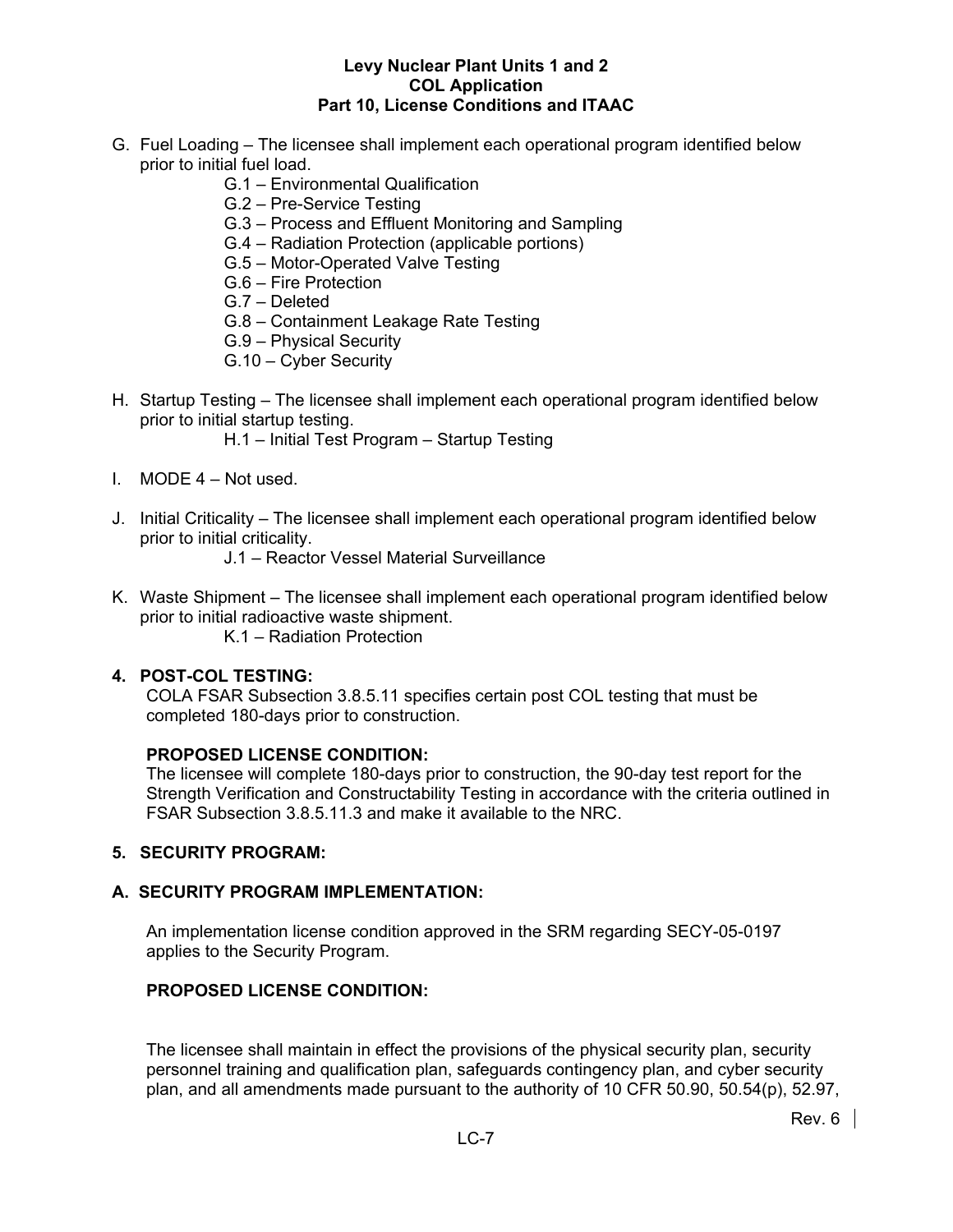and Section VIII of Appendix D to Part 52 when nuclear fuel is onsite (protected area), and continuing until all nuclear fuel is permanently removed from the site.

# **B. SPECIAL NUCLEAR MATERIAL PHYSICAL PROTECTION:**

A license condition is proposed to address when the boundary for physical protection of new fuel as SNM is required to be extended from the controlled access area (CAA) in accordance with the requirements of 10 CFR 73.67 to the operational protected area (PA) in accordance with 10 CFR 73.55.

# **PROPOSED LICENSE CONDITION:**

The licensee shall receive and store new fuel as SNM in a controlled access area (CAA) in accordance with the requirements of 10 CFR 73.67, until such time as an operational protected area (PA) that satisfies the requirements of 10 CFR 73.55(e)(8) is established. If new fuel is already stored in a CAA that is within the boundary of the proposed PA, then upon declaration of an operational PA, the remaining requirements of 10 CFR 73.55 shall be implemented. The PA shall be established and declared operational prior to initial fuel load.

# **6. OPERATIONAL PROGRAM READINESS:**

The NRC inspection of operational programs will be the subject of the following license condition in accordance with SECY-05-0197.

# **PROPOSED LICENSE CONDITION:**

The licensee shall submit to the appropriate Director of the NRC, a schedule, no later than 12 months after issuance of the COL, that supports planning for and conduct of NRC inspections of operational programs listed in the operational program FSAR Table 13.4-201. The schedule shall be updated every 6 months until 12 months before scheduled fuel loading, and every month thereafter until either the operational programs in the FSAR table have been fully implemented, or the plant has been placed in commercial service, whichever comes first. This schedule shall also address:

a. the emergency planning implementation procedures to the NRC consistent with 10 CFR Part 50, Appendix E, Section V.

b. the implementation of site specific Severe Accident Management Guidance.

c. the reactor vessel pressurized thermal shock evaluation at least 18 months prior to initial fuel load.

d. the approved preoperational and startup test procedures (including the site-specific startup administration manual (procedure) prior to initiating the plant initial test program) in accordance with FSAR Subsection 14.2.3.

e. the flow accelerated corrosion (FAC) program implementation, including the construction phase activities.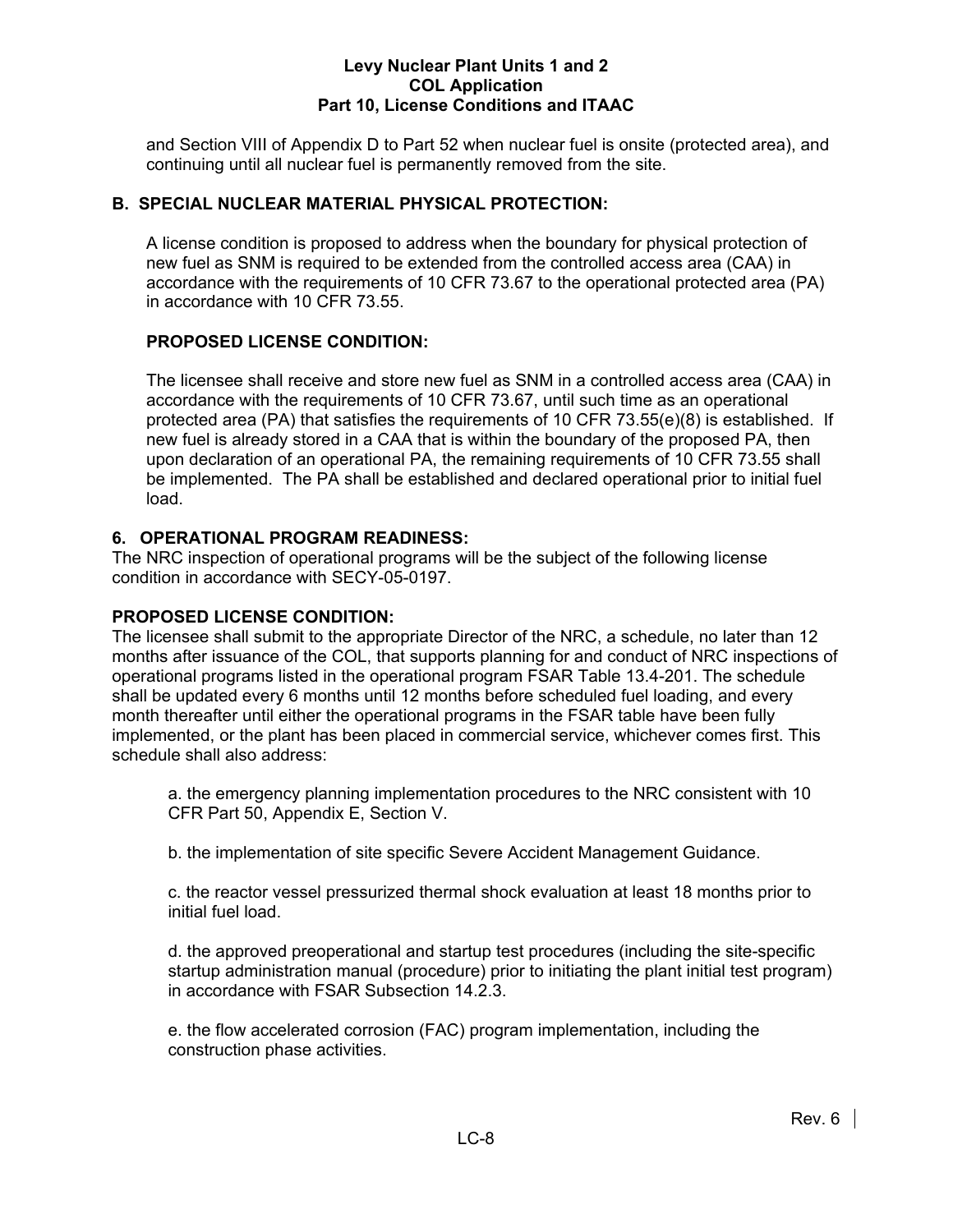f. full implementation of the operational and programmatic elements of responding to an event associated with a loss of large areas of the plant due to explosions or fire, prior to initial fuel load.

g. the spent fuel rack Metamic coupon monitoring program implementation.

h. the implementation of construction and inspection procedures for steel concrete composite (SC) construction activities for seismic Category I nuclear island modules (including shield building SC modules) before and after concrete placement, and inspection of such construction before and after concrete placement.

i. the availability of documented instrumentation uncertainties to calculate a power calorimetric uncertainty, prior to initial fuel load.

j. the availability of administrative controls to implement maintenance and contingency activities related to the power calorimetric uncertainty instrumentation, prior to initial fuel load.

# **7. FIRST-PLANT-ONLY AND FIRST-THREE-PLANT-ONLY TESTING:**

Certain design features of the AP1000 plant will be subjected to special tests to establish unique phenomenological performance parameters of the AP1000 design. Because of the standardization of the AP1000 design, these special tests (designated as first-plant-only tests and first-three-plant-only tests) are not required on subsequent plants. Once these tests are completed by the first plant (or first three plants) and appropriate documentation identified, the subsequent plants need only reference the applicable documentation to show that the first plant (or first three plants) completed the required testing. Accordingly, the following license condition is proposed:

# First-Plant-Only and First-Three-Plant-Only Testing

A licensee shall provide written identification of the applicable references for documentation for the completion of the testing to the Director of the Office of New Reactors (or equivalent NRC management) within thirty (30) calendar days of the licensee confirmation of acceptable test results..

Subsequent plant licensees crediting completion of testing by the first-plant or by the firstthree-plants shall provide a report referencing the applicable documentation identified by the first (or first three) plant(s) confirming the testing to the Director of the Office of New Reactors (or equivalent NRC management). This report shall be provided to NRC either prior to initiation of pre-operational testing, or within sixty (60) days of the identification of the documentation for the completion of the testing by the first plant (or third plant, as appropriate), whichever is later.

# **8. STARTUP TESTING:**

COLA FSAR Section 14.2 specifies certain startup tests that must be completed after fuel load. Operating licenses typically have included the following condition related to startup testing.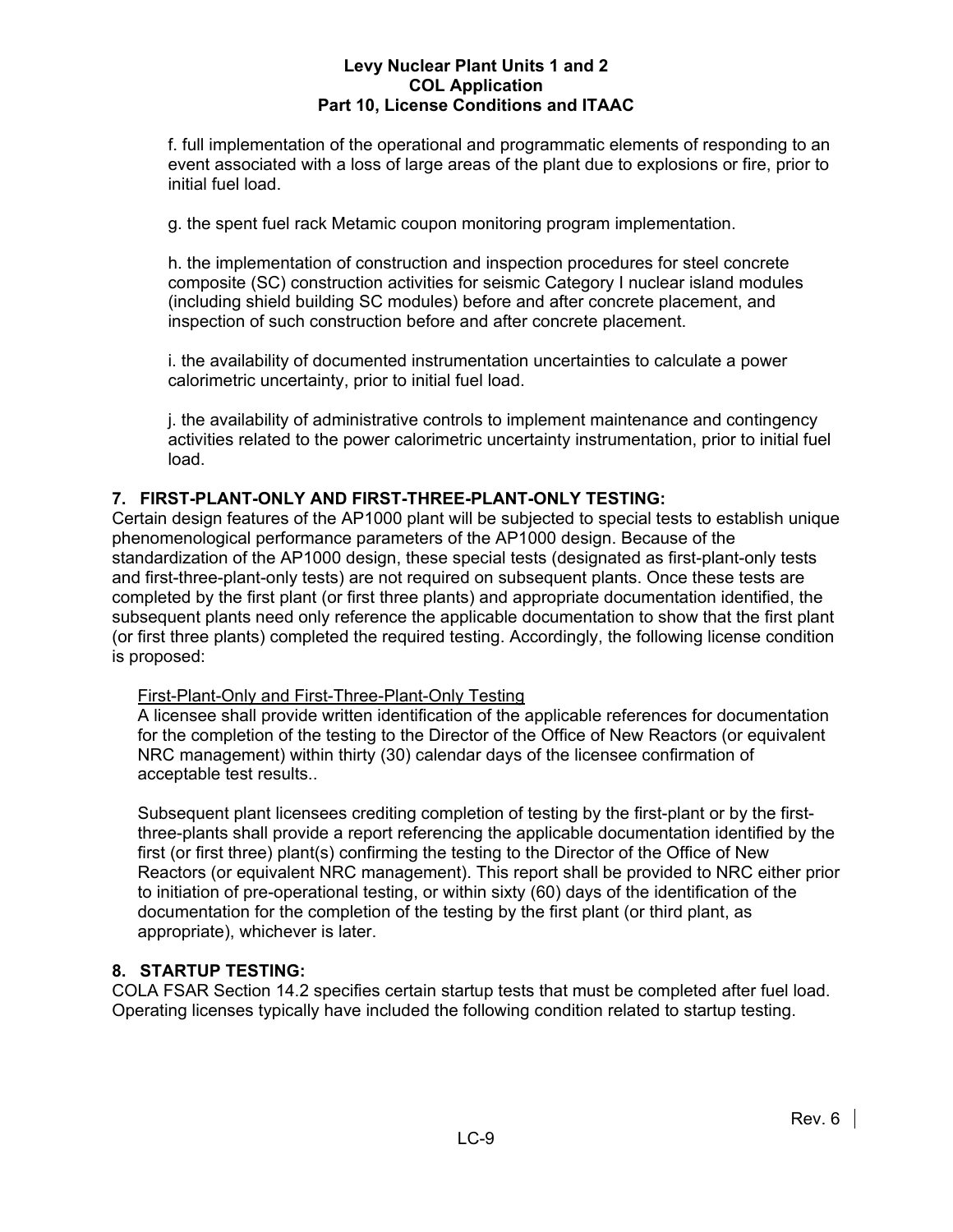# **PROPOSED LICENSE CONDITION:**

Any changes to the Initial Startup Test Program described in Chapter 14 of the FSAR made in accordance with the provisions of 10 CFR 50.59 or Section VIII of Appendix D to 10 CFR Part 52 shall be reported in accordance with 50.59(d) within one month of such change.

# **9. STARTUP PROGRAM TEST RESULTS:**

Certain milestones within the startup testing phase of the initial test program (i.e., pre-critical testing, criticality testing, and low-power [<5% RTP] testing) are controlled through license conditions to ensure that relevant test results are reviewed, evaluated, and approved by the designated licensee management before proceeding with the power ascension test phase. Accordingly, the following license conditions are proposed:

#### Pre-operational Testing

Following completion of pre-operational testing, the licensee shall review and evaluate individual test results. Test exceptions or results which do not meet acceptance criteria are identified to the affected and responsible organizations, and corrective actions and retests, as required, are performed.

#### Pre-critical and Criticality Testing

- 1. Following completion of pre-critical and criticality testing, the licensee shall review and evaluate individual test results. Test exceptions or results which do not meet acceptance criteria are identified to the affected and responsible organizations, and corrective actions and retests, as required, are performed.
- 2. The licensee shall provide written notification to the Director of the Office of New Reactors (or equivalent NRC management) within fourteen (14) calendar days of completion of the pre-critical and criticality testing.

#### Low-Power (<5% RTP) Testing

- 1. Following completion of low-power (<5% RTP) testing, the licensee shall review and evaluate individual test results. Test exceptions or results which do not meet acceptance criteria are identified to the affected and responsible organizations, and corrective actions and retests, as required, are performed.
- 2. The licensee shall provide written notification to the Director of the Office of New Reactors (or equivalent NRC management) within fourteen (14) calendar days of completion of the low-power testing.

# At-Power (5%–100% RTP) Testing

- 1. Following completion of at-power testing (at or above 5% RTP up to and including testing at 100% RTP), the licensee shall review and evaluate individual test results. Test exceptions or results which do not meet acceptance criteria are identified to the affected and responsible organizations, and corrective actions and retests, as required, are performed.
- 2. The licensee shall provide written notification to the Director of the Office of New Reactors (or equivalent NRC management) within fourteen (14) calendar days of completion of the atpower testing.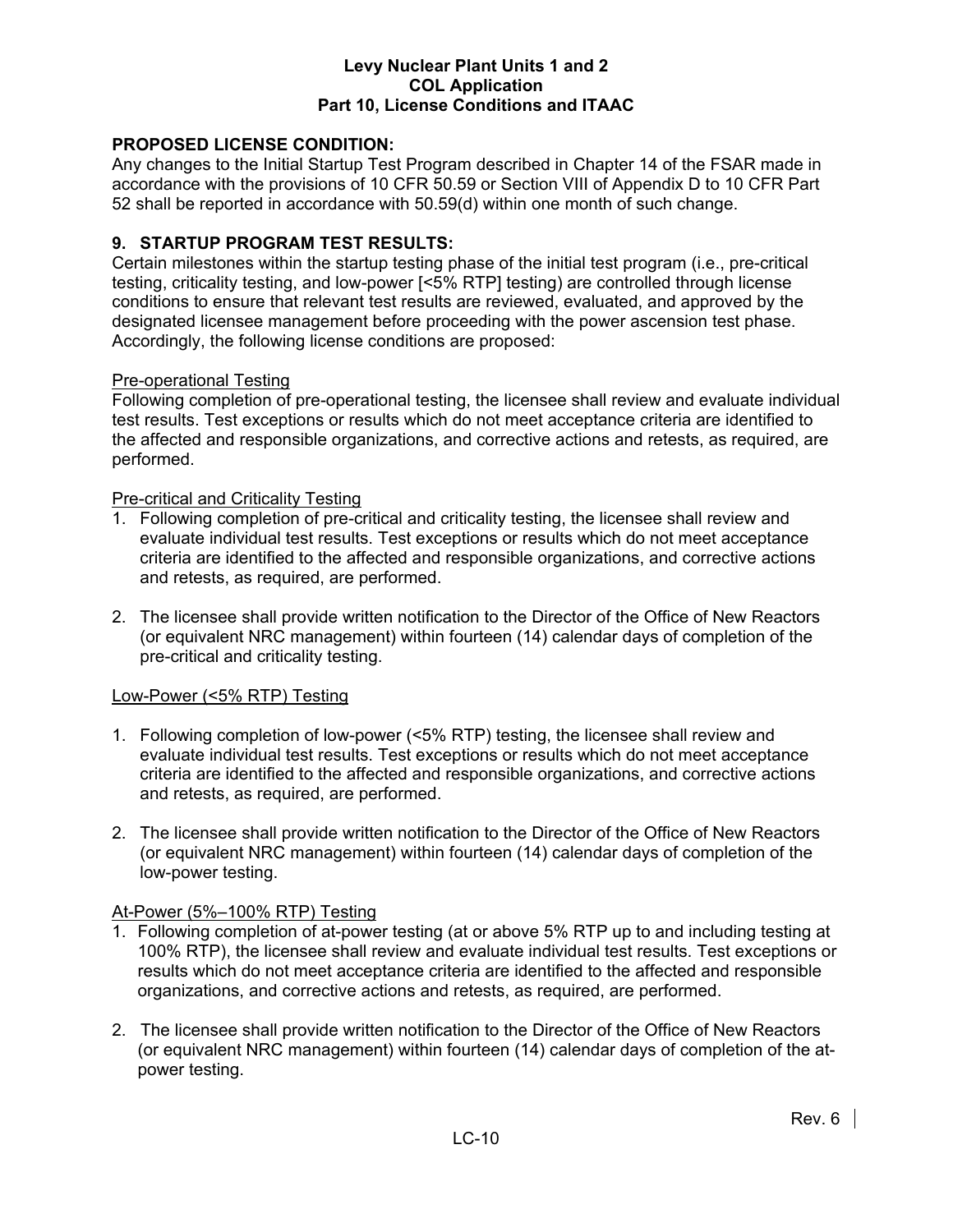# **10. ENVIRONMENTAL PROTECTION PLAN:**

Operating licenses typically have included the following condition related to environmental protection.

# **PROPOSED LICENSE CONDITION:**

The issuance of this COL, subject to the Environmental Protection Plan and the conditions for the protection of the environment set forth herein, is in accordance with the National Environmental Policy Act of 1969, as amended, and with applicable sections of 10 CFR Part 51, "Environmental Protection Regulations for Domestic Licensing and Related Regulatory Functions," as referenced by Subpart C of 10 CFR Part 52, "Early Site Permits; Standard Design Certifications; and Combined Licenses for Nuclear Power Plants," and all applicable requirements therein have been satisfied.

# **11. EMERGENCY PLANNING ACTIONS:**

The COL Application does not contain final versions of some implementation aspects of emergency planning such as EALs and Letters of Agreement because the information will not be developed until it is necessary to implement those aspects of the plan. Thus, COL applicants are proposing the following license condition.

# **PROPOSED LICENSE CONDITION:**

- A. Duke Energy Florida (DEF) shall submit a fully developed set of site-specific Emergency Action Levels (EALs) for Levy Units 1 [Unit 2] to the NRC in accordance with NEI 07-01 revision 0, with no deviations. These EALs shall have been discussed and agreed upon with State and local officials. These fully developed EALs shall be submitted to the NRC for confirmation at least 180 days prior to initial fuel load.
- B. Deleted.
- C. Prior to the full-participation exercise to be conducted in accordance with the requirements of Appendix E to 10 CFR Part 50, DEF will have available for NRC inspection the Letters of Agreement established with the following entities:
	- a. Florida Division of Emergency Management
	- b. Citrus County, Florida Emergency Management Agency
	- c. Levy County, Florida Emergency Management Agency
	- d. Marion County, Florida Emergency Management Agency
	- e. Citrus Memorial Hospital
	- f. Seven Rivers Regional Medical Center
	- g. Citrus County, Department of Public Safety Fire Rescue Division
	- h. Nature Coast Emergency medical Services Fire Department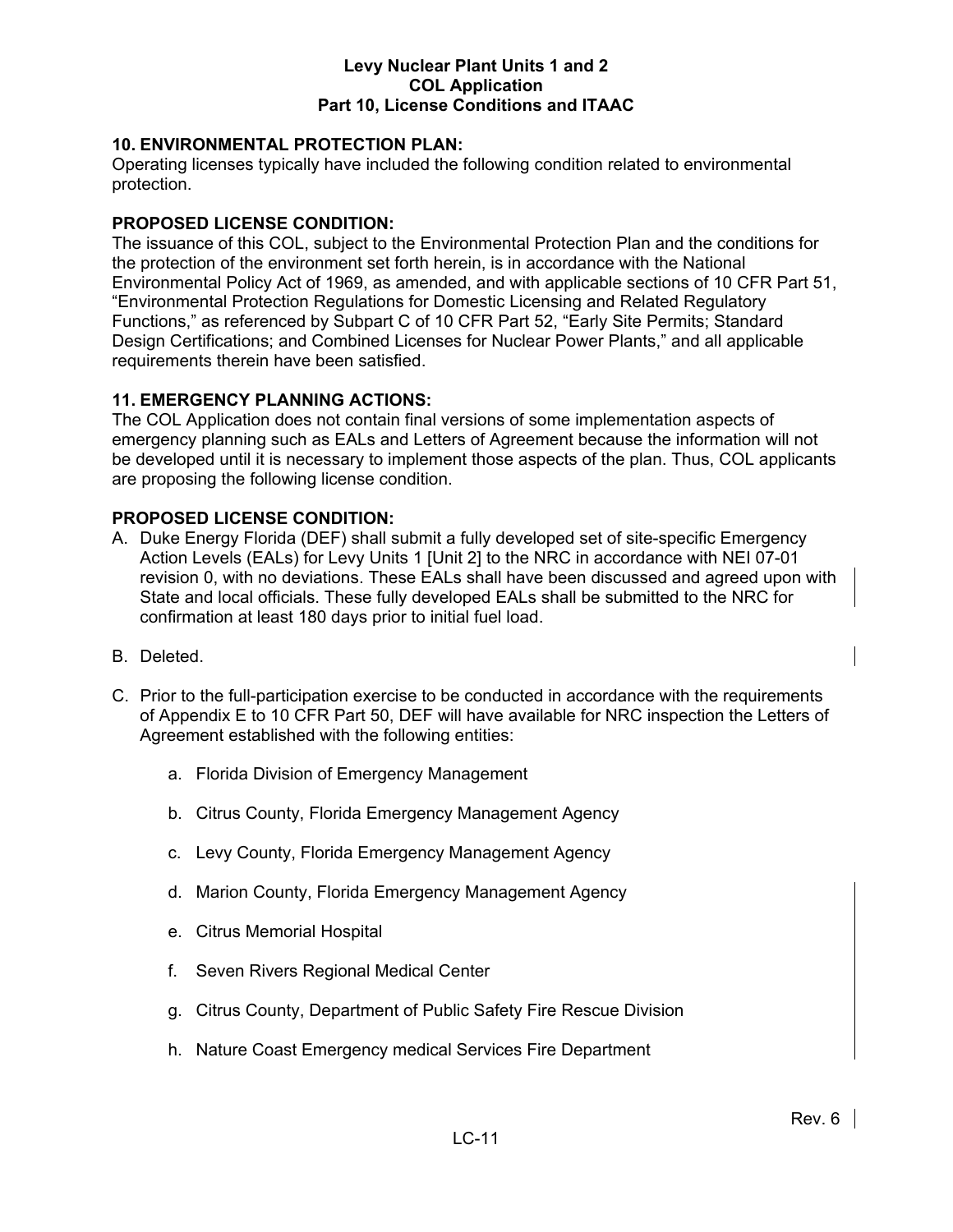These Letters of Agreement shall specify the emergency measures to be provided in support of the LNP emergency organization to include response to a hostile action event at the site; the mutually acceptable criteria and availability of adequate resources for their implementation; and arrangements for the exchange of information.

- D. Prior to the full-participation exercise to be conducted in accordance with the requirements of Appendix E to 10 CFR Part 50, DEF will demonstrate the integrated capability and functionality of the Emergency Operations Facility for simultaneous-dual activation of the Facility by the LNP and Crystal River Unit 3 Emergency Response Organizations for a simulated emergency condition. Integrated communication and data capability and functionality will include the LNP and Crystal River Technical Support Center, NRC siteteams, NRC Incident Response Centers, and other Federal, State, and local coordination centers as appropriate.
- E. DEF shall distribute the initial LNP public information publications, consistent with the LNP Emergency Plan, within 180 days prior to fuel load at LNP. DEF must coordinate the development, initial and annual redistribution, and maintenance of this information with CR3 as long as the NRC requires CR3 to distribute public information publications.
- F. At least two (2) years prior to scheduled initial fuel load, DEF shall have performed an assessment of emergency response staffing in accordance with NEI 10-05, "Assessment of On-Shift Emergency Response Organization Staffing and Capabilities", Revision 0.

# **12. FUKUSHIMA RESPONSE ACTIONS:**

The implementation of applicable Fukushima response actions not completed prior to license issuance will be the subject of the following license condition:

# **PROPOSED LICENSE CONDITION:**

# **A. MITIGATION STRATEGIES FOR BEYOND-DESIGN-BASIS EXTERNAL EVENTS**

Prior to initial fuel load, the Licensee shall address the following requirements using the guidance contained in JLD-ISG-2012-01, Compliance with Order EA-12-049, Order Modifying Licenses with Regard to Requirements for Mitigation Strategies for Beyond-Design-Basis External Events, Revision 0:

a. The Licensee shall develop, implement, and maintain guidance and strategies to maintain or restore core cooling, containment and spent fuel pool cooling capabilities following a beyond-design-basis external event.

b. These strategies must be capable of mitigating a simultaneous loss of all ac power and loss of normal access to the normal heat sink and have adequate capacity to address challenges to core cooling, containment, and spent fuel pool cooling capabilities at all units on the LNP site.

c. The Licensee must provide reasonable protection for the associated equipment from external events. Such protection must demonstrate that there is adequate capacity to address challenges to core cooling, containment, and spent fuel pool cooling capabilities at all units on the LNP site.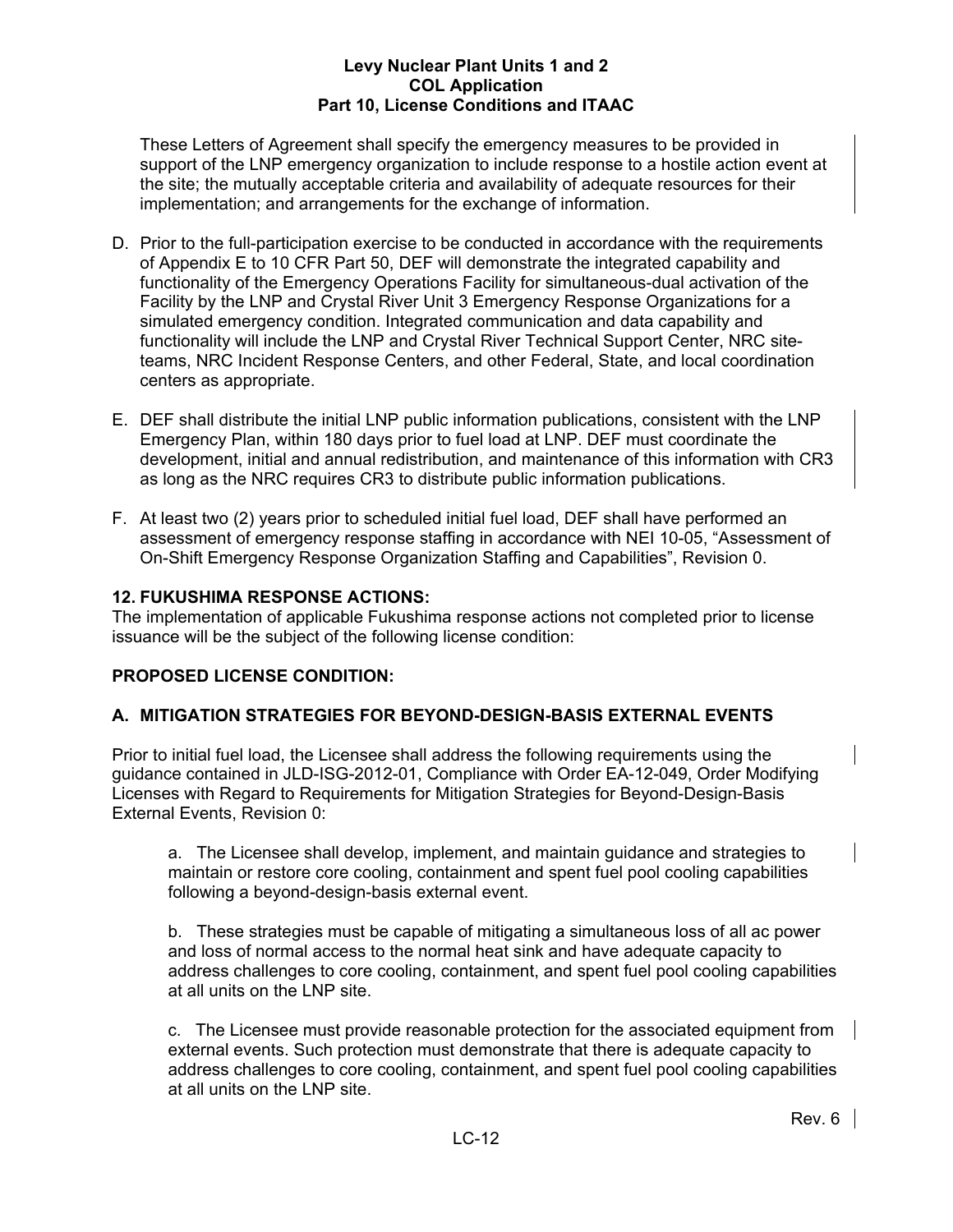- d. The Licensee must be capable of implementing the strategies in all modes.
- e. Full compliance shall include procedures, guidance, training, and acquisition, staging, or installing of equipment needed for the strategies.

The Licensee shall, at least one (1) year before the latest date set forth in the schedule for completing the inspections, tests, and analyses in the ITAAC submitted in accordance with 10 CFR 52.99(a), develop an overall integrated plan, including a description of how compliance with the requirements described in this license condition will be achieved.

# **B. RELIABLE SPENT FUEL POOL LEVEL INSTRUMENTATION**

Prior to initial fuel load, DEF shall fully implement the following requirements for spent fuel pool level indication using the guidance contained in JLD-ISG-2012-03, Compliance with Order EA-12-051, Reliable Spent Fuel Pool Instrumentation, Revision 0.

The spent fuel pool instrumentation shall be maintained available and reliable through the development and implementation of a training program. The training program shall include provisions to ensure trained personnel can route the temporary power lines from the alternate power source to the appropriate connection points and connect the alternate power source to the safety-related level instrument channels.

# **C. EMERGENCY PLANNING ACTIONS**

The Licensee will fully implement the following requirements for emergency planning actions related to communications and staffing.

#### Communications:

At least two (2) years before the latest date set forth in the schedule for completing the inspections, tests, and analyses in the ITAAC submitted in accordance with 10 CFR 52.99(a), the Licensee shall have performed an assessment of on-site and off-site communications systems and equipment relied upon during an emergency event to ensure communications capabilities can be maintained during an extended loss of ac power. The communications capability assessment shall be performed in accordance with NEI 12-01, "Guideline for Assessing Beyond Design Basis Accident Response Staffing and Communications Capabilities," Revision 0.

At least one hundred eighty (180) days before the date scheduled for initial fuel load, set forth in the notification submitted in accordance with 10 CFR 52.103(a), the Licensee shall complete implementation of corrective actions identified in the communications capability assessment described above, including any related emergency plan and implementing procedure changes and associated training.

# Staffing:

At least two (2) years before the latest date set forth in the schedule for completing the inspections, tests, and analyses in the ITAAC submitted in accordance with 10CFR52.99(a), the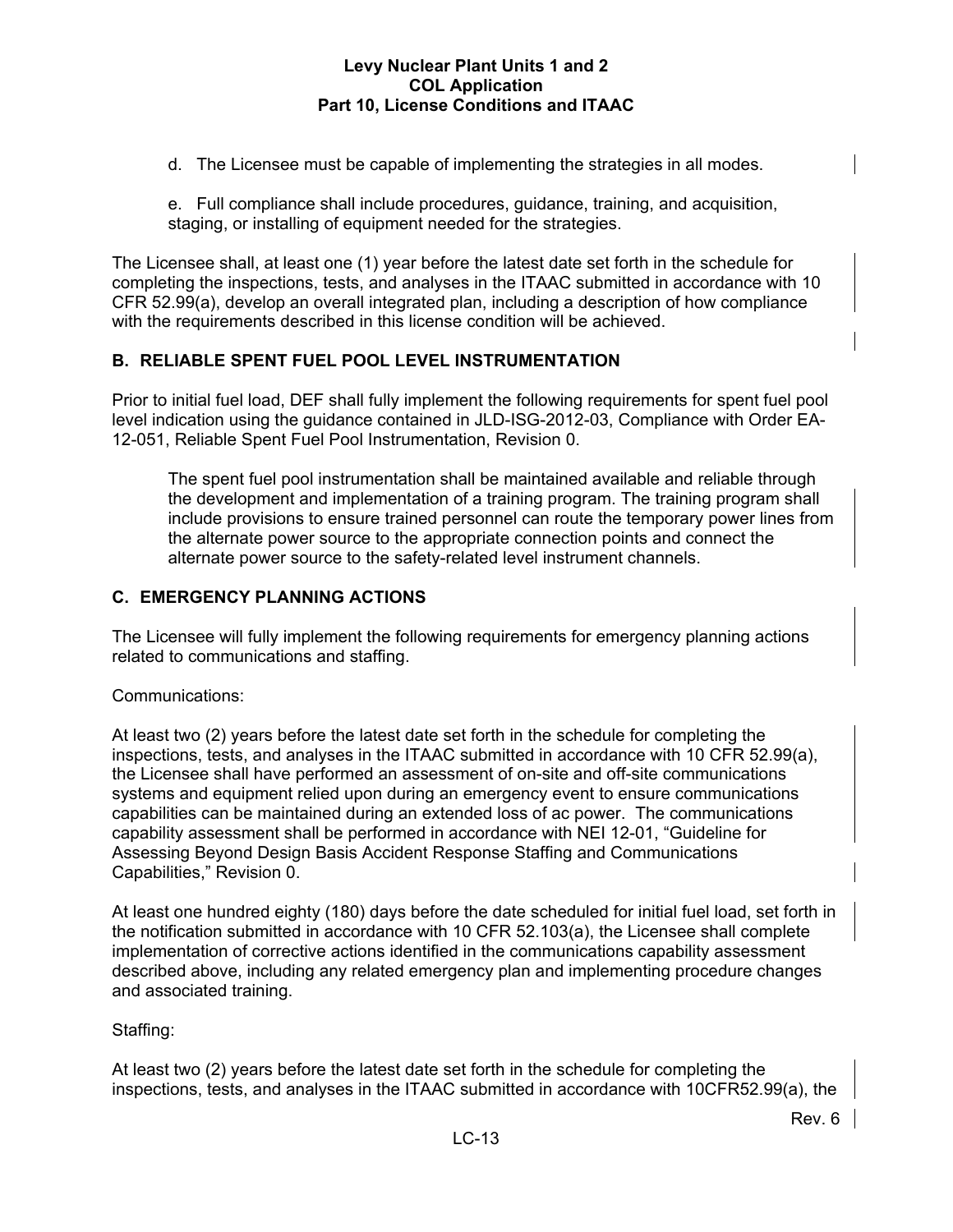Licensee shall have performed assessments of the on-site and augmented staffing capability to satisfy the regulatory requirements for responding to a multi-unit event. The staffing assessments shall be performed in accordance with NEI 12-01, Revision 0.

At least 180 days before the date scheduled for initial fuel loading set forth in the notification submitted in accordance with 10 CFR 52.103(a), the Licensee shall revise the LNP Emergency Plan to include the following:

- Incorporation of corrective actions identified in the staffing assessments required by this condition; and
- Identification of how the augmented staff will be notified given degraded communications capabilities.

# **13. RADWASTE BUILDING RADIOACTIVITY LIMITS**

# **PROPOSED LICENSE CONDITION:**

Prior to initial fuel load, the licensee shall develop, implement, and maintain procedural controls limiting radionuclide inventory in each of the Radwaste Building Monitor Tanks, and separately in each of up to three (3) Radwaste Building mobile radwaste processing systems to below  $A<sub>2</sub>$ quantities for radionuclides specified in Appendix A to 10 CFR Part 71 (Tables A-1 and A-3), as described in FSAR Subsection 13.5.2.2.5. The procedures shall also ensure that any additional equipment located in the RWB is limited to the  $A_2$  quantities and that the total cumulative radioactive inventory contained in unpackaged wastes (including liquid waste, wet waste, solid waste, gaseous waste, activated or contaminated metals and components, and contaminated waste present at any time in the Radwaste Building) is limited so that an unmitigated release, occurring over a two hour time period, would not result in a dose of greater than 500 millirem at the protected area boundary or an unmitigated exposure, occurring over a two hour time period, would not result in a dose of greater than 5 rem to site personnel located 10 feet from the total cumulative radioactive inventory.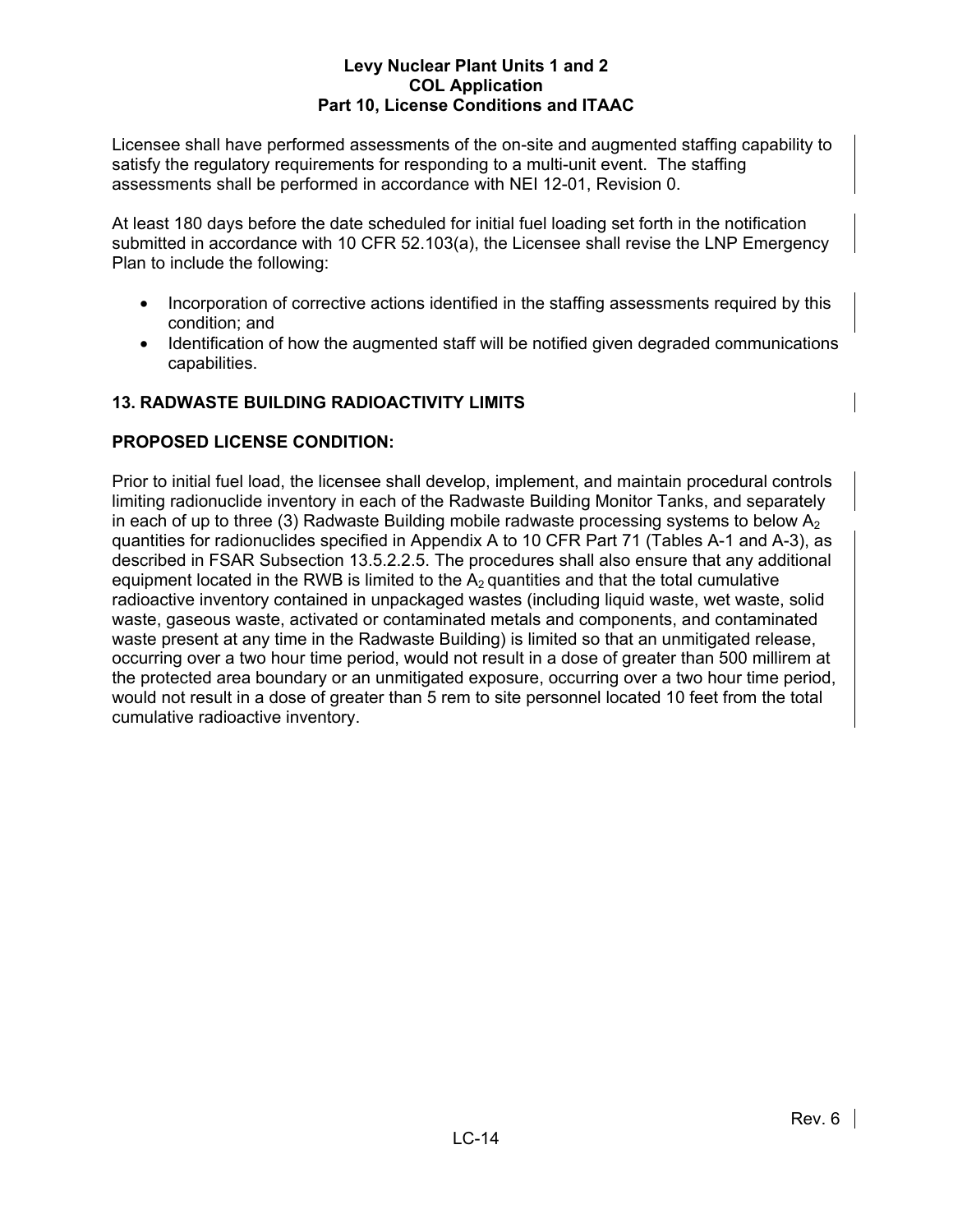# **Appendix A: Environmental Protection Plan (Nonradiological)**

# **1.0 Objectives of the Environmental Protection Plan**

The purpose of the Environmental Protection Plan (EPP) is to provide for protection of nonradiological environmental resources during construction and operation of the nuclear facility. The principal objectives of the EPP are as follows:

- (1) Verify that the facility is operated in an environmentally acceptable manner, as established by the Final Environmental Impact Statement (FEIS) and other NRC environmental impact assessments.
- (2) Coordinate NRC requirements and maintain consistency with other Federal, State and local requirements for environmental protection.
- (3) Keep NRC informed of the environmental effects of facility construction and operation and of actions taken to control those effects.

Environmental concerns identified in the FEIS, which relate to water quality matters, are regulated by way of the licensee's NPDES permit.

#### **2.0 Environmental Protection Issues**

In the FEIS dated [month year], the staff considered the environmental impacts associated with the construction and operation of the Levy Nuclear Plant, Units 1 and 2 (LNP 1 and 2). Certain environmental issues were identified which required study or license conditions to resolve environmental concerns and to assure adequate protection of the environment.

2.1 Aquatic Issues

No specific nonradiological aquatic impact issues were identified by NRC staff in the FEIS.

#### 2.2 Terrestrial Issues

No specific nonradiological terrestrial impact issues were identified by NRC staff in the FEIS.

#### **3.0 Consistency Requirements**

#### 3.1 Plant Design, Construction, and Operation Activities

The licensee may make changes in station design or operation or perform tests or experiments affecting the environment provided such activities do not involve an unreviewed environmental question and do not involve a change in the EPP\*. Changes in station design or operation or performance of tests or experiments which do not affect the environment are not subject to the requirements of this EPP. Activities governed by Section 3.3 are not subject to the requirements of this section.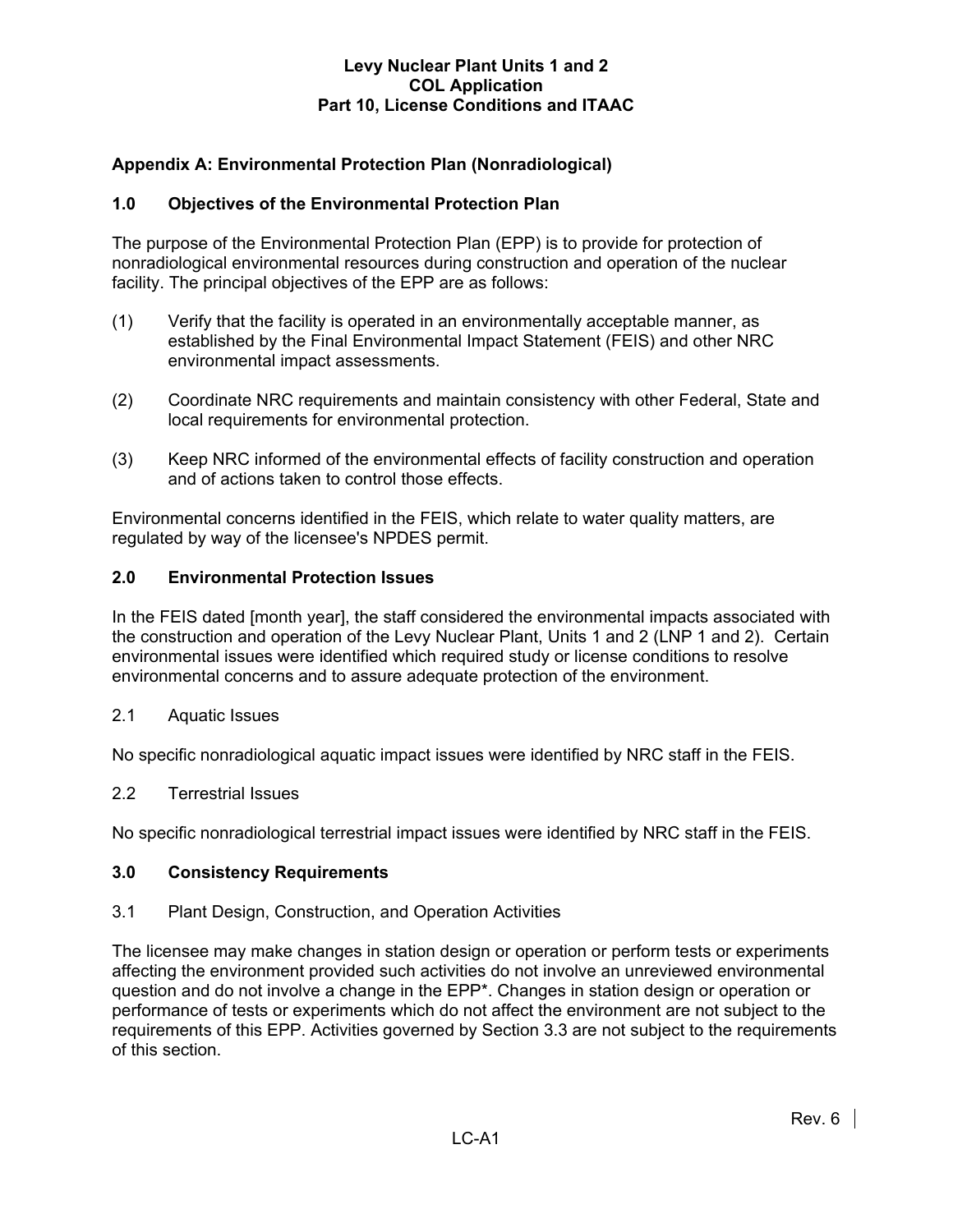Before engaging in additional construction or operational activities, which may significantly affect the environment, the licensee shall prepare and record an environmental evaluation of such activity. Activities are excluded from this requirement if all measurable nonradiological environmental effects are confined to the on-site-areas previously disturbed during site preparation and plant construction. When the evaluation indicates that such activity involves an unreviewed environmental question, the licensee shall provide a written evaluation of such activity and obtain prior NRC approval. When such activity involves a change in the EPP, such activity and change to the EPP may be implemented only in accordance with an appropriate license amendment as set forth in Section 5.3 of this EPP.

A proposed change, test, or experiment shall be deemed to involve an unreviewed environmental question if it concerns: (1) a matter which may result in a significant increase in any adverse environmental impact previously evaluated in the FEIS, environmental impact appraisals, or in any decisions of the Atomic Safety and Licensing Board; or (2) a significant change in effluents or power level; or (3) a matter, not previously reviewed and evaluated in the documents specified in (1) of this Subsection, which may have a significant adverse environmental impact.

The licensee shall maintain records of changes in facility design or operation and of tests and experiments carried out pursuant to this Subsection. These records shall include written evaluations which provide bases for the determination that the change, test, or experiment does not involve an unreviewed environmental question or constitute a decrease in the effectiveness of this EPP to meet the objectives specified in Section 1.0. The licensee shall include as part of the Annual Environmental Operating Report (per Subsection 5.4.1 of this EPP) brief descriptions, analyses, interpretations, and evaluations of such changes, tests, and experiments.

\* This provision does not relieve the licensee of the requirements of 10 CFR 50.59.

3.2 Reporting Related to the NPDES Permit and State Certification

Changes to, or renewals of, the NPDES Permits or the State certification shall be reported to the NRC within 30 days following the date the change or renewal is approved. If a permit or certification, in part or in its entirety, is appealed and stayed, the NRC shall be notified within 30 days following the date the stay is granted.

The licensee shall notify the NRC of changes to the effective NPDES Permit proposed by the licensee by providing NRC with a copy of the proposed change at the same time it is submitted to the permitting agency. The licensee shall provide the NRC a copy of the application for renewal of the NPDES Permit at the same time the application is submitted to the permitting agency.

3.3 Changes Required for Compliance with Other Environmental Regulations

Changes in plant design or operation and performance of tests or experiments which are required to achieve compliance with other Federal, State, and local environmental regulations are not subject to the requirements of Section 3.1 of this EPP.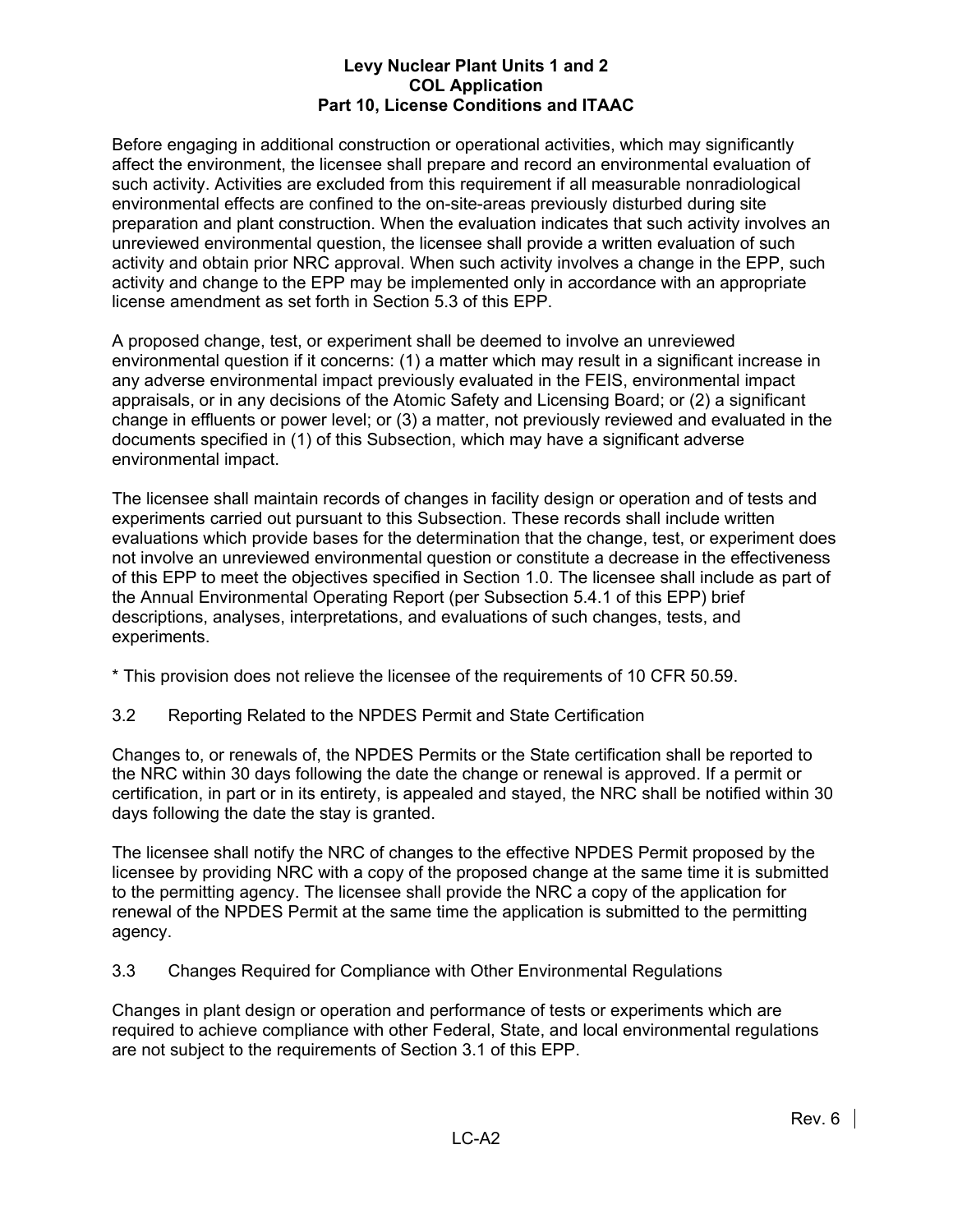# **4.0 Environmental Conditions**

# 4.1 Unusual or Important Environmental Events

The licensee shall evaluate and report to the NRC Operations Center within 24 hours (followed by a written report in accordance with Section 5.4 of this EPP) any occurrence of an unusual or important event that indicates or could result in significant environmental impact causally related to the construction activities or plant operation. The following are examples of unusual or important environmental events: on-site plant or animal disease outbreaks, mortality or unusual occurrence of any species protected by the Endangered Species Act of 1973, unusual fish kills, unusual increase in nuisance organisms or conditions, and unanticipated or emergency discharge of waste water or chemical substances.

Routine monitoring programs are not required to implement this condition.

# 4.2 Environmental Monitoring

# 4.2.1 Aquatic Monitoring

No specific nonradiological aquatic monitoring requirements were identified by NRC staff in the FEIS.

#### 4.2.2 Terrestrial Monitoring

No specific nonradiological terrestrial monitoring requirements were identified by NRC staff in the FEIS.

#### **5.0 Administrative Procedures**

#### 5.1 Review and Audit

The licensee shall provide for review and audit of compliance with the EPP. The audits shall be conducted independently; they may not be conducted by the individual or groups responsible for performing the specific activity. A description of the organizational structure utilized to achieve the independent review and audit function and results of the audit activities shall be maintained and made available for inspection.

#### 5.2 Records Retention

The licensee shall make and retain records associated with this EPP in a manner convenient for review and inspection and shall make them available to the NRC on request.

The licensee shall retain records of construction and operation activities determined to potentially affect the continued protection of the environment for the life of the station. The licensee shall retain all other records relating to this EPP for five years or, where applicable, in accordance with the requirements of other agencies.

# 5.3 Changes in the Environmental Protection Plan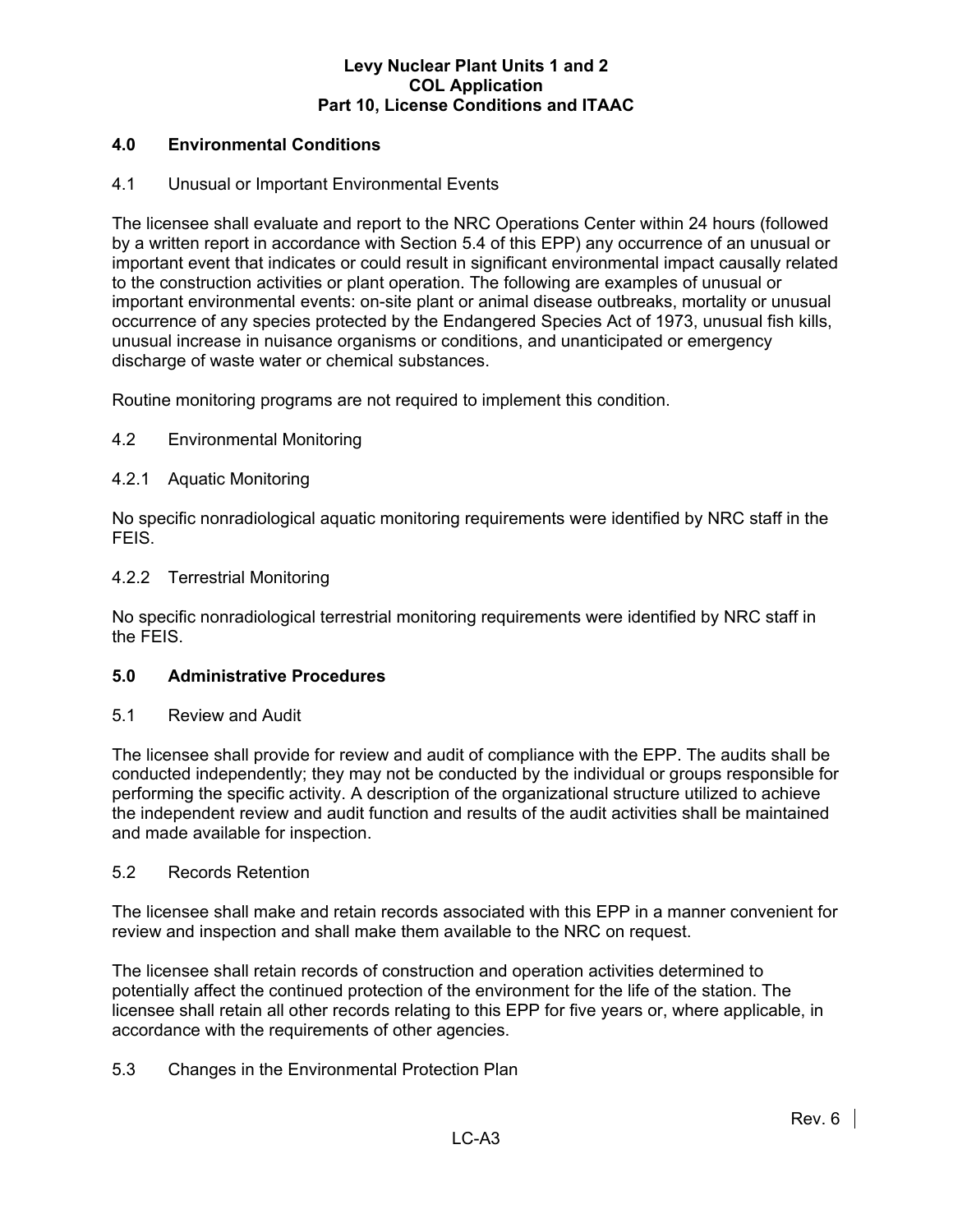Requests for changes in the EPP shall include an assessment of the environmental impact of the proposed change and a supporting justification. Implementation of such changes in the EPP shall not commence prior to NRC approval of the proposed changes in the form of a permit amendment incorporating the appropriate revision to the EPP.

# 5.4 Reporting Requirements

# 5.4.1 Routine Reports

An Annual Nonradiological Environmental Report describing implementation of this EPP for the previous year shall be submitted to the NRC prior to June 1 of each year. The initial report shall be submitted prior to June 1 of the year following issuance of the operating license.

The report shall include summaries and analyses of the results of the environmental protection activities required by Section 4.2 of this EPP for the report period, including a comparison with related preoperational studies, operational controls (as appropriate), and previous nonradiological environmental monitoring reports, and an assessment of the observed impacts of the plant operation on the environment. If harmful effects or evidence of trends toward irreversible damage to the environment are observed, the licensee shall provide a detailed analysis of the data and a proposed course of mitigating action.

The Annual Nonradiological Environmental Report shall also include:

- (1) A list of EPP noncompliances and the corrective actions taken to remedy them.
- (2) A list of changes in station design or operation, tests, and experiments made in accordance with Section 3.1 of this EPP, which involved a potentially significant unreviewed environmental question.
- (3) A list of nonroutine reports submitted in accordance with Subsection 5.4.2 of this EPP.

In the event that some results are not available by the report due date, the report shall be submitted noting and explaining the missing results. The missing results shall be submitted as soon as possible in a supplementary report.

# 5.4.2 Nonroutine Reports

The licensee shall submit a written report to the NRC within 30 days of occurrence of any event described in Section 4.1 of this plan. The report should:

- (1) Describe, analyze, and evaluate the event, including the extent and magnitude of the impact, and site preparation and preliminary construction activities underway at the time of the event,
- (2) Describe the likely cause of the event.
- (3) Indicate the action taken to correct the reported event.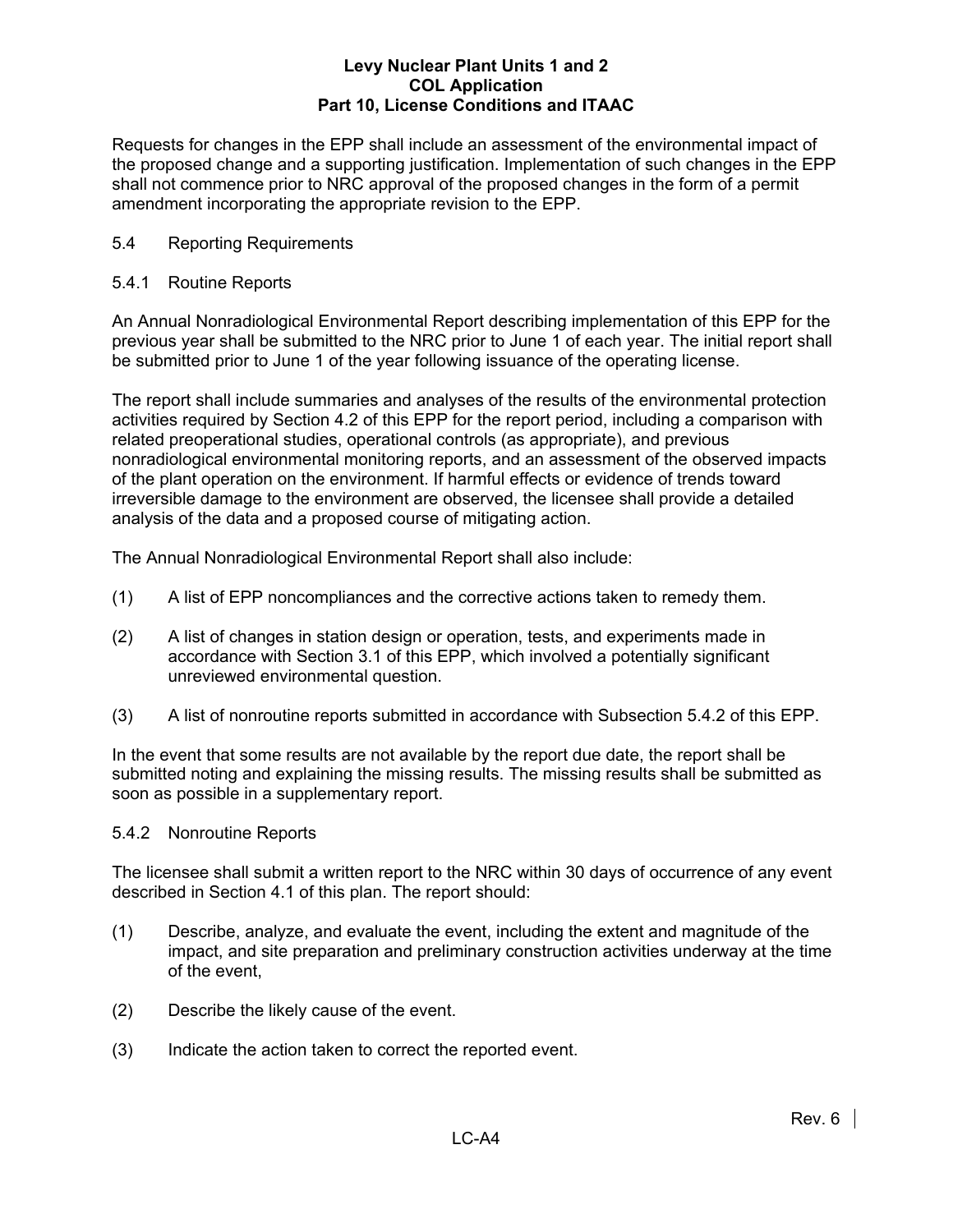- (4) Indicate the corrective action taken to preclude repetition of the event and to prevent similar occurrences involving similar site preparation and preliminary construction activities.
- (5) Indicate the agencies notified and their preliminary responses.

For events reportable under this subsection that also require reports to other Federal, State or local agencies, the licensee shall report in accordance with those reporting requirements in lieu of the requirements of this subsection. The licensee shall provide the NRC with a copy of such report at the same time it submits it to the other agency.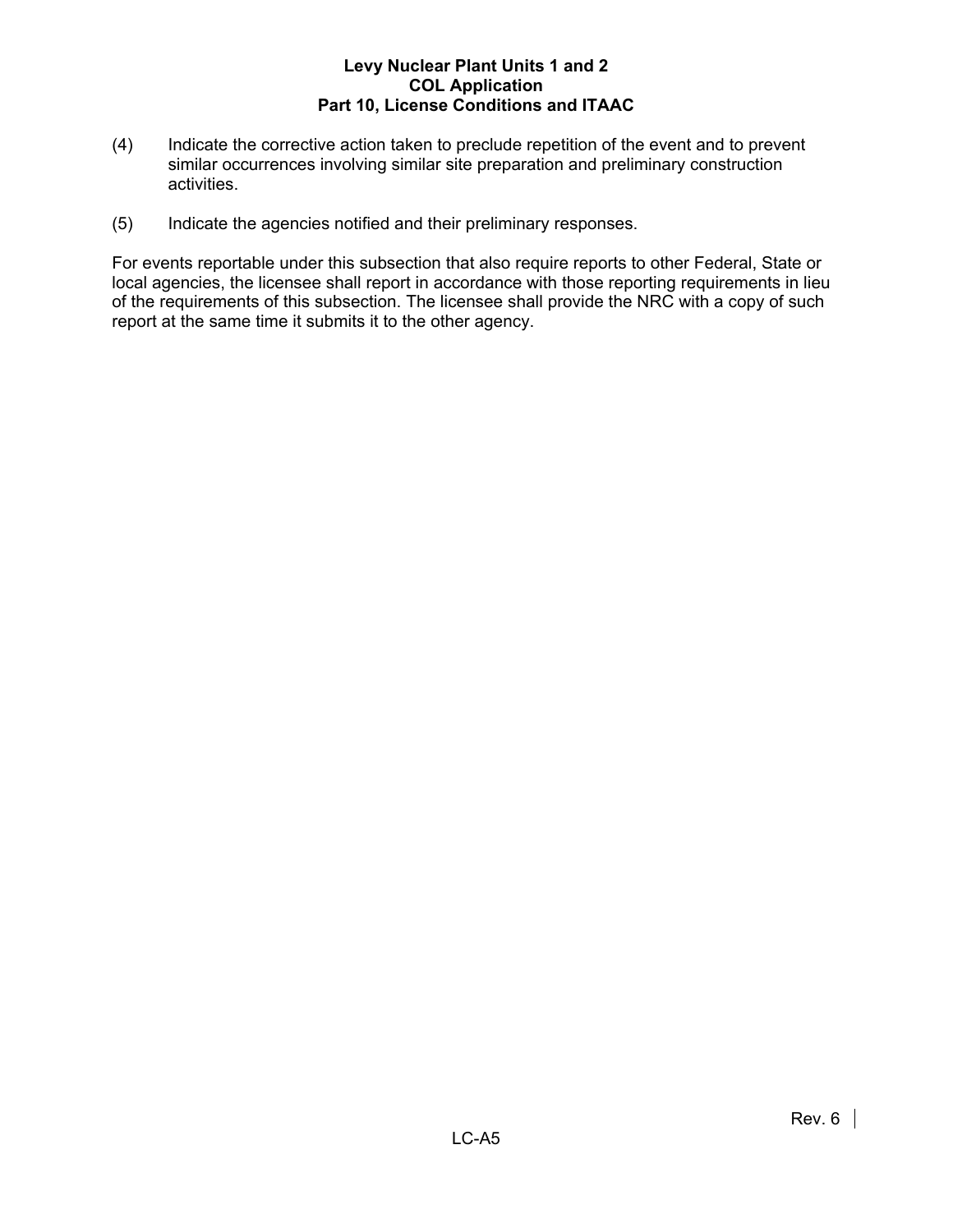# **Appendix B. Inspections, Tests, Analyses and Acceptance Criteria**

AP1000 DCD Tier 1 ITAAC

The Tier 1 information (including the ITAAC) of the referenced DCD is incorporated by reference with the following departures and/or supplements.

Passive Containment Cooling System ITAAC

Passive Containment Cooling system components are added to support the capability of the Passive Residual Heat Removal Heat Exchanger (PRHR HX) to enable the reactor to achieve a safe shutdown condition of 420° F within 36 hours. Component numbers for downspout screens are added to DCD Tier 1 Table 2.2.3-1 and component numbers for downspout piping are added to DCD Tier 1 Table 2.2.3-2 to provide assurance that ITAAC design commitments will be met. These tables, with the subject component numbers added, are provided in the attached Tables 2.2.3-1 and 2.2.3-2, with a LMA of LNP DEP 3.2-1.

#### Physical Security ITAAC

The physical security ITAAC that are in the scope of the Westinghouse AP1000 standard design are included in the referenced DCD Tier 1 Subsection 2.6.9 as incorporated by reference above. Site-specific physical security ITAAC that are outside the scope of the Westinghouse AP1000 standard design in DCD Tier 1 Subsection 2.6.9 are provided in the attached Table 2.6.9-2. Include these ITAAC after the DCD Tier 1 Table 2.6.9-1 ITAAC.

Plant Specific ITAAC

Add the following information to the information provided in the referenced DCD Tier 1 following Section 2.3.29:

#### 2.3.30 Storm Drain System

No entry for this system.

2.3.31 Raw Water System

No entry for this system.

#### 2.3.32 Yard Fire Water System

No entry for this system.

Add the following information to the information provided in the referenced DCD Tier 1 Section 2.5.4, as a new item 4 under the Design Description section:

4. The plant operating instrumentation installed for feedwater flow measurement is one that has been specifically approved by the NRC; the power calorimetric uncertainty calculation includes uncertainties for the associated instrumentation based on an NRC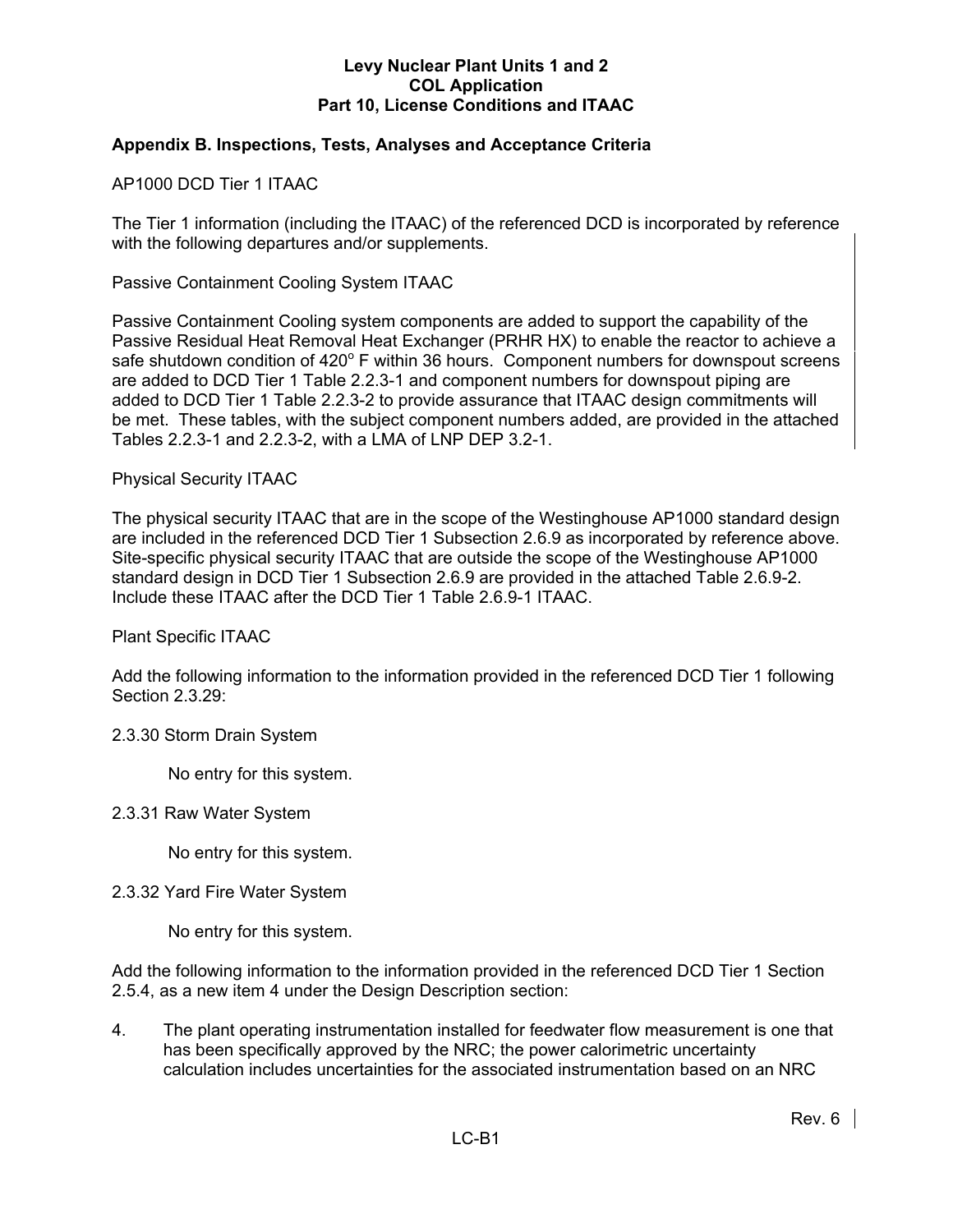approved methodology; and the calculated calorimetric values are bounded by the uncertainty value assumed for the initial reactor power in the safety analysis.

Add the following information to the information provided in the referenced DCD Tier 1 Section 2.5.4, as a new, final line item in Table 2.5.4-2:

|    | <b>Design Commitment</b>                                                                                                                                                                                        | <b>Inspections, Tests, Analyses</b>                                                                                                                                                                                                | <b>Acceptance Criteria</b>                                                                                                                                                                                                                                                                                                                                                                                              |
|----|-----------------------------------------------------------------------------------------------------------------------------------------------------------------------------------------------------------------|------------------------------------------------------------------------------------------------------------------------------------------------------------------------------------------------------------------------------------|-------------------------------------------------------------------------------------------------------------------------------------------------------------------------------------------------------------------------------------------------------------------------------------------------------------------------------------------------------------------------------------------------------------------------|
| 4. | The plant calorimetric<br>uncertainty and plant<br>instrumentation performance<br>is bounded by the 1%<br>calorimetric uncertainty<br>value assumed for the initial<br>reactor power in the safety<br>analysis. | Inspection will be performed of<br>the plant operating<br>instrumentation installed for<br>feedwater flow measurement, its<br>associated power calorimetric<br>uncertainty calculation, and the<br>calculated calorimetric values. | a) The as-built system takes input<br>for feedwater flow measurement<br>from a Caldon [Cameron] LEFM<br>CheckPlus™ System;<br>b) the power calorimetric<br>uncertainty calculation<br>documented for that<br>instrumentation is based on an<br>accepted Westinghouse<br>methodology and the uncertainty<br>values for that instrumentation are<br>not lower than those for the actual<br>installed instrumentation; and |
|    |                                                                                                                                                                                                                 |                                                                                                                                                                                                                                    | c) the calculated calorimetric<br>power uncertainty measurement<br>values are bounded by the 1%<br>uncertainty value assumed for the<br>initial reactor power in the safety<br>analysis.                                                                                                                                                                                                                                |

Add the following information to the information provided in the referenced DCD Tier 1 following Section 2.5.10:

2.5.11 Meteorological and Environmental Monitoring System

No entry for this system.

2.5.12 Closed Circuit TV System

No entry for this system.

Add the following information to the information provided in the referenced DCD Tier 1 Section 2.6.1, as new item 4.g under the Design Description section:

4.g The ECS provides an alarm in the MCR and automatic protection actuation if an undervoltage condition is detected on any one or more AC phases of either switchgear ECS-ES-1 or ECS-ES-2.

Add the following information to the information provided in the referenced DCD Tier 1 Section 2.6.1, as new item 4.g in Table 2.6.1-4: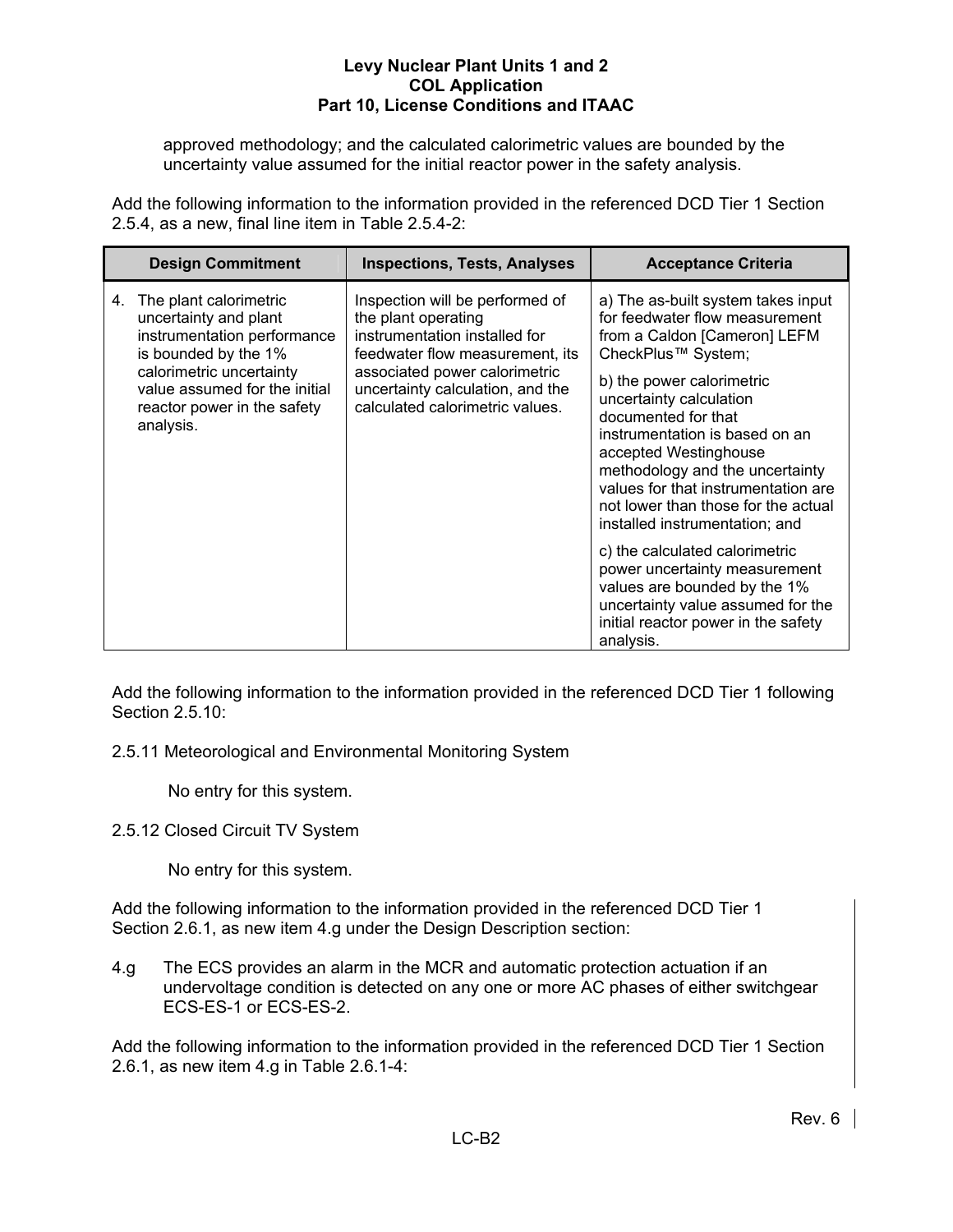| <b>Design Commitment</b>                                                                                                                                                                                        | <b>Inspections, Tests, Analyses</b>                                                                                                                                                                                                                                                       | <b>Acceptance Criteria</b>                                                                                                                                  |
|-----------------------------------------------------------------------------------------------------------------------------------------------------------------------------------------------------------------|-------------------------------------------------------------------------------------------------------------------------------------------------------------------------------------------------------------------------------------------------------------------------------------------|-------------------------------------------------------------------------------------------------------------------------------------------------------------|
| 4.g) The ECS provides an alarm<br>in the MCR and automatic<br>protection actuation if an<br>undervoltage condition is<br>detected on any one or more AC<br>phases of either switchgear<br>ECS-ES-1 or ECS-ES-2. | i) Testing of the as-built ECS will<br>be conducted by simulating an<br>undervoltage condition on ECS-<br>ES-1 and ECS-ES-2 to confirm<br>that an MCR alarm is generated<br>when one or more ECS bus<br>phase voltages is below setpoint<br>on either switchgear ECS-ES-1<br>or ECS-ES-2. | i) Undervoltage relays on ECS-ES-<br>1 and ECS-ES-2 provide alarm<br>when one or more AC phases on<br>the 6.9 kV buses are below<br>setpoint.               |
|                                                                                                                                                                                                                 | ii) Testing of the as-built ECS will<br>be conducted by simulating an<br>undervoltage condition on ECS-<br>ES-1 and ECS-ES-2 to confirm<br>that loss of one or more ECS<br>bus phases automatically<br>actuates the electrical protection<br>function logic.                              | ii) Undervoltage relays on ECS-<br>ES-1 and ECS-ES-2 initiate<br>protective action when one or<br>more AC phases on the 6.9 kV<br>buses are below setpoint. |

Add the following information to the information provided in the referenced DCD Tier 1 following Section 2.6.11:

2.6.12 Transmission Switchyard and Offsite Power System

Inspection, Test, Analysis and Acceptance Criteria

Table 2.6.12-1 provides a definition of the inspections, tests, and/or analyses, together with associated acceptance criteria for the offsite power system.

2.6.13 Offsite Retail Power System

No entry for this system.

The following non-system based site specific ITAAC are provided:

Include the following non-system ITAAC after DCD Tier 1 Section 3.7.

Emergency Planning ITAAC

The emergency planning ITAAC are included in attached Table 3.8-1.

Waterproof Membrane

The waterproof membrane ITAAC are included in the attached Table 3.8-2.

Roller Compacted Concrete

The roller compacted concrete ITAAC are included in attached Table 3.8-3.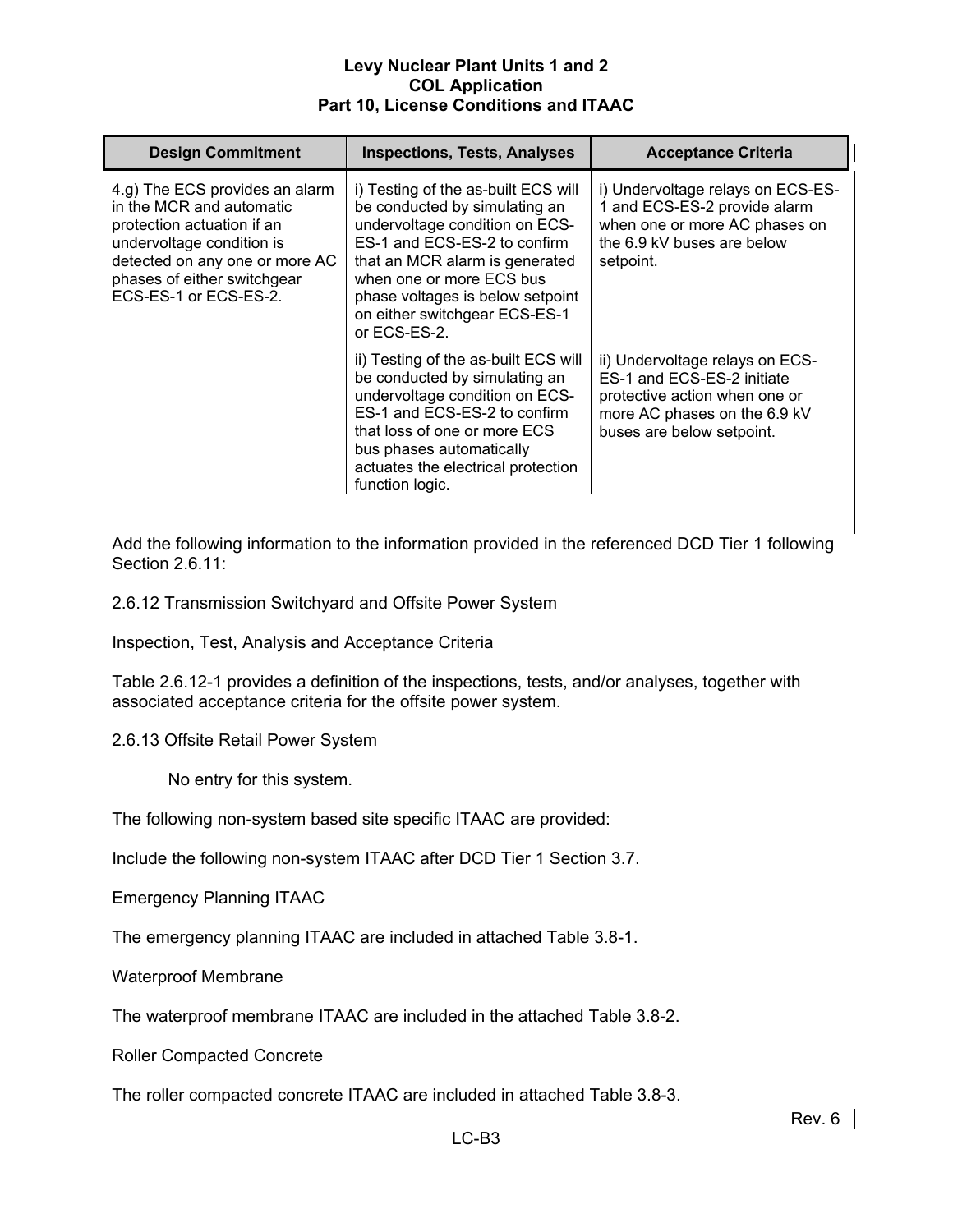Turbine Building, Radwaste Building, and Annex Building Drilled Shaft Foundations

The ITAAC that are applicable to the drilled shaft foundations that support these buildings are included in attached Table 3.8-4.

Pipe Rupture Hazard Analysis ITAAC

The ITAAC for Pipe Rupture Hazard Analysis are included in attached Table 3.8-5.

Piping Design ITAAC

The ITAAC for Piping Design are included in attached Table 3.8-6.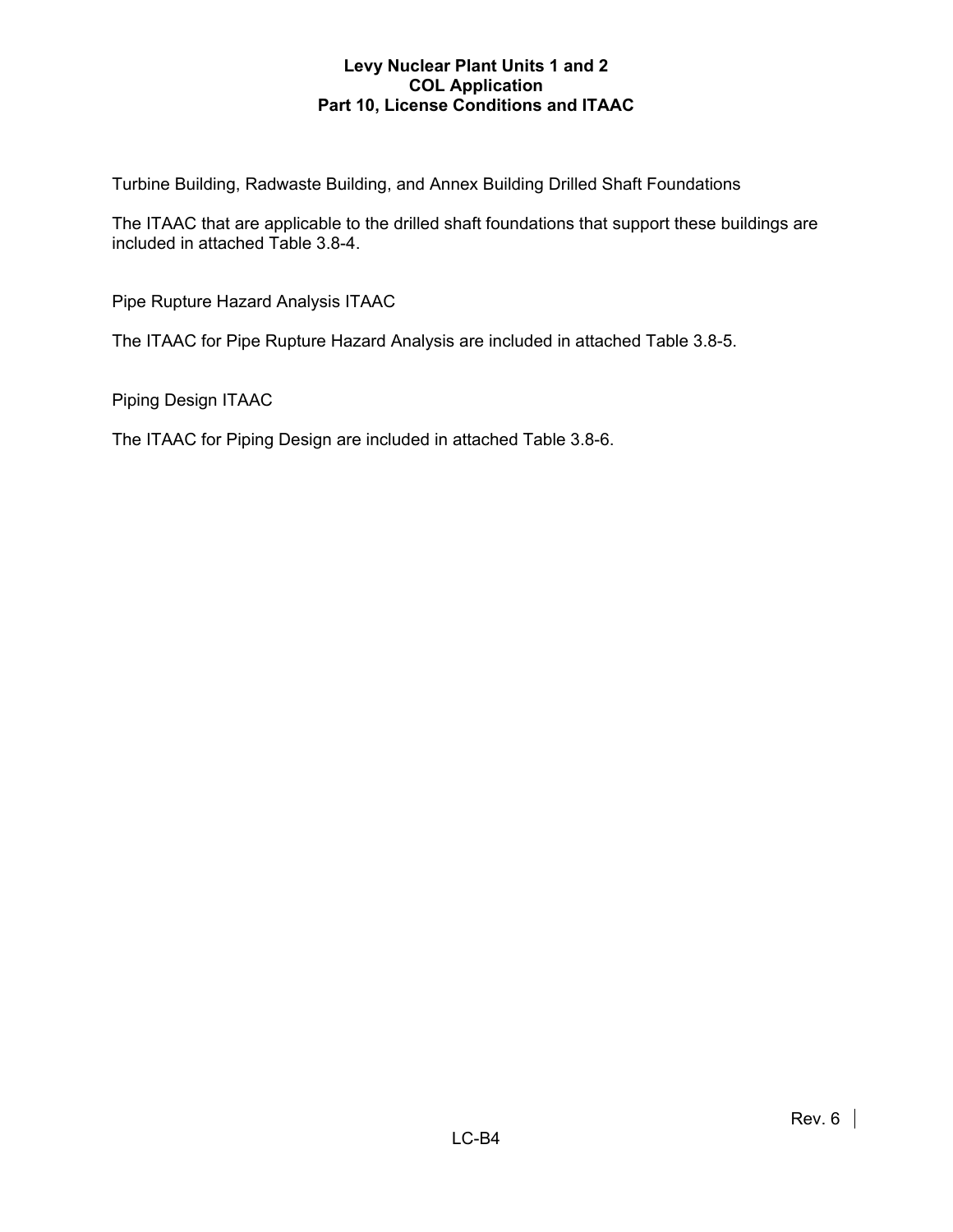|                                                              |             |                                                         |                          | Table 2.2.3-1                        |                                       |                                             |                                      |                                  |                                                             |
|--------------------------------------------------------------|-------------|---------------------------------------------------------|--------------------------|--------------------------------------|---------------------------------------|---------------------------------------------|--------------------------------------|----------------------------------|-------------------------------------------------------------|
| <b>Equipment Name</b>                                        | Tag No.     | <b>ASME</b><br>Code<br><b>Section</b><br>$\mathbf{III}$ | <b>Seismic</b><br>Cat. I | Remotely<br><b>Operated</b><br>Valve | Class 1E/<br>Qual.<br>Harsh<br>Envir. | Safety-<br><b>Related</b><br><b>Display</b> | <b>Control</b><br>PMS/<br><b>DAS</b> | <b>Active</b><br><b>Function</b> | Loss of<br><b>Motive</b><br><b>Power</b><br><b>Position</b> |
| Passive Residual Heat<br>Removal Heat Exchanger<br>(PRHR HX) | PXS-ME-01   | Yes                                                     | Yes                      |                                      | $-$ / $-$                             |                                             | $-1-$                                |                                  |                                                             |
| <b>Accumulator Tank A</b>                                    | PXS-MT-01A  | Yes                                                     | Yes                      |                                      | $-1 -$                                |                                             | $-1-$                                |                                  |                                                             |
| <b>Accumulator Tank B</b>                                    | PXS-MT-01B  | Yes                                                     | Yes                      |                                      | $-1-$                                 |                                             | $-1-$                                |                                  |                                                             |
| Core Makeup Tank<br>$(CMT)$ A                                | PXS-MT-02A  | Yes                                                     | Yes                      |                                      | $-1-$                                 | $\blacksquare$                              | $-1-$                                |                                  | $\overline{\phantom{a}}$                                    |
| <b>CMTB</b>                                                  | PXS-MT-02B  | Yes                                                     | Yes                      |                                      | $-$ / $-$                             |                                             | $-1-$                                |                                  |                                                             |
| <b>IRWST</b>                                                 | PXS-MT-03   | <b>No</b>                                               | Yes                      |                                      | $-1-$                                 | $\blacksquare$                              | $-1-$                                | $\overline{a}$                   |                                                             |
| <b>IRWST Screen A</b>                                        | PXS-MY-Y01A | No                                                      | Yes                      |                                      | $-1-$                                 | $\blacksquare$                              | $-1-$                                |                                  | $\overline{\phantom{a}}$                                    |
| <b>IRWST Screen B</b>                                        | PXS-MY-Y01B | No                                                      | Yes                      |                                      | $-1 -$                                | $\blacksquare$                              | $-1-$                                | $\overline{a}$                   | $\blacksquare$                                              |
| <b>IRWST Screen C</b>                                        | PXS-MY-Y01C | No                                                      | Yes                      |                                      | $-$ / $-$                             |                                             | $-1-$                                |                                  |                                                             |
| Containment<br><b>Recirculation Screen A</b>                 | PXS-MY-Y02A | No                                                      | Yes                      |                                      | $-1 -$                                |                                             | $-1-$                                |                                  |                                                             |
| Containment<br><b>Recirculation Screen B</b>                 | PXS-MY-Y02B | No                                                      | Yes                      |                                      | $-$ / $-$                             |                                             | $-1-$                                |                                  |                                                             |
| pH Adjustment Basket 3A                                      | PXS-MY-Y03A | No                                                      | Yes                      |                                      | $-$ / $-$                             |                                             | $-1-$                                |                                  |                                                             |
| pH Adjustment Basket 3B                                      | PXS-MY-Y03B | No                                                      | Yes                      |                                      | $-1 -$                                |                                             | $-1-$                                |                                  |                                                             |
| pH Adjustment Basket 4A                                      | PXS-MY-Y04A | No                                                      | Yes                      |                                      | $-1 -$                                |                                             | $-1-$                                |                                  |                                                             |
| pH Adjustment Basket 4B                                      | PXS-MY-Y04B | No                                                      | Yes                      |                                      | $-$ / $-$                             |                                             | $-1-$                                |                                  |                                                             |
| Downspout Screen 1A                                          | PXS-MY-Y81  | No                                                      | Yes                      | $\blacksquare$                       | $-1 -$                                | $\blacksquare$                              | $-1-$                                |                                  | $\blacksquare$                                              |
| LNP DEP 3.2-<br>Downspout Screen 1B                          | PXS-MY-Y82  | No                                                      | Yes                      |                                      | $-$ / $-$                             |                                             | $-1-$                                |                                  |                                                             |

Note: Dash (-) indicates not applicable.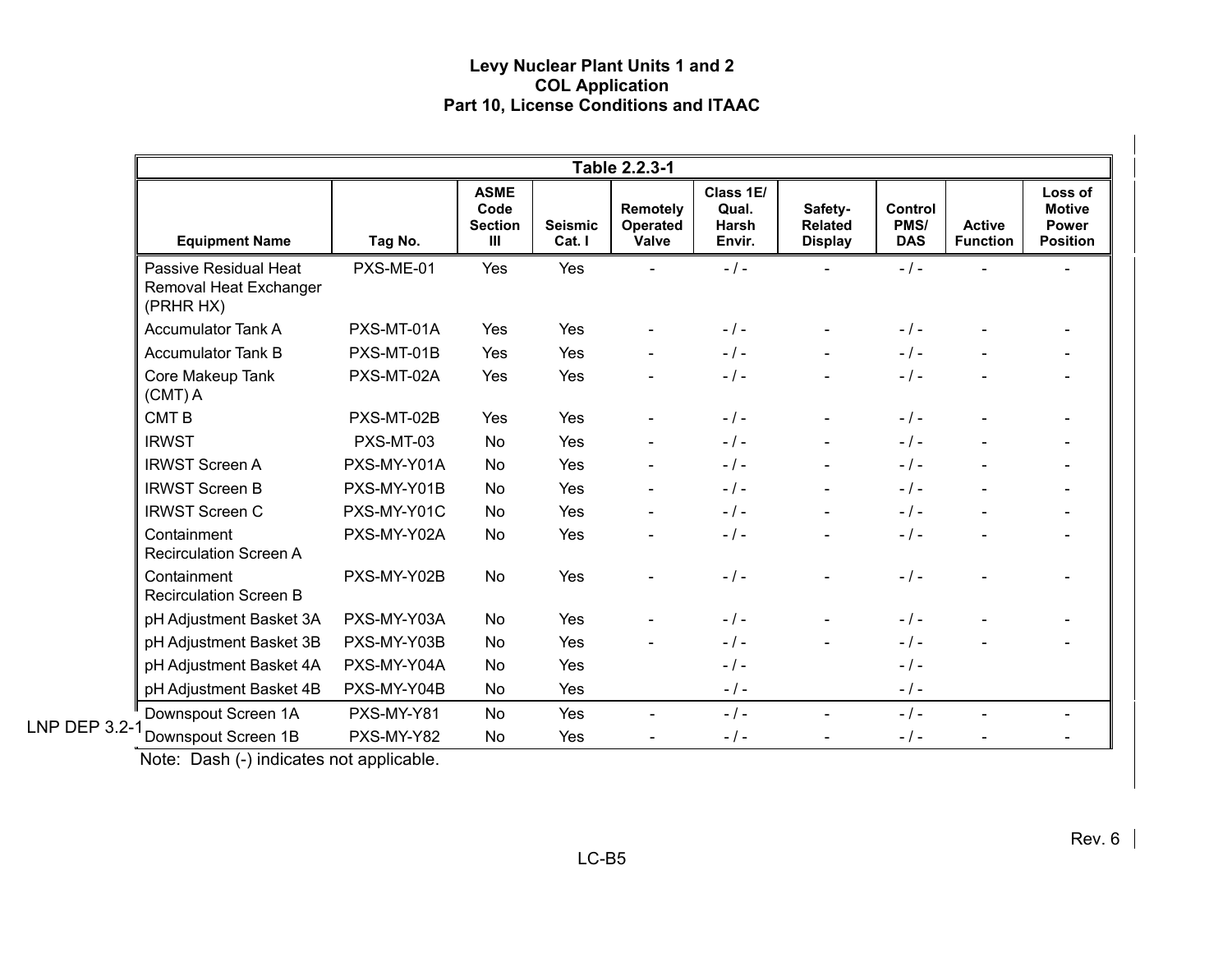|                      | Table 2.2.3-1 (cont.)                                |              |                                            |                          |                                      |                                              |                                             |                                      |                                         |                                                      |
|----------------------|------------------------------------------------------|--------------|--------------------------------------------|--------------------------|--------------------------------------|----------------------------------------------|---------------------------------------------|--------------------------------------|-----------------------------------------|------------------------------------------------------|
|                      | <b>Equipment Name</b>                                | Tag No.      | <b>ASME</b><br>Code<br><b>Section</b><br>Ш | <b>Seismic</b><br>Cat. I | Remotely<br><b>Operated</b><br>Valve | Class 1E/<br>Qual.<br><b>Harsh</b><br>Envir. | Safety-<br><b>Related</b><br><b>Display</b> | <b>Control</b><br>PMS/<br><b>DAS</b> | <b>Active</b><br><b>Function</b>        | Loss of<br><b>Motive</b><br>Power<br><b>Position</b> |
| <b>LNP DEP 3.2-1</b> | Downspout Screen 1C                                  | PXS-MY-Y83   | <b>No</b>                                  | Yes                      | $\overline{a}$                       | $-$ / $-$                                    | $\blacksquare$                              | $-$ / $-$                            |                                         |                                                      |
|                      | Downspout Screen 1D                                  | PXS-MY-Y84   | No                                         | Yes                      | $\blacksquare$                       | $-1-$                                        | $\sim$                                      | $-$ / $-$                            | $\blacksquare$                          | $\overline{\phantom{a}}$                             |
|                      | Downspout Screen 2A                                  | PXS-MY-Y85   | No                                         | Yes                      | $\blacksquare$                       | $-1-$                                        | $\blacksquare$                              | $-1-$                                |                                         | $\blacksquare$                                       |
|                      | Downspout Screen 2B                                  | PXS-MY-Y86   | No                                         | Yes                      | $\blacksquare$                       | $-1-$                                        | $\blacksquare$                              | $-1-$                                |                                         | $\blacksquare$                                       |
|                      | Downspout Screen 2C                                  | PXS-MY-Y87   | No                                         | Yes                      | $\blacksquare$                       | $-$ / $-$                                    |                                             | $-$ / $-$                            |                                         | $\blacksquare$                                       |
|                      | Downspout Screen 2D                                  | PXS-MY-Y88   | No                                         | Yes                      | $\blacksquare$                       | $-$ / $-$                                    |                                             | $-$ / $-$                            |                                         |                                                      |
|                      | <b>CMT A Inlet Isolation</b><br>Motor-operated Valve | PXS-PL-V002A | Yes                                        | Yes                      | Yes                                  | Yes/Yes                                      | Yes<br>(Position)                           | Yes/No                               | None                                    | As Is                                                |
|                      | <b>CMT B Inlet Isolation</b><br>Motor-operated Valve | PXS-PL-V002B | Yes                                        | Yes                      | Yes                                  | Yes/Yes                                      | Yes<br>(Position)                           | Yes/No                               | None                                    | As Is                                                |
|                      | <b>CMT A Discharge</b><br><b>Isolation Valve</b>     | PXS-PL-V014A | Yes                                        | Yes                      | Yes                                  | Yes/Yes                                      | Yes<br>(Position)                           | Yes/Ye<br>S                          | <b>Transfer</b><br>Open                 | Open                                                 |
|                      | <b>CMT B Discharge</b><br><b>Isolation Valve</b>     | PXS-PL-V014B | Yes                                        | Yes                      | Yes                                  | Yes/Yes                                      | Yes<br>(Position)                           | Yes/Ye<br>s                          | Transfer<br>Open                        | Open                                                 |
|                      | <b>CMT A Discharge</b><br><b>Isolation Valve</b>     | PXS-PL-V015A | Yes                                        | Yes                      | Yes                                  | Yes/Yes                                      | Yes<br>(Position)                           | Yes/Ye<br>s                          | Transfer<br>Open                        | Open                                                 |
|                      | <b>CMT B Discharge</b><br><b>Isolation Valve</b>     | PXS-PL-V015B | Yes                                        | Yes                      | Yes                                  | Yes/Yes                                      | Yes<br>(Position)                           | Yes/Ye<br>s                          | Transfer<br>Open                        | Open                                                 |
|                      | <b>CMT A Discharge</b><br><b>Check Valve</b>         | PXS-PL-V016A | Yes                                        | Yes                      | No                                   | $-$ / $-$                                    | <b>No</b>                                   | $-1-$                                | Transfer<br>Open/<br>Transfer<br>Closed | $\overline{\phantom{0}}$                             |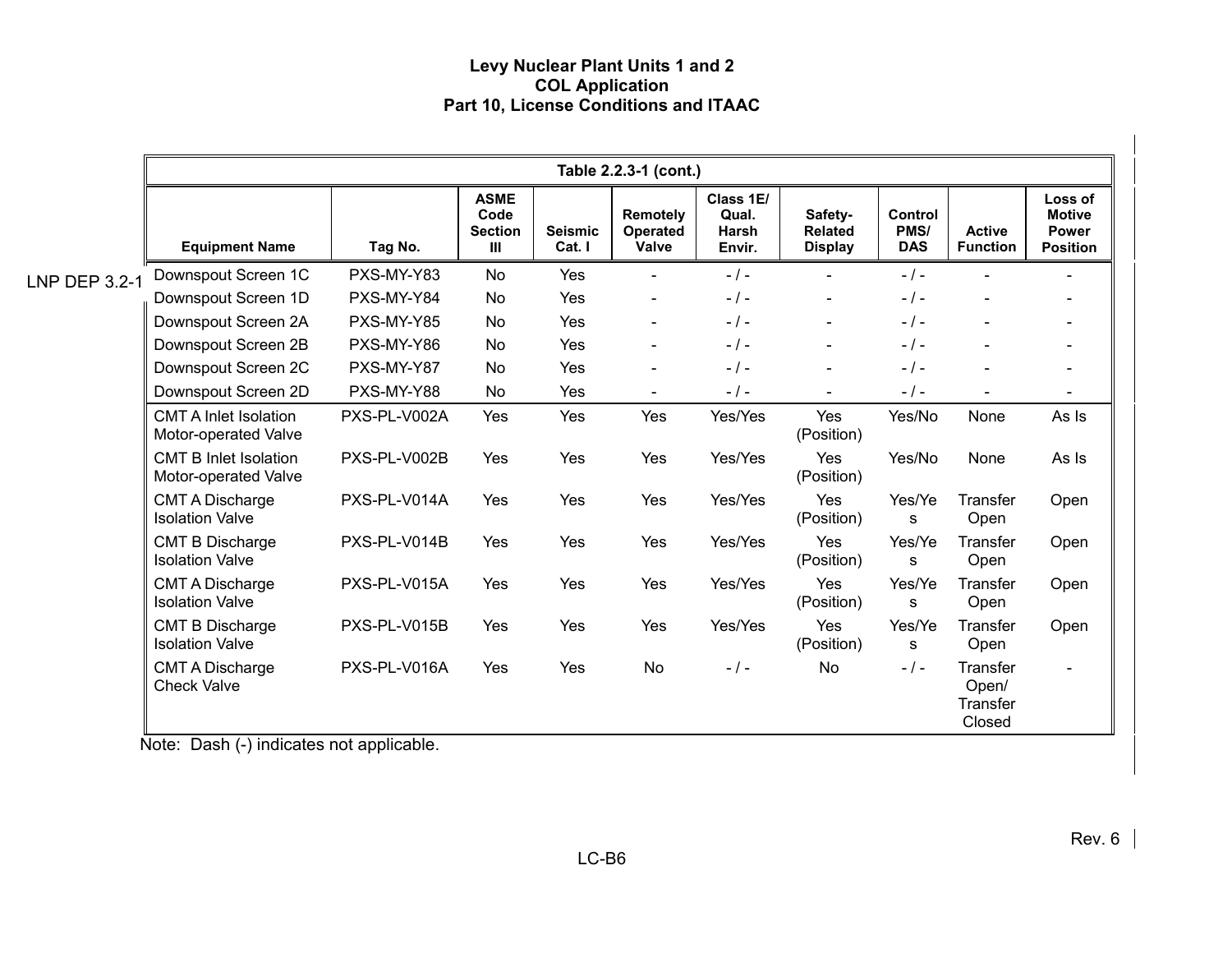|               |                                                                                               | Table 2.2.3-2 (cont.)                                                                                                          |                                        |                                       |                                             |
|---------------|-----------------------------------------------------------------------------------------------|--------------------------------------------------------------------------------------------------------------------------------|----------------------------------------|---------------------------------------|---------------------------------------------|
|               | <b>Line Name</b>                                                                              | <b>Line Number</b>                                                                                                             | <b>ASME Code</b><br><b>Section III</b> | Leak<br><b>Before</b><br><b>Break</b> | <b>Functional</b><br>Capability<br>Required |
|               | <b>IRWST</b> screen cross-connect line                                                        | PXS-L180A, PXS-L180B                                                                                                           | <b>Yes</b>                             | <b>No</b>                             | <b>Yes</b>                                  |
|               | Containment recirculation line A                                                              | PXS-L113A, PXS-L131A, PXS-L132A                                                                                                | Yes                                    | No.                                   | <b>Yes</b>                                  |
|               | Containment recirculation line B                                                              | PXS-L113B, PXS-L131B, PXS-L132B                                                                                                | Yes                                    | No                                    | Yes                                         |
|               | <b>IRWST</b> gutter drain line                                                                | PXS-L142A, PXS-L142B                                                                                                           | Yes                                    | No.                                   | Yes                                         |
|               |                                                                                               | PXS-L141A, PXS-L141B                                                                                                           | Yes                                    | No.                                   | No                                          |
| LNP DEP 3.2-1 | Downspout drain lines from<br>polarcrane girder and internal<br>stiffener to collection box A | PXS-L301A, PXS-L302A, PXS-<br>L303A, PXS-L304A, PXS-L305A, PXS-<br>L306A, PXS-L307A, PXS-L308A, PXS-<br>L309A, PXS-L310A       | <b>Yes</b>                             | No.                                   | <b>Yes</b>                                  |
|               | Downspout drain lines from<br>polarcrane girder and internal<br>stiffener to collection box B | PXS-L301B, PXS-L302B, PXS-<br>L303B, PXS-L304B, PXS-L305B, PXS-<br><u>L306B, PXS-L307B, PXS-L308B, PXS-</u><br>L309B,PXS-L310B | <b>Yes</b>                             | No.                                   | <b>Yes</b>                                  |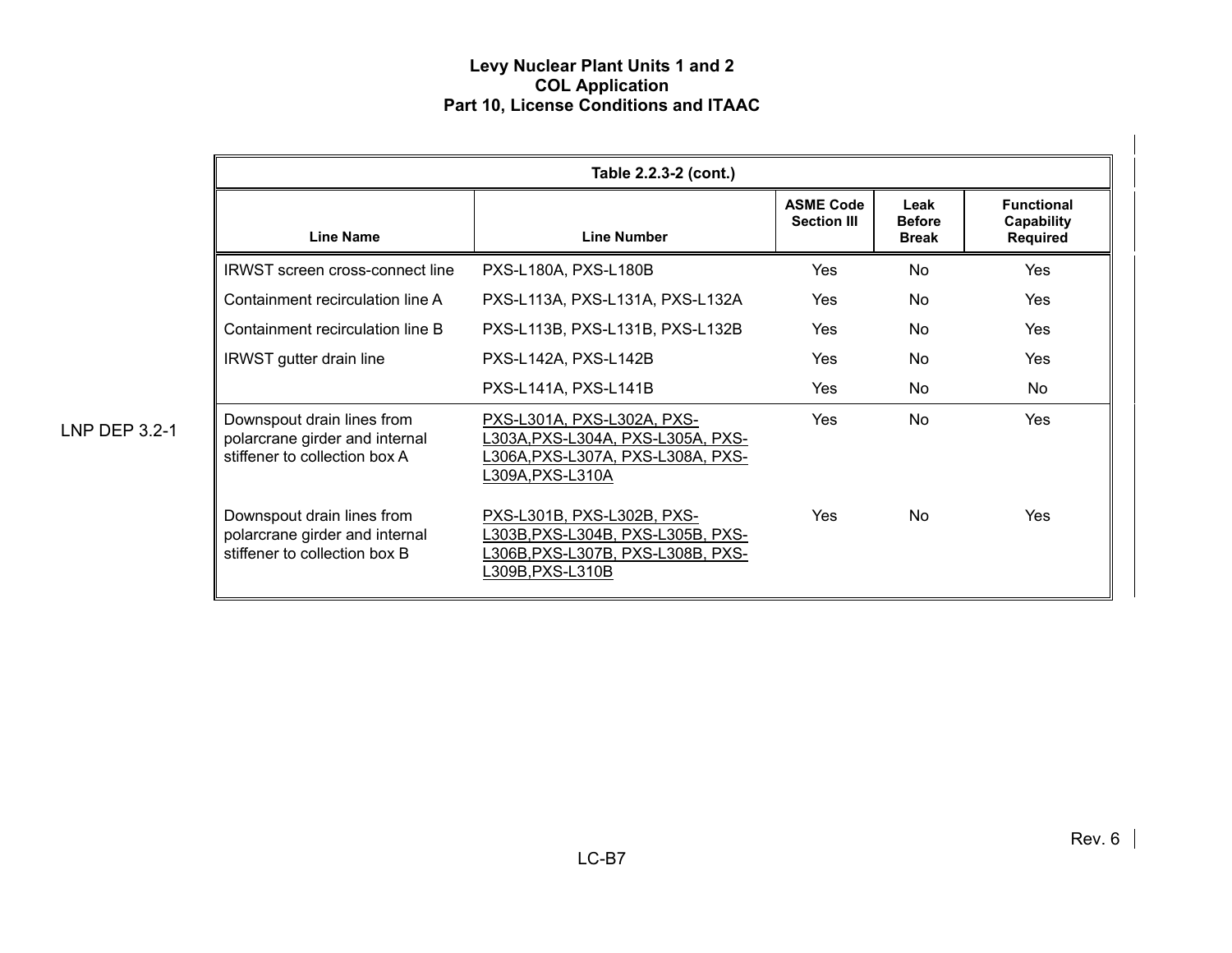| TABLE 2.6.9-2 - SITE-SPECIFIC PHYSICAL SECURITY INSPECTIONS, TESTS, ANALYSES<br>AND ACCEPTANCE CRITERIA                                                                                                                                                                                                                                                                                                                                                          |                                                                                                                                                                                                                                                                            |                                                                                                                                                                                                                                                                                                                                                                                                                                                                                                                                                                                  |  |  |  |  |
|------------------------------------------------------------------------------------------------------------------------------------------------------------------------------------------------------------------------------------------------------------------------------------------------------------------------------------------------------------------------------------------------------------------------------------------------------------------|----------------------------------------------------------------------------------------------------------------------------------------------------------------------------------------------------------------------------------------------------------------------------|----------------------------------------------------------------------------------------------------------------------------------------------------------------------------------------------------------------------------------------------------------------------------------------------------------------------------------------------------------------------------------------------------------------------------------------------------------------------------------------------------------------------------------------------------------------------------------|--|--|--|--|
| <b>Design Commitment</b>                                                                                                                                                                                                                                                                                                                                                                                                                                         | Inspections, Tests, and<br>Analyses                                                                                                                                                                                                                                        | Acceptance Criteria                                                                                                                                                                                                                                                                                                                                                                                                                                                                                                                                                              |  |  |  |  |
| 1. The external walls, doors,<br>ceiling, and floors in the<br>location within which the<br>last access control function<br>for access to the protected<br>area is performed are<br>bullet-resistant to at least<br><b>Underwriters Laboratory</b><br>Ballistic Standard 752, level<br>4.                                                                                                                                                                        | Type test, analysis, or a<br>combination of type test and<br>analysis will be performed for<br>the external walls, doors,<br>ceilings, and floors in the<br>location within which the last<br>access control function for<br>access to the protected area<br>is performed. | The external walls, doors,<br>ceilings, and floors in the<br>location within which the last<br>access control function for<br>access to the protected area<br>is performed are bullet-<br>resistant to at least<br><b>Underwriters Laboratory</b><br>Ballistic Standard 752, level 4.                                                                                                                                                                                                                                                                                            |  |  |  |  |
| 2. Physical barriers for the<br>protected area perimeter<br>are not part of vital area<br>barriers.                                                                                                                                                                                                                                                                                                                                                              | An inspection of the protected<br>area perimeter barrier will be<br>performed.                                                                                                                                                                                             | Physical barriers at the<br>perimeter of the protected<br>area are separated from any<br>other barrier designated as a<br>vital area barrier.                                                                                                                                                                                                                                                                                                                                                                                                                                    |  |  |  |  |
| 3. a) Isolation zones exist in<br>outdoor areas adjacent to<br>the physical barrier at the<br>perimeter of the protected<br>area that allow 20 feet of<br>observation on either side<br>of the barrier. Where<br>permanent buildings do not<br>allow a 20-foot observation<br>and assessment distance<br>on the inside of the<br>protected area, the building<br>walls are immediately<br>adjacent to, or an integral<br>part of, the protected area<br>barrier. | Inspections will be performed<br>of the isolation zones in<br>outdoor areas adjacent to the<br>physical barrier at the<br>perimeter of the protected<br>area.                                                                                                              | Isolation zones exist in<br>outdoor areas adjacent to the<br>physical barrier at the<br>perimeter of the protected<br>area and allow 20 feet of<br>observation and assessment<br>of the activities of people on<br>either side of the barrier.<br>Where permanent buildings<br>do not allow a 20-foot<br>observation and assessment<br>distance on the inside of the<br>protected area, the building<br>walls are immediately<br>adjacent to, or an integral part<br>of, the protected area barrier<br>and the 20-foot observation<br>and assessment distance<br>does not apply. |  |  |  |  |
| b) The isolation zones are<br>monitored with intrusion<br>detection equipment that<br>provides the capability to<br>detect and assess<br>unauthorized persons.                                                                                                                                                                                                                                                                                                   | Inspections will be performed<br>of the intrusion detection<br>equipment within the isolation<br>zones.                                                                                                                                                                    | The isolation zones are<br>equipped with intrusion<br>detection equipment that<br>provides the capability to<br>detect and assess<br>unauthorized persons.                                                                                                                                                                                                                                                                                                                                                                                                                       |  |  |  |  |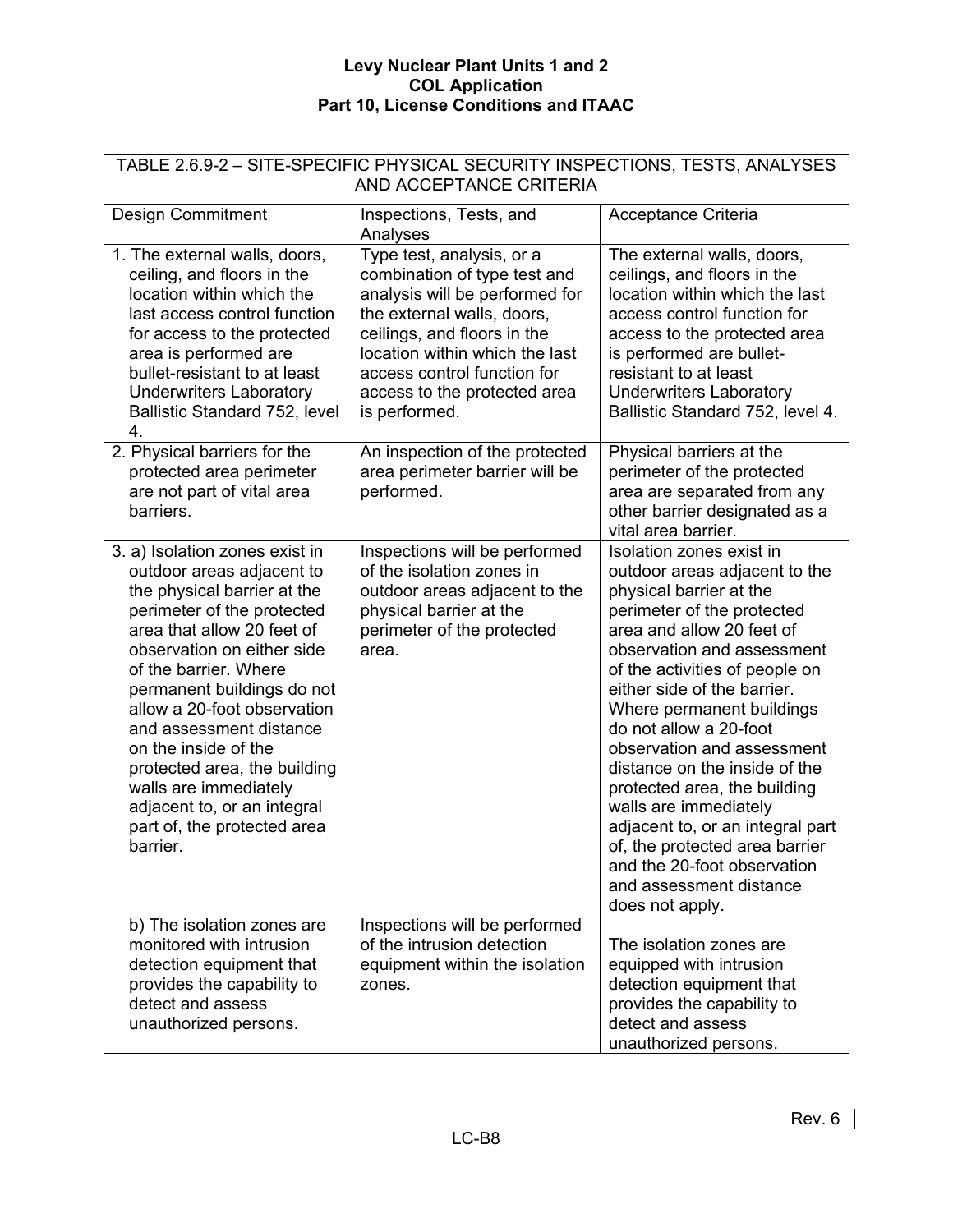| TABLE 2.6.9-2 - SITE-SPECIFIC PHYSICAL SECURITY INSPECTIONS, TESTS, ANALYSES<br>AND ACCEPTANCE CRITERIA                                                                                           |                                                                                                                                               |                                                                                                                                                                                                              |  |  |  |
|---------------------------------------------------------------------------------------------------------------------------------------------------------------------------------------------------|-----------------------------------------------------------------------------------------------------------------------------------------------|--------------------------------------------------------------------------------------------------------------------------------------------------------------------------------------------------------------|--|--|--|
| <b>Design Commitment</b>                                                                                                                                                                          | Inspections, Tests, and<br>Analyses                                                                                                           | Acceptance Criteria                                                                                                                                                                                          |  |  |  |
| 4. The intrusion detection and<br>assessment equipment at<br>the protected area<br>perimeter:                                                                                                     | Tests, inspections or a<br>combination of tests and<br>inspections of the intrusion<br>detection and assessment<br>equipment at the protected | The intrusion detection and<br>assessment equipment at the<br>protected area perimeter:                                                                                                                      |  |  |  |
| a) detects penetration or<br>attempted penetration of<br>the protected area barrier<br>and concurrently alarms<br>in both the Central Alarm<br><b>Station and Secondary</b><br>Alarm Station, and | area perimeter and its<br>uninterruptible power supply<br>will be performed.                                                                  | a) detects penetration or<br>attempted penetration of<br>the protected area barrier<br>and concurrently alarms<br>in the Central Alarm<br><b>Station and Secondary</b><br>Alarm Station, and                 |  |  |  |
| b) remains operable from<br>an uninterruptible power<br>supply in the event of the<br>loss of normal power.                                                                                       |                                                                                                                                               | b) remains operable from<br>an uninterruptible power<br>supply in the event of the<br>loss of normal power                                                                                                   |  |  |  |
| 5. Access control points are<br>established to:                                                                                                                                                   | Tests, inspections, or<br>combination of tests and<br>inspections of installed                                                                | The access control points for<br>the protected area:                                                                                                                                                         |  |  |  |
| a) control personnel and<br>vehicle access into the<br>protected area.                                                                                                                            | systems and equipment at the<br>access control points to the<br>protected area will be<br>performed.                                          | a) are configured to<br>control personnel and<br>vehicle access.                                                                                                                                             |  |  |  |
| b) detect firearms,<br>explosives, and<br>incendiary devices at the<br>protected area personnel<br>access points.                                                                                 |                                                                                                                                               | b) include detection<br>equipment that is capable<br>of detecting firearms,<br>incendiary devices, and<br>explosives at the<br>protected area personnel<br>access points.                                    |  |  |  |
| 6. An access control system<br>with numbered picture<br>badges is installed for use<br>by individuals who are<br>authorized access to<br>protected areas and vital<br>areas without escort.       | A test of the access control<br>system with numbered picture<br>badges will be performed.                                                     | The access authorization<br>system with numbered picture<br>badges can identify and<br>authorize protected area and<br>vital area access only to those<br>personnel with unescorted<br>access authorization. |  |  |  |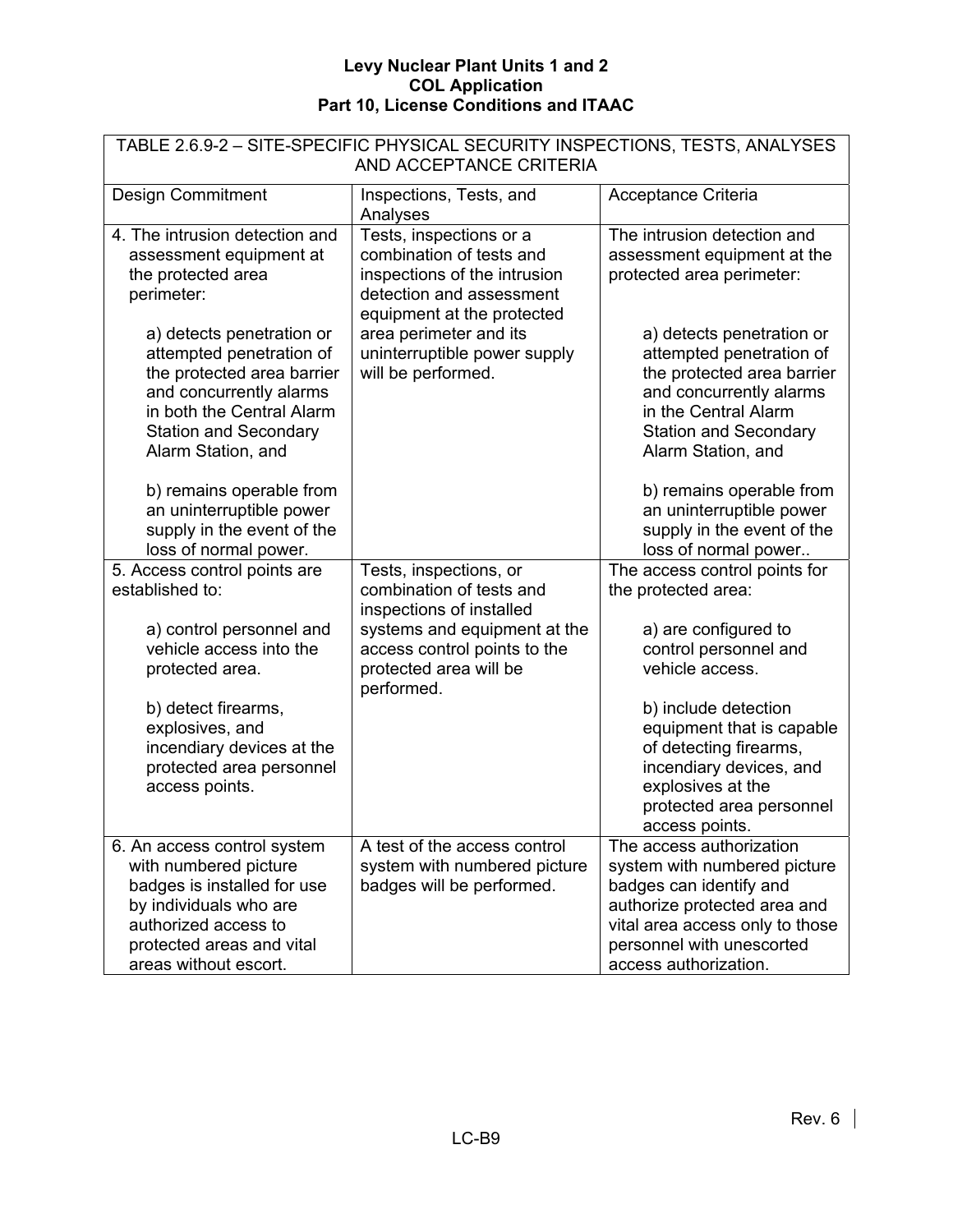| TABLE 2.6.9-2 - SITE-SPECIFIC PHYSICAL SECURITY INSPECTIONS, TESTS, ANALYSES<br>AND ACCEPTANCE CRITERIA                                                                                                                                                                                                                    |                                                                                                                                                                        |                                                                                                                                                                                                                                                                                                                  |  |  |  |  |
|----------------------------------------------------------------------------------------------------------------------------------------------------------------------------------------------------------------------------------------------------------------------------------------------------------------------------|------------------------------------------------------------------------------------------------------------------------------------------------------------------------|------------------------------------------------------------------------------------------------------------------------------------------------------------------------------------------------------------------------------------------------------------------------------------------------------------------|--|--|--|--|
| <b>Design Commitment</b>                                                                                                                                                                                                                                                                                                   | Inspections, Tests, and<br>Analyses                                                                                                                                    | Acceptance Criteria                                                                                                                                                                                                                                                                                              |  |  |  |  |
| 7. Access to vital equipment<br>physical barriers requires<br>passage through the<br>protected area perimeter<br>barrier.                                                                                                                                                                                                  | Inspection will be performed<br>to confirm that access to vital<br>equipment physical barriers<br>requires passage through the<br>protected area perimeter<br>barrier. | Vital equipment is located<br>within a protected area such<br>that access to vital equipment<br>physical barriers requires<br>passage through the<br>protected area perimeter<br>barrier.                                                                                                                        |  |  |  |  |
| 8. a) Penetrations through the<br>protected area barrier are<br>secured and monitored.                                                                                                                                                                                                                                     | Inspections will be performed<br>of penetrations through the<br>protected area barrier.                                                                                | Penetrations and openings<br>through the protected area<br>barrier are secured and<br>monitored.                                                                                                                                                                                                                 |  |  |  |  |
| b) Unattended openings<br>(such as underground<br>pathways) that intersect the<br>protected area boundary or<br>vital area boundary will be<br>protected by a physical<br>barrier and monitored by<br>intrusion detection<br>equipment or provided<br>surveillance at a frequency<br>sufficient to detect<br>exploitation. | Inspections will be performed<br>of unattended openings that<br>intersect the protected area<br>boundary or vital area<br>boundary.                                    | Unattended openings (such<br>as underground pathways)<br>that intersect the protected<br>area boundary or vital area<br>boundary are protected by a<br>physical barrier and monitored<br>by intrusion detection<br>equipment or provided<br>surveillance at a frequency<br>sufficient to detect<br>exploitation. |  |  |  |  |
| 9. Emergency exits through<br>the protected area<br>perimeter are alarmed and<br>secured with locking<br>devices to allow for<br>emergency egress.                                                                                                                                                                         | Tests, inspections, or a<br>combination of tests and<br>inspections of emergency<br>exits through the protected<br>area perimeter will be<br>performed.                | Emergency exits through the<br>protected area perimeter are<br>alarmed and secured by<br>locking devices that allow<br>prompt egress during an<br>emergency.                                                                                                                                                     |  |  |  |  |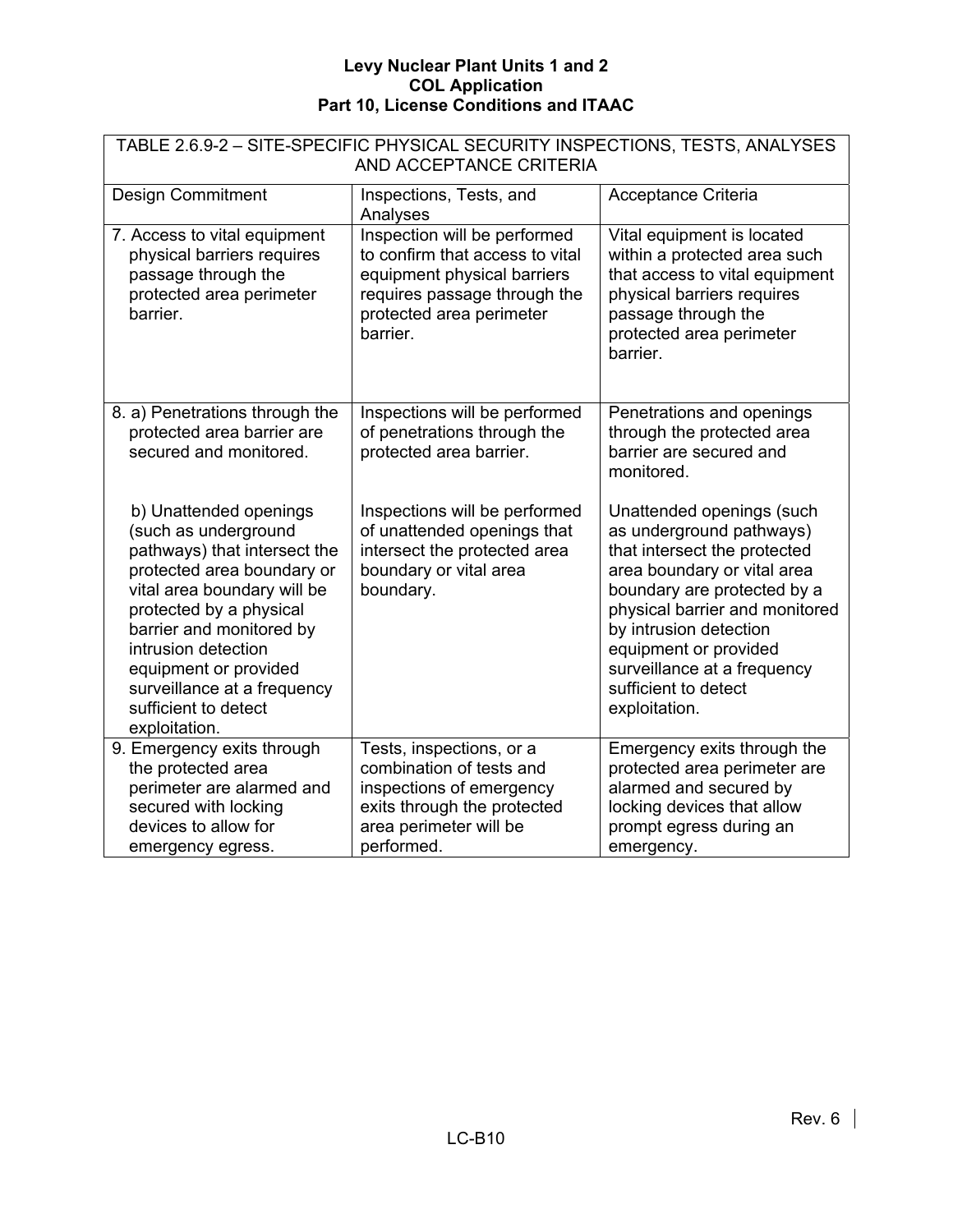| Table 2.6.12-1                                                                                                                                                                                                                                                              |                                                                                                                                                                                                                        |                                                                                                                                                                                                                                                                                                              |  |
|-----------------------------------------------------------------------------------------------------------------------------------------------------------------------------------------------------------------------------------------------------------------------------|------------------------------------------------------------------------------------------------------------------------------------------------------------------------------------------------------------------------|--------------------------------------------------------------------------------------------------------------------------------------------------------------------------------------------------------------------------------------------------------------------------------------------------------------|--|
|                                                                                                                                                                                                                                                                             | <b>Offsite Power System</b>                                                                                                                                                                                            |                                                                                                                                                                                                                                                                                                              |  |
| <b>Design Commitment</b>                                                                                                                                                                                                                                                    | Inspections, Tests, and<br>Analyses                                                                                                                                                                                    | Acceptance Criteria                                                                                                                                                                                                                                                                                          |  |
| 1. A minimum of one offsite<br>circuit supplies electric<br>power from the<br>transmission switchyard to<br>the interface with the onsite<br>ac power system.                                                                                                               | Inspections of the as-built<br>offsite circuit will be<br>performed.                                                                                                                                                   | At least one offsite circuit is<br>provided from the<br>transmission switchyard<br>interface to the interface with<br>the onsite ac power system.                                                                                                                                                            |  |
| 2. Each offsite circuit<br>interfacing with the onsite<br>ac power system is<br>adequately rated to supply<br>assumed loads during<br>normal, abnormal and<br>accident conditions.                                                                                          | Analyses of the offsite power<br>system will be performed to<br>evaluate the as-built ratings of<br>each offsite circuit interfacing<br>with the onsite ac power<br>system against the load<br>assumptions.            | A report exists and concludes<br>that each as-built offsite circuit<br>is rated to supply the load<br>assumptions, during normal,<br>abnormal and accident<br>conditions.                                                                                                                                    |  |
| 3. During steady state<br>operation, each offsite<br>circuit is capable of<br>supplying required voltage<br>to the interface with the<br>onsite ac power system that<br>will support operation of<br>assumed loads during<br>normal, abnormal and<br>accident conditions.   | Analyses of the as-built offsite<br>circuit will be performed to<br>evaluate the capability of each<br>offsite circuit to supply the<br>voltage requirements at the<br>interface with the onsite ac<br>power system.   | A report exists and concludes<br>that during steady state<br>operation each as-built offsite<br>circuit is capable of supplying<br>the voltage at the interface<br>with the onsite ac power<br>system that will support<br>operation of assumed loads<br>during normal, abnormal and<br>accident conditions. |  |
| 4. During steady state<br>operation, each offsite<br>circuit is capable of<br>supplying required<br>frequency to the interface<br>with the onsite ac power<br>system that will support<br>operation of assumed loads<br>during normal, abnormal<br>and accident conditions. | Analyses of the as-built offsite<br>circuit will be performed to<br>evaluate the capability of each<br>offsite circuit to supply the<br>frequency requirements at the<br>interface with the onsite ac<br>power system. | A report exists and concludes<br>that during steady state<br>operation each as-built offsite<br>circuit is capable of supplying<br>the frequency at the interface<br>with onsite ac power system<br>that will support operation of<br>assumed loads during normal,<br>abnormal and accident<br>conditions.   |  |
| 5. The fault current<br>contribution of each offsite<br>circuit is compatible with the<br>interrupting capability of the<br>onsite ac power system<br>short circuit interrupting<br>devices.                                                                                | Analyses of the as-built offsite<br>circuit will be performed to<br>evaluate the fault current<br>contribution of each offsite<br>circuit at the interface with the<br>onsite ac power system.                         | A report exists and concludes<br>the short circuit contribution of<br>each as-built offsite circuit at<br>the interface with the onsite ac<br>power system is compatible<br>with the interrupting capability<br>of the onsite fault current<br>interrupting devices                                          |  |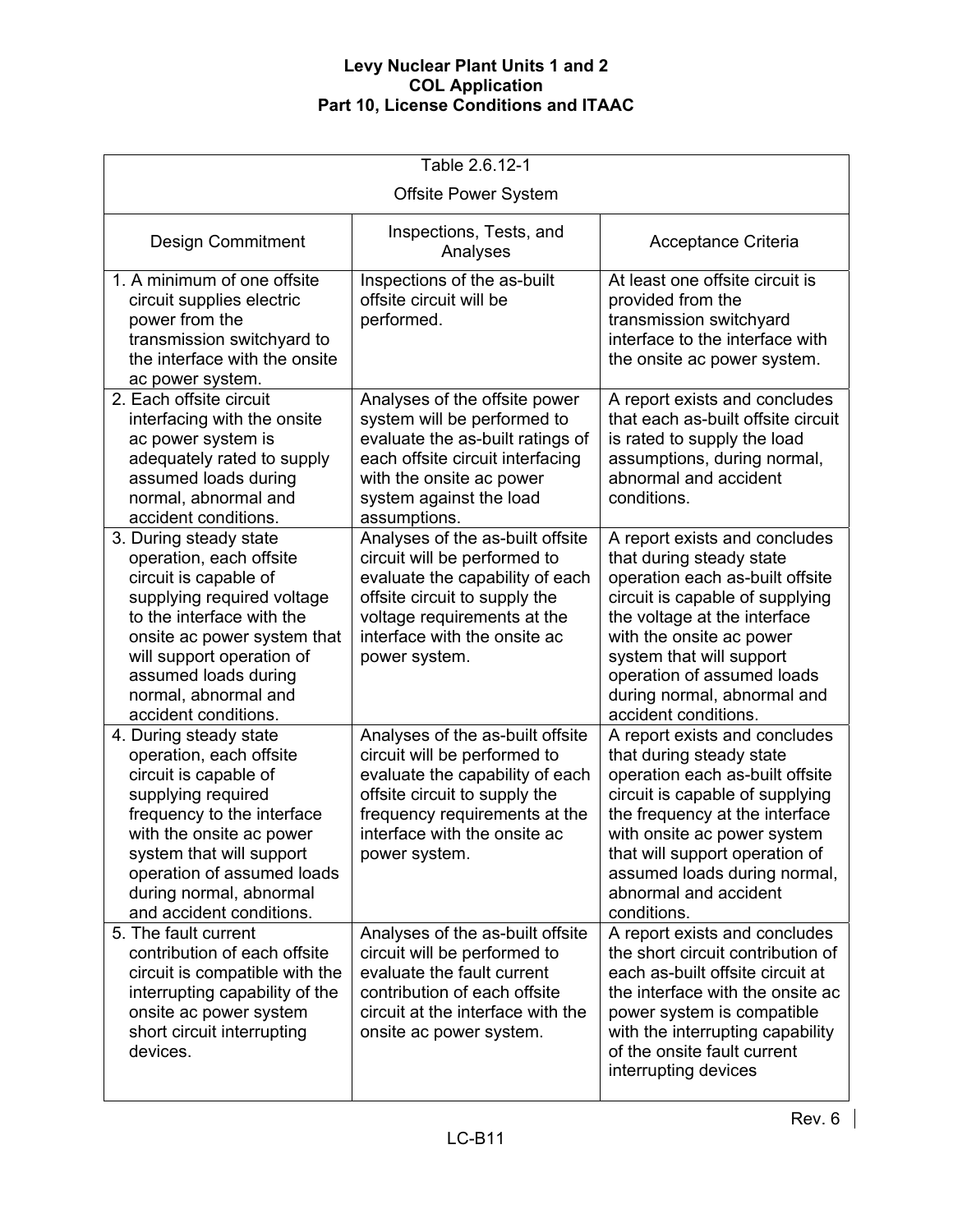| Table 2.6.12-1                                                                                                                                                        |                                                                                                                                                                                                                                                                                                                      |                                                                                                                                                                                                                                                                                                                                              |  |
|-----------------------------------------------------------------------------------------------------------------------------------------------------------------------|----------------------------------------------------------------------------------------------------------------------------------------------------------------------------------------------------------------------------------------------------------------------------------------------------------------------|----------------------------------------------------------------------------------------------------------------------------------------------------------------------------------------------------------------------------------------------------------------------------------------------------------------------------------------------|--|
|                                                                                                                                                                       | <b>Offsite Power System</b>                                                                                                                                                                                                                                                                                          |                                                                                                                                                                                                                                                                                                                                              |  |
| <b>Design Commitment</b>                                                                                                                                              | Inspections, Tests, and<br>Analyses                                                                                                                                                                                                                                                                                  | Acceptance Criteria                                                                                                                                                                                                                                                                                                                          |  |
| 6. The reactor coolant pumps<br>continue to receive power<br>from either the main<br>generator or the grid for a<br>minimum of 3 seconds<br>following a turbine trip. | Analyses of the as-built offsite<br>power system will be<br>performed to confirm that<br>power will be available to the<br>reactor coolant pumps for a<br>minimum of 3 seconds<br>following a turbine trip when<br>the buses powering the<br>reactor coolant pumps are<br>aligned to either the UATs or<br>the RATs. | A report exists and concludes<br>that voltage at the high-side of<br>the GSU, and the RATs, does<br>not drop more than 0.15 pu<br>from the pre-trip steady-state<br>voltage for a minimum of 3<br>seconds following a turbine<br>trip when the buses powering<br>the reactor coolant pumps are<br>aligned to either the UATs or<br>the RATs. |  |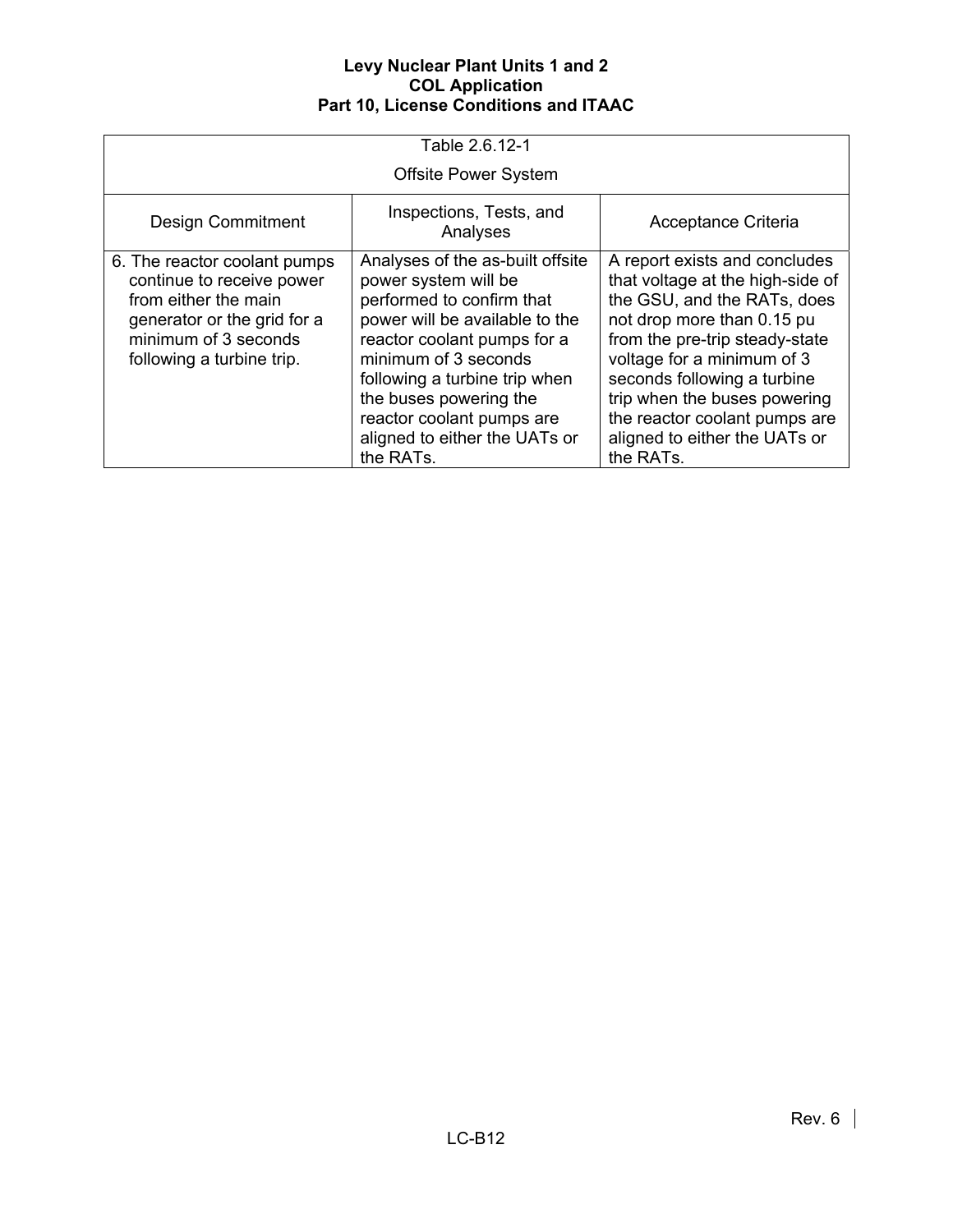| Table 2.6.12-1                                                                                                                                                                                                                                                                                                                                                                                                                                                                                                             |                                                                                                                                                                                                                                                                                                                                                                        |                                                                                                                                                                                                                                                         |  |  |
|----------------------------------------------------------------------------------------------------------------------------------------------------------------------------------------------------------------------------------------------------------------------------------------------------------------------------------------------------------------------------------------------------------------------------------------------------------------------------------------------------------------------------|------------------------------------------------------------------------------------------------------------------------------------------------------------------------------------------------------------------------------------------------------------------------------------------------------------------------------------------------------------------------|---------------------------------------------------------------------------------------------------------------------------------------------------------------------------------------------------------------------------------------------------------|--|--|
| <b>Offsite Power System</b>                                                                                                                                                                                                                                                                                                                                                                                                                                                                                                |                                                                                                                                                                                                                                                                                                                                                                        |                                                                                                                                                                                                                                                         |  |  |
| <b>Design Commitment</b>                                                                                                                                                                                                                                                                                                                                                                                                                                                                                                   | Inspections, Tests, and<br>Analyses                                                                                                                                                                                                                                                                                                                                    | Acceptance Criteria                                                                                                                                                                                                                                     |  |  |
| 7) The credited GDC 17 off-<br>site power source is<br>monitored by an open phase<br>condition monitoring system<br>that can detect the following at<br>the high voltage terminals of<br>the transformer connecting to<br>the off-site source, over the<br>full range of transformer<br>loading from no load to full<br>load:                                                                                                                                                                                              | Analysis shall be used to<br>$\mathsf{i}$<br>determine the required<br>alarm set points for the<br>open phase condition<br>monitoring system to<br>indicate the presence of<br>open phase conditions<br>described in the design<br>commitment.<br>$\mathsf{ii}$<br>Testing of the credited                                                                             | Alarm set points for the<br>i)<br>open phase condition<br>monitoring system to<br>indicate the presence of<br>open phase conditions as<br>described in the design<br>commitment have been<br>determined by analysis.<br>Testing demonstrates the<br>ii) |  |  |
| (1) loss of one of the three<br>phases of the offsite power<br>source<br>a. with a high impedance<br>ground fault condition, or<br>b. without a high<br>impedance ground fault<br>condition; or<br>(2) loss of two of the three<br>phases of the offsite power<br>source<br>a. with a high impedance<br>ground fault condition, or<br>b. without a high<br>impedance ground fault<br>condition.<br>Upon detection of any<br>condition described above,<br>the system will actuate an<br>alarm in the main control<br>room. | GDC-17 off-site power<br>source open phase<br>condition monitoring<br>system will be performed<br>using simulated signals to<br>verify that the as-built open<br>phase condition monitoring<br>system detects open<br>phase conditions<br>described in the design<br>commitment and at the<br>established set points<br>actuates an alarm in the<br>main control room. | credited GDC 17 off-site<br>power source open phase<br>condition monitoring<br>system detects open<br>phase conditions<br>described in the design<br>commitment and at the<br>established set points<br>actuates an alarm in the<br>main control room.  |  |  |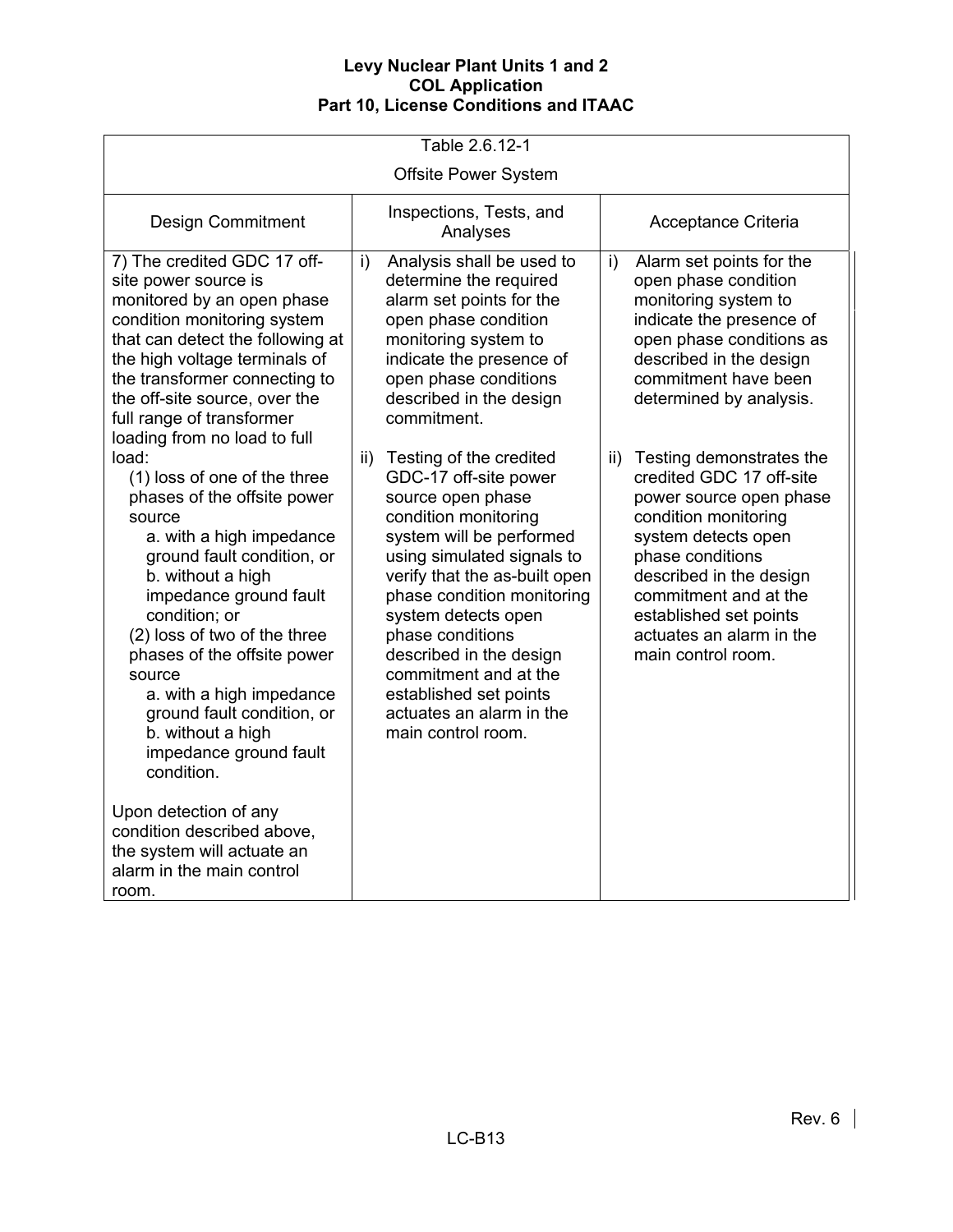**Table 3.8-1 Emergency Plan Inspections, Tests, Analyses, and Acceptance Criteria (Sheet 1 of 29)** 

| <b>Planning Standard</b>                                                                                                                                                                                                                                                                                                                                                                                                                                     | <b>EP Program Elements</b>                                                                                                                                                                                                                                                                                                          | <b>Inspections, Tests, Analyses</b>                                                      | <b>Acceptance Criteria</b>                                                                                                                                                                                                        |
|--------------------------------------------------------------------------------------------------------------------------------------------------------------------------------------------------------------------------------------------------------------------------------------------------------------------------------------------------------------------------------------------------------------------------------------------------------------|-------------------------------------------------------------------------------------------------------------------------------------------------------------------------------------------------------------------------------------------------------------------------------------------------------------------------------------|------------------------------------------------------------------------------------------|-----------------------------------------------------------------------------------------------------------------------------------------------------------------------------------------------------------------------------------|
| 1.0 Assignment of Responsibility - Organizational Control                                                                                                                                                                                                                                                                                                                                                                                                    |                                                                                                                                                                                                                                                                                                                                     |                                                                                          |                                                                                                                                                                                                                                   |
| 10 CFR 50.47(b)(1) - Primary<br>responsibilities for emergency<br>response by the nuclear facility<br>licensee, and by State and local<br>organizations within the EPZs<br>have been assigned, the<br>emergency responsibilities of the<br>various supporting organizations<br>have been specifically established,<br>and each principle response<br>organization has staff to respond<br>and to augment its initial response<br>on a continuous basis.      | 1.1 The staff exists to provide<br>24-hour per day emergency<br>response and manning of<br>communications links, including<br>continuous operations for a<br>protracted period. [A.1.e, A.4]**<br>[**References in brackets]<br>throughout this table<br>correspond to with<br>NUREG 0654/FEMA-REP-1<br><b>Evaluation Criterial</b> | 1.1 An inspection of the emergency<br>plan implementing procedures will<br>be performed. | 1.1 Emergency plan implementing procedures<br>provide for 24-hour per day emergency<br>response staffing and manning of<br>communications links, including continuous<br>operations for a protracted period.                      |
| 2.0 Onsite Emergency Organization                                                                                                                                                                                                                                                                                                                                                                                                                            |                                                                                                                                                                                                                                                                                                                                     |                                                                                          |                                                                                                                                                                                                                                   |
| 10 CFR 50.47(b)(2) - On-shift<br>facility licensee responsibilities for<br>emergency response are<br>unambiguously defined, adequate<br>staffing to provide initial facility<br>accident response in key<br>functional areas is maintained at<br>all times, timely augmentation of<br>response capabilities is available,<br>and the interfaces among various<br>onsite response activities and<br>offsite support and response<br>activities are specified. | 2.1 The staff exists to provide<br>minimum and augmented on-<br>shift staffing levels, consistent<br>with Table B-1 of NUREG-<br>0654/FEMA-REP-1, Rev. 1.<br>[B.5, B.7]                                                                                                                                                             | 2.1 An inspection of the emergency<br>plan implementing procedures will<br>be performed. | 2.1 Emergency plan implementing procedures<br>provide minimum and augmented on-shift<br>staffing levels, consistent with Table B-1 of the<br>Levy Nuclear Plant Units 1 & 2 Combined<br>License (COL) Application Emergency Plan. |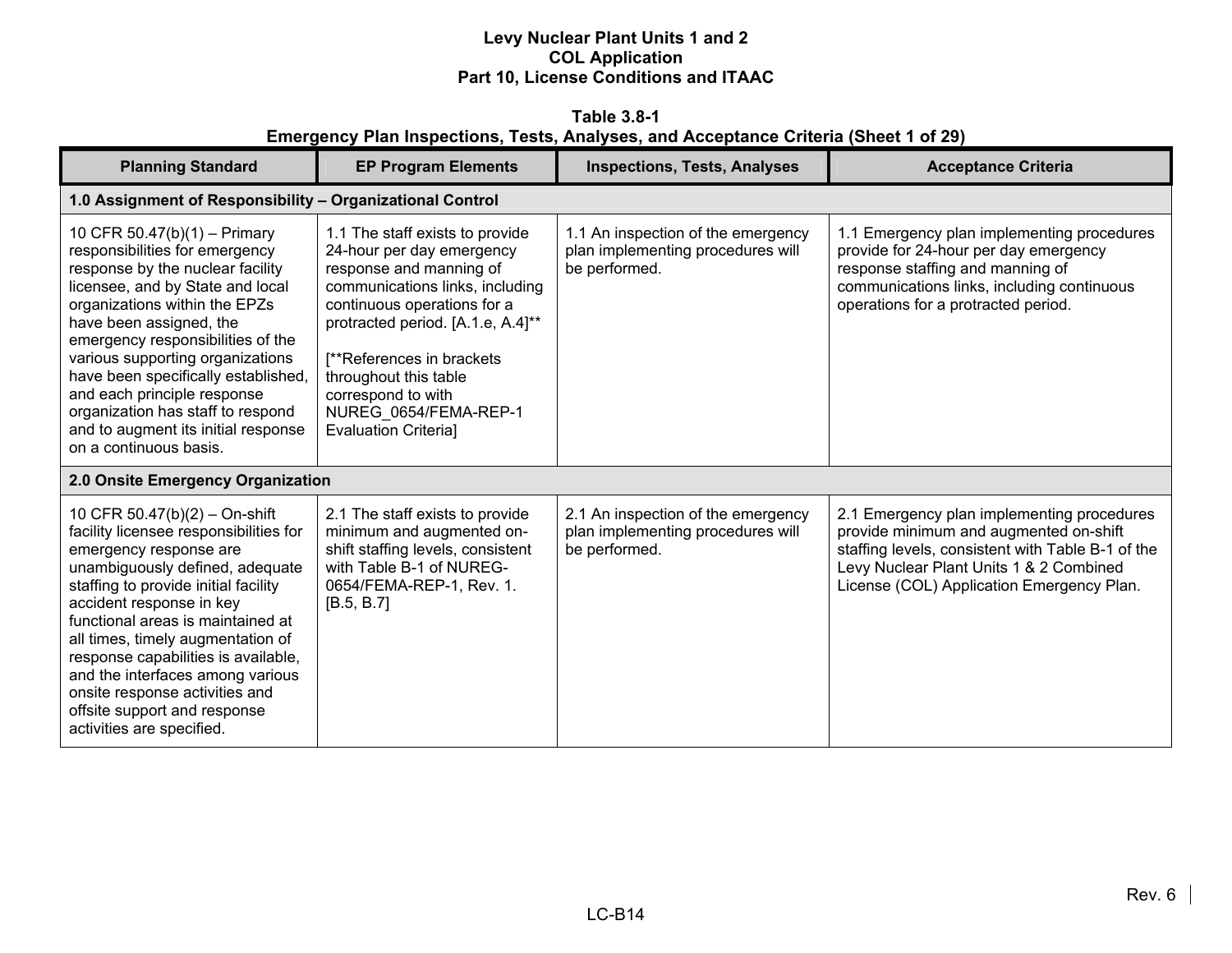**Table 3.8-1 Emergency Plan Inspections, Tests, Analyses, and Acceptance Criteria (Sheet 2 of 29)** 

| <b>Planning Standard</b>                                                                                                                                                                                                                                                                                                                                                                                                                                                                                                        | <b>EP Program Elements</b>                                                                                                                                                                                                         | <b>Inspections, Tests, Analyses</b>                                                                                                                                                                                                                                                                                                                   | <b>Acceptance Criteria</b>                                                                                                                                                                                                                                                                                                                                                                                                                                                                                                                                                                                     |
|---------------------------------------------------------------------------------------------------------------------------------------------------------------------------------------------------------------------------------------------------------------------------------------------------------------------------------------------------------------------------------------------------------------------------------------------------------------------------------------------------------------------------------|------------------------------------------------------------------------------------------------------------------------------------------------------------------------------------------------------------------------------------|-------------------------------------------------------------------------------------------------------------------------------------------------------------------------------------------------------------------------------------------------------------------------------------------------------------------------------------------------------|----------------------------------------------------------------------------------------------------------------------------------------------------------------------------------------------------------------------------------------------------------------------------------------------------------------------------------------------------------------------------------------------------------------------------------------------------------------------------------------------------------------------------------------------------------------------------------------------------------------|
| 3.0 Emergency Classification System                                                                                                                                                                                                                                                                                                                                                                                                                                                                                             |                                                                                                                                                                                                                                    |                                                                                                                                                                                                                                                                                                                                                       |                                                                                                                                                                                                                                                                                                                                                                                                                                                                                                                                                                                                                |
| 10 CFR 50.47(b)(4) - A standard<br>emergency classification and<br>action level scheme, the bases of<br>which include facility system and<br>effluent parameters, is in use by<br>the nuclear facility licensee, and<br>State and local response plans<br>call for reliance on information<br>provided by facility licensees for<br>determinations of minimum initial<br>offsite response measures.                                                                                                                             | 3.1 A standard emergency<br>classification and emergency<br>action level (EAL) scheme<br>exists, and identifies facility<br>system and effluent parameters<br>constituting the bases for the<br>classification scheme. [D.2]       | 3.1 An inspection of the Control<br>Rooms, Technical Support Centers<br>(TSCs), and Emergency Operations<br>Facility (EOF) will be performed to<br>verify that they have displays for<br>retrieving facility system and effluent<br>parameters are specified in the<br>Emergency Classification and EAL<br>scheme and the displays are<br>functional. | 3.1 The specified parameters are retrievable in<br>the Control Rooms, TSC and EOF, and the<br>ranges of the displays encompass the values<br>specified in the Emergency Classification and<br>EAL scheme.                                                                                                                                                                                                                                                                                                                                                                                                      |
| 4.0 Notification Methods and Procedures                                                                                                                                                                                                                                                                                                                                                                                                                                                                                         |                                                                                                                                                                                                                                    |                                                                                                                                                                                                                                                                                                                                                       |                                                                                                                                                                                                                                                                                                                                                                                                                                                                                                                                                                                                                |
| 10 CFR $50.47(b)(5)$ – Procedures<br>have been established for<br>notification, by the licensee, of<br>State and local response<br>organizations and for notification<br>of emergency personnel by all<br>organizations; the content of initial<br>and follow-up messages to<br>response organizations and the<br>public has been established; and<br>means to provide early notification<br>and clear instruction to the<br>populace within the plume<br>exposure pathway Emergency<br>Planning Zone have been<br>established. | 4.1 The means exists to notify<br>responsible State and local<br>organizations within 15 minutes<br>after the licensee declares an<br>emergency. [E.2]<br>4.2 The means exists to notify<br>emergency response personnel.<br>[E.1] | 4.1 A test will be performed to<br>demonstrate the capabilities for<br>providing initial notification to the<br>offsite authorities after a simulated<br>emergency classification.<br>4.2 A test of the primary and back-up<br>ERO notification systems will be<br>performed.                                                                         | 4.1 The State of Florida and the counties of<br>Levy, Citrus, and Marion receive notification<br>within 15 minutes after the declaration of an<br>emergency from the control room and the<br>EOF.<br>4.2 The primary and back-up ERO notification<br>system tests result in:<br>• Emergency response personnel receiving<br>the notification message;<br>• Mobilization communication is validated<br>by personnel response to the notification<br>system or by telephone;<br>• Response to electronic notification and<br>plant page system is accomplished<br>during normal working hours, and off<br>hours. |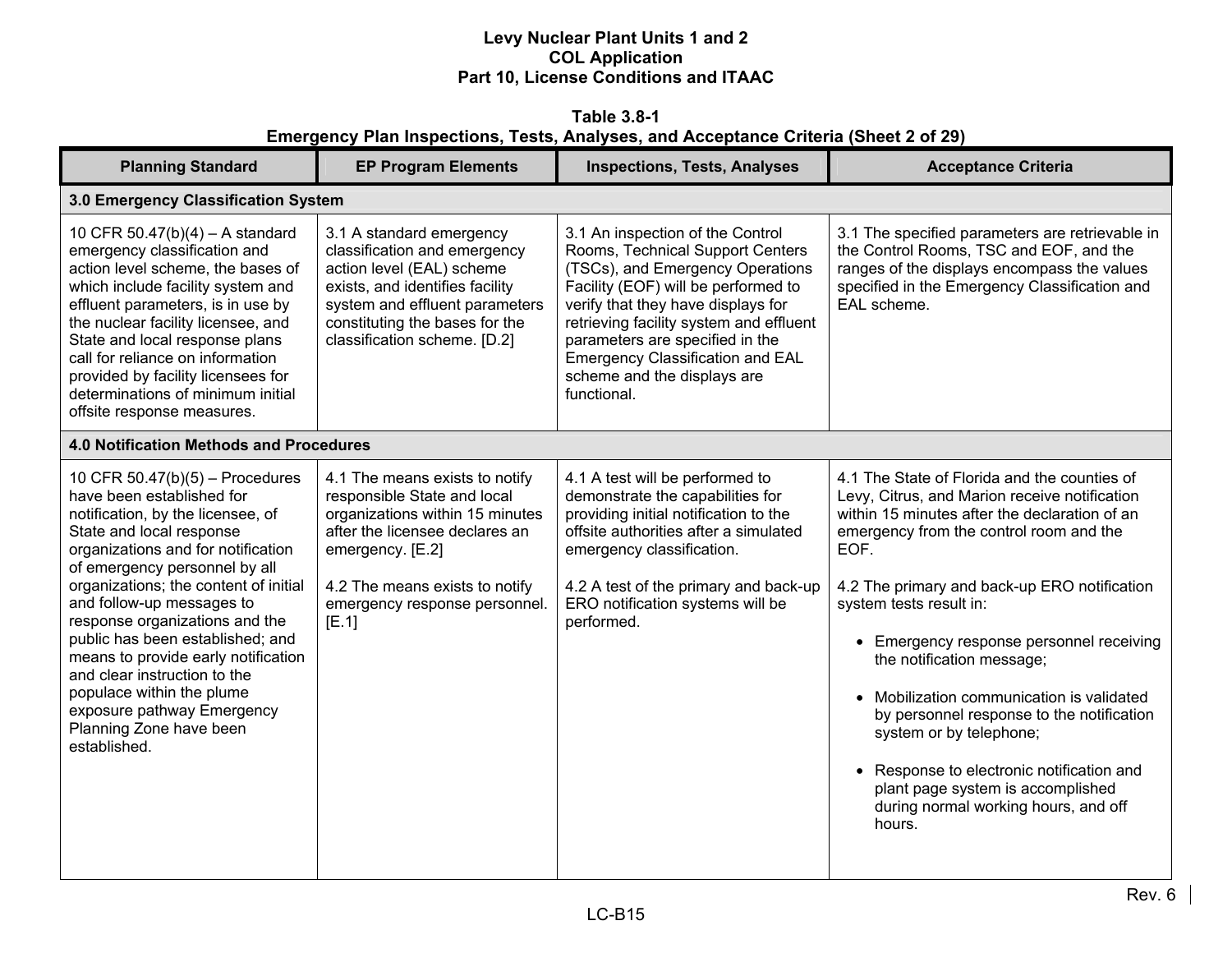**Table 3.8-1 Emergency Plan Inspections, Tests, Analyses, and Acceptance Criteria (Sheet 3 of 29)** 

| <b>Planning Standard</b>                                                                                                                                       | <b>EP Program Elements</b>                                                                                                                                                                                                                                                                                                              | <b>Inspections, Tests, Analyses</b>                                                                                                                                                                                                                                                                                                                                                                                                                   | <b>Acceptance Criteria</b>                                                                                                                                                                                                                                                                                                                                                                                                                                                 |
|----------------------------------------------------------------------------------------------------------------------------------------------------------------|-----------------------------------------------------------------------------------------------------------------------------------------------------------------------------------------------------------------------------------------------------------------------------------------------------------------------------------------|-------------------------------------------------------------------------------------------------------------------------------------------------------------------------------------------------------------------------------------------------------------------------------------------------------------------------------------------------------------------------------------------------------------------------------------------------------|----------------------------------------------------------------------------------------------------------------------------------------------------------------------------------------------------------------------------------------------------------------------------------------------------------------------------------------------------------------------------------------------------------------------------------------------------------------------------|
|                                                                                                                                                                | 4.3 The means exists to notify<br>and provide instructions to the<br>populace within the plume<br>exposure EPZ. [E.3]                                                                                                                                                                                                                   | 4.3 The full test of notification<br>capabilities will be conducted.                                                                                                                                                                                                                                                                                                                                                                                  | 4.3 Notification and clear instructions to the<br>public are successfully accomplished in<br>accordance with the emergency plan<br>requirements.                                                                                                                                                                                                                                                                                                                           |
| <b>5.0 Emergency Communications</b>                                                                                                                            |                                                                                                                                                                                                                                                                                                                                         |                                                                                                                                                                                                                                                                                                                                                                                                                                                       |                                                                                                                                                                                                                                                                                                                                                                                                                                                                            |
| 10 CFR $50.47(b)(6)$ – Provisions<br>exist for prompt communications<br>among principal response<br>organizations to emergency<br>personnel and to the public. | 5.1 The means exists for<br>communications among the<br>Control Rooms, TSCs, EOF,<br>principal State and local<br>emergency operations centers<br>(EOCs), and radiological field<br>assessment teams. [F3, F.5]                                                                                                                         | 5.1 A test will be performed of the<br>capabilities. The test for the contact<br>with the principal EOCs and the<br>radiological field assessment teams<br>will be from the Control Room and<br>the EOF. The TSC communication<br>with the Control Room and the EOF<br>will be performed.                                                                                                                                                             | 5.1 Communications (both primary and<br>secondary methods/systems) are established<br>between the Control Rooms, TSC and the EOF<br>with Florida Division of Emergency<br>Management (DEM) warning point and EOC;<br>Levy County Warning Point and EOC; Citrus<br>County Warning Point and EOC; and Marion<br>County Warning Point and EOC.<br>Communications are established between the<br>Control Rooms, TSC and the EOF with the<br>LNP radiological monitoring teams. |
|                                                                                                                                                                | 5.2 The means exists for<br>communications from the<br>Control Rooms, TSCs, and EOF<br>to the NRC headquarters and<br>regional office EOCs (including<br>establishment of the Emergency<br>Response Data System (ERDS)<br>[or its successor system]<br>between the onsite computer<br>system and the NRC<br>Operations Center.) [F.2.6] | 5.2 A test is performed of the<br>capabilities to communicate using<br>ENS from each operating Control<br>Room, TSC and EOF to the NRC<br>headquarters and regional office<br>EOCs. The Health Physics Network<br>(HPN) is tested to ensure<br>communications between the TSC<br>and EOF with the NRC Operations<br>Center. ERDS is established [or its<br>successor system] between the<br>onsite computer systems and the<br>NRC Operations Center. | 5.2 Communications are established between<br>the Control Rooms, TSC and EOF to the NRC<br>headquarters and regional office EOCs utilizing<br>the ENS. The TSC and EOF demonstrate<br>communications with the NRC Operations<br>Center using HPN. The access port for ERDS<br>[or its successor system] is provided and<br>successfully completes a transfer of data from<br>the plant computer system to the NRC<br>Operations Center.                                    |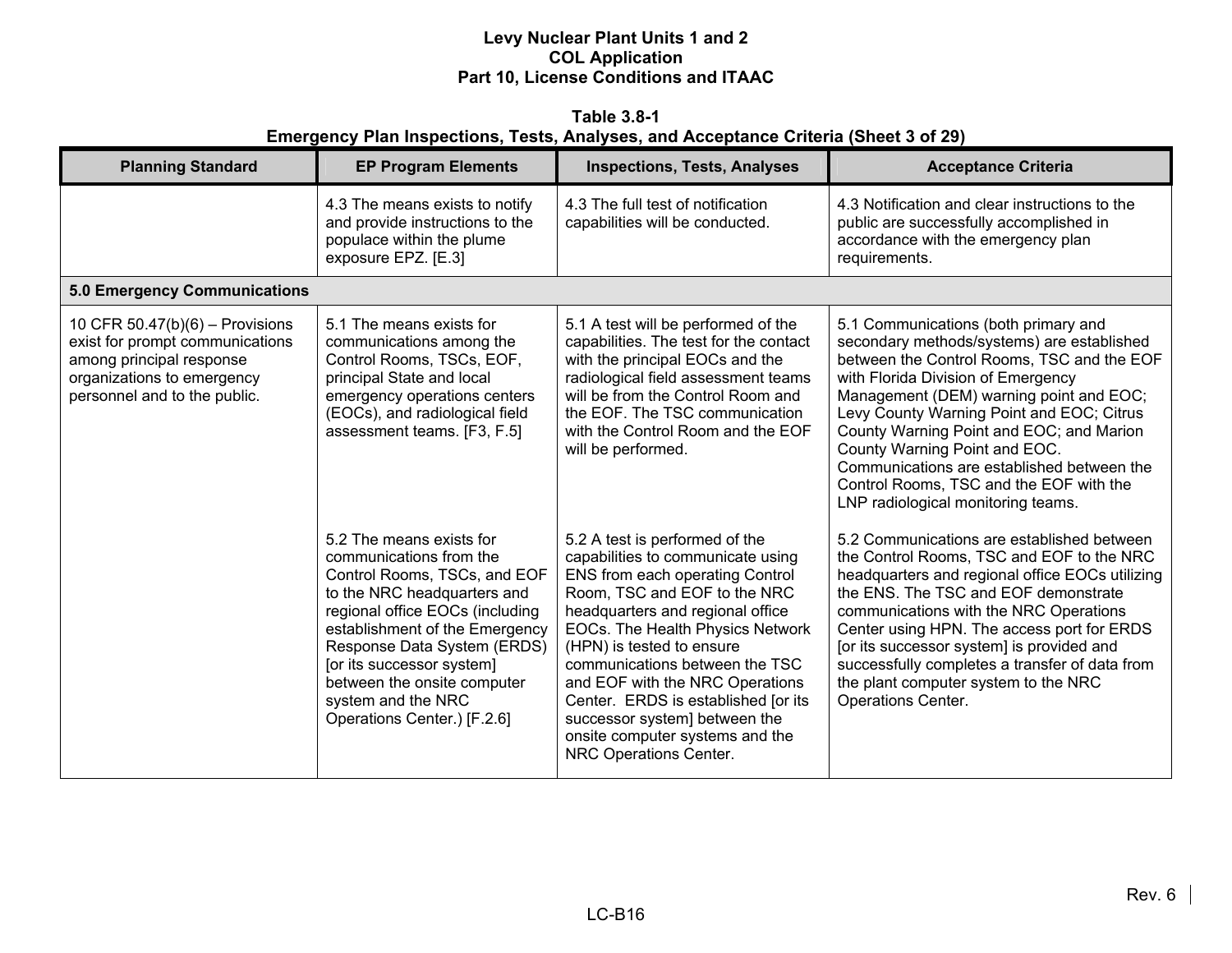**Table 3.8-1 Emergency Plan Inspections, Tests, Analyses, and Acceptance Criteria (Sheet 4 of 29)** 

| <b>Planning Standard</b>                                                                                                                                                                                                                                                                                                                                                                                                                                                                                                                                                        | <b>EP Program Elements</b>                                                                                                                                    | <b>Inspections, Tests, Analyses</b>                                                                                                                                                                                                              | <b>Acceptance Criteria</b>                                                                                                                                 |  |
|---------------------------------------------------------------------------------------------------------------------------------------------------------------------------------------------------------------------------------------------------------------------------------------------------------------------------------------------------------------------------------------------------------------------------------------------------------------------------------------------------------------------------------------------------------------------------------|---------------------------------------------------------------------------------------------------------------------------------------------------------------|--------------------------------------------------------------------------------------------------------------------------------------------------------------------------------------------------------------------------------------------------|------------------------------------------------------------------------------------------------------------------------------------------------------------|--|
|                                                                                                                                                                                                                                                                                                                                                                                                                                                                                                                                                                                 | 6.0 Public Education and Information                                                                                                                          |                                                                                                                                                                                                                                                  |                                                                                                                                                            |  |
| 10 CFR 50.47(b)(7) – Information<br>is made available to the public on<br>a periodic basis on how they will<br>be notified and what their initial<br>actions should be in an<br>emergency (e.g., listening to a<br>local broadcast station and<br>remaining indoors), the principal<br>points of contact with the news<br>media for dissemination of<br>information during an emergency<br>(including the physical location or<br>locations) are established in<br>advance, and procedures for<br>coordinated dissemination of<br>information to the public are<br>established. | 6.1 The licensee has provided<br>space which may be used for a<br>limited number of the news<br>media. [H.1.5]                                                | 6.1 A test of the facility/area provides<br>adequate equipment to support ENC<br>operation, including communications<br>with the site and with the Emergency<br>Operation Centers in the state and<br>emergency planning zone (EPZ)<br>counties. | 6.1 The ENC includes equipment to support<br>ENC operations, including communications<br>with the EOF and State and EPZ County<br>EOC <sub>s</sub> .       |  |
| 7.0 Emergency Facilities and Equipment                                                                                                                                                                                                                                                                                                                                                                                                                                                                                                                                          |                                                                                                                                                               |                                                                                                                                                                                                                                                  |                                                                                                                                                            |  |
| 10 CFR 50.47(b)(8) - Adequate<br>emergency facilities and<br>equipment to support the<br>emergency response are provided<br>and maintained.                                                                                                                                                                                                                                                                                                                                                                                                                                     | 7.1 The licensee has<br>established a TSC and onsite<br>OSC. [The TSC and OSC may<br>be combined at a single<br>location.] [H.1.2, H.1.3,<br>Annexes 1 and 2] | 7.1.1 An inspection of the as-built<br>TSCs and OSCs will be performed,<br>including a test of the capabilities.<br>These facilities will meet the criteria<br>of NUREG-0696.                                                                    | 7.1.1 Each TSC has at least 1875 $\text{ft}^2$ of floor<br>space (75 ft <sup>2</sup> per person for a minimum of 25<br>persons).                           |  |
|                                                                                                                                                                                                                                                                                                                                                                                                                                                                                                                                                                                 |                                                                                                                                                               |                                                                                                                                                                                                                                                  | 7.1.2 The TSC is close to the control room,<br>and the walking distance from the TSC to the<br>control room does not exceed two minutes.                   |  |
|                                                                                                                                                                                                                                                                                                                                                                                                                                                                                                                                                                                 |                                                                                                                                                               |                                                                                                                                                                                                                                                  | 7.1.3 Communications equipment is installed,<br>and voice transmission and reception are<br>accomplished between the Control Rooms,<br>TSC, OSCs, and EOF. |  |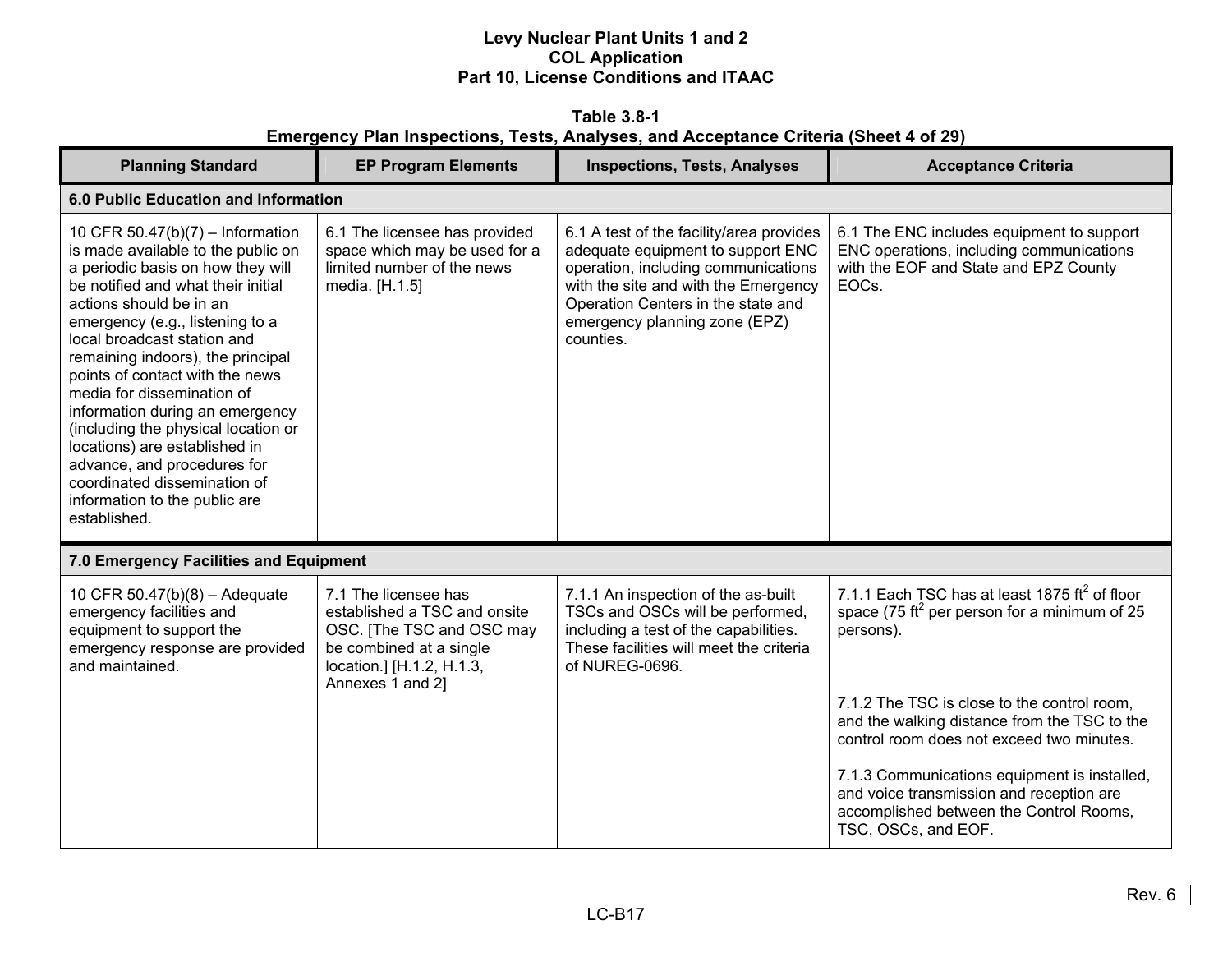**Table 3.8-1 Emergency Plan Inspections, Tests, Analyses, and Acceptance Criteria (Sheet 5 of 29)** 

| <b>Planning Standard</b> | <b>EP Program Elements</b>                          | <b>Inspections, Tests, Analyses</b>                                                                                                                               | <b>Acceptance Criteria</b>                                                                                                                                                                                                                                                             |
|--------------------------|-----------------------------------------------------|-------------------------------------------------------------------------------------------------------------------------------------------------------------------|----------------------------------------------------------------------------------------------------------------------------------------------------------------------------------------------------------------------------------------------------------------------------------------|
|                          |                                                     |                                                                                                                                                                   | 7.1.4 The TSC ventilation systems include a<br>high efficiency particulate air (HEPA), and<br>charcoal filter and radiation monitors are<br>installed.                                                                                                                                 |
|                          |                                                     |                                                                                                                                                                   | 7.1.5 The TSC receives, stores, processes,<br>and displays plant and environmental<br>information, and enables the initiation of<br>emergency measures and the conduct of<br>emergency assessment. These capabilities are<br>demonstrated during testing and acceptance<br>activities. |
|                          |                                                     |                                                                                                                                                                   | 7.1.6 There is an OSC located inside the Unit's<br>Protected Area. It is separate from the Control<br>Room and TSC within the Protected Area.                                                                                                                                          |
|                          |                                                     |                                                                                                                                                                   | 7.1.7 Communications equipment is installed,<br>and voice transmission and reception are<br>accomplished between the OSC and OSC<br>Teams, the TSC, and Control Rooms.                                                                                                                 |
|                          | 7.2 The licensee has<br>established an EOF. [H.1.4] | 7.2 An inspection of the as-built EOF<br>will be performed, including a test of<br>the capabilities. The EOF will meet<br>the criteria of NUREG-0696 and<br>0737. | 7.2.1 Communications equipment is installed<br>and voice transmission and reception are<br>accomplished between the Control Rooms,<br>TSC, EOF, radiological monitoring teams<br>(RMTs), NRC, State and county agencies, and<br>ENS.                                                   |
|                          |                                                     |                                                                                                                                                                   | 7.2.2 Radiological data, meteorological data,<br>and plant system data is acquired, displayed<br>and evaluated pertinent to offsite protective<br>measures in the EOF.                                                                                                                 |
|                          |                                                     |                                                                                                                                                                   | 7.2.3 The EOF is structurally built in<br>accordance with the Uniform Building Code.                                                                                                                                                                                                   |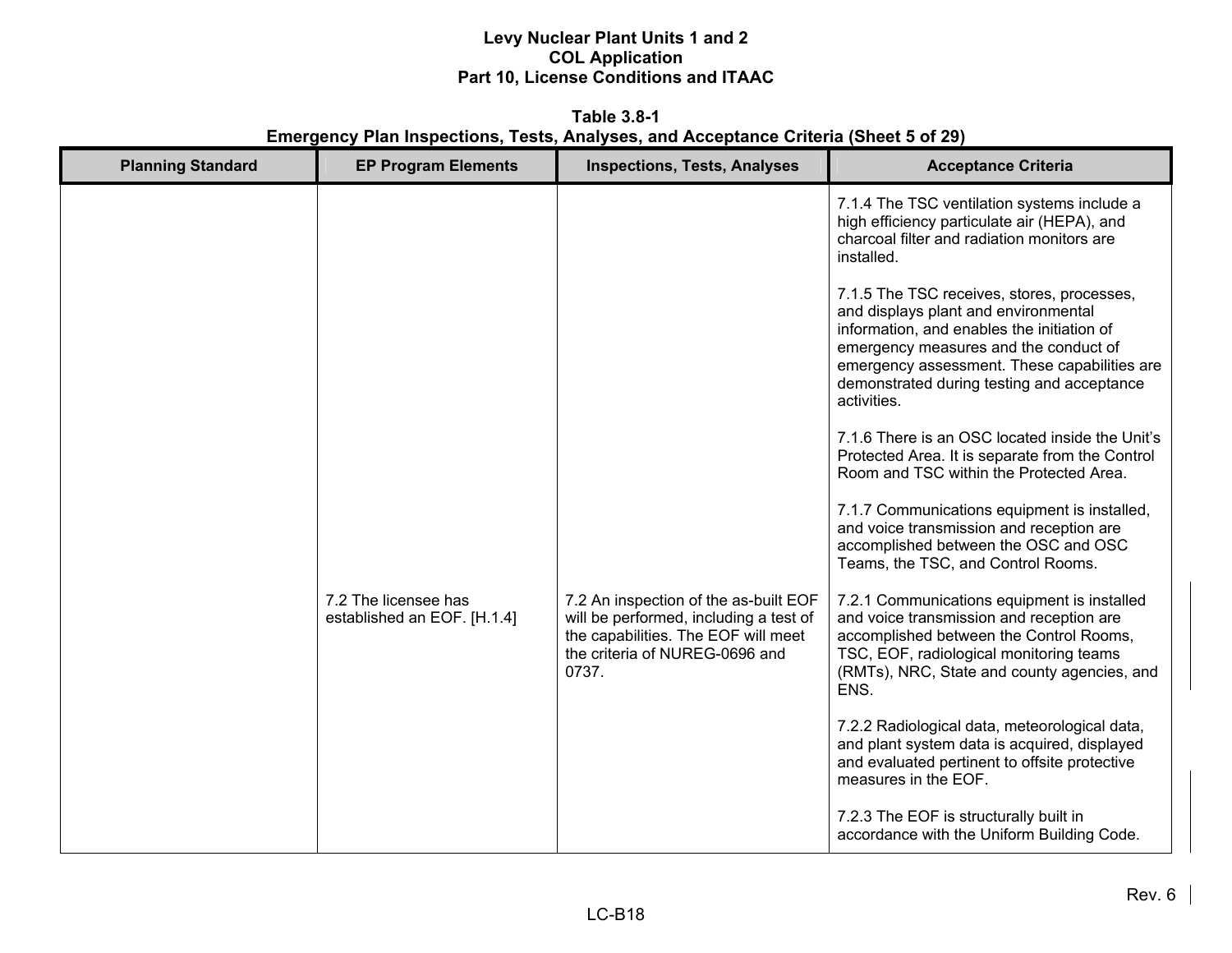**Table 3.8-1 Emergency Plan Inspections, Tests, Analyses, and Acceptance Criteria (Sheet 6 of 29)** 

| <b>Planning Standard</b> | <b>EP Program Elements</b>                                                                                                                 | <b>Inspections, Tests, Analyses</b>                        | <b>Acceptance Criteria</b>                                                                                                                                                                                                                                                                                              |
|--------------------------|--------------------------------------------------------------------------------------------------------------------------------------------|------------------------------------------------------------|-------------------------------------------------------------------------------------------------------------------------------------------------------------------------------------------------------------------------------------------------------------------------------------------------------------------------|
|                          |                                                                                                                                            |                                                            | 7.2.4 The EOF is environmentally controlled to<br>provide room air temperature, humidity, and<br>cleanliness appropriate for personnel and<br>equipment.                                                                                                                                                                |
|                          |                                                                                                                                            |                                                            | 7.2.5 The EOF is provided with industrial<br>security when it is activated to exclude<br>unauthorized personnel and when it is idle to<br>maintain its readiness.                                                                                                                                                       |
|                          | 7.3 The means exists to initiate<br>emergency measures,<br>consistent with Appendix 1 of<br>NUREG-0654/FEMA-REP-1,<br>Rev. 1. [H.5]        |                                                            | 7.3 The means exists to initiate emergency<br>measures, consistent with Appendix 1 of<br>NUREG-0654/FEMA-REP-1, Rev. 1. EALs will<br>be classified within 15 minutes or less of<br>initiating condition.                                                                                                                |
|                          | 7.4 The means exists to acquire<br>data from, or for emergency<br>access to, offsite monitoring<br>and analysis equipment. [H.6]           | 7.3 - 7.6 A test will be performed of<br>the capabilities. | 7.4 The means exists to acquire data from, or<br>for emergency access to, offsite monitoring<br>and analysis equipment. EALs using offsite<br>does monitoring and analysis equipment will<br>be made within 15 minutes of initiating<br>conditions.                                                                     |
|                          | 7.5 The means exists to provide<br>offsite radiological monitoring<br>equipment in the vicinity of the<br>nuclear facility. [H.7]          |                                                            | 7.5 The means exists to provide offsite<br>radiological monitoring equipment in the<br>vicinity of LNP for environmental monitoring<br>including radiological monitoring team<br>dosimetry.                                                                                                                             |
|                          | 7.6 The means exists to provide<br>meteorological information,<br>consistent with Appendix 2 of<br>NUREG-0654/FEMA-REP-1,<br>Rev. 1. [H.8] |                                                            | 7.6 The means exists to provide<br>meteorological information, consistent with<br>Appendix 2 of NUREG-0654/FEMA-REP-1,<br>Rev. 1. LNP meteorological equipment will be<br>able to assess and monitor actual or potential<br>offsite consequences of a radiological<br>condition related to atmospheric<br>measurements. |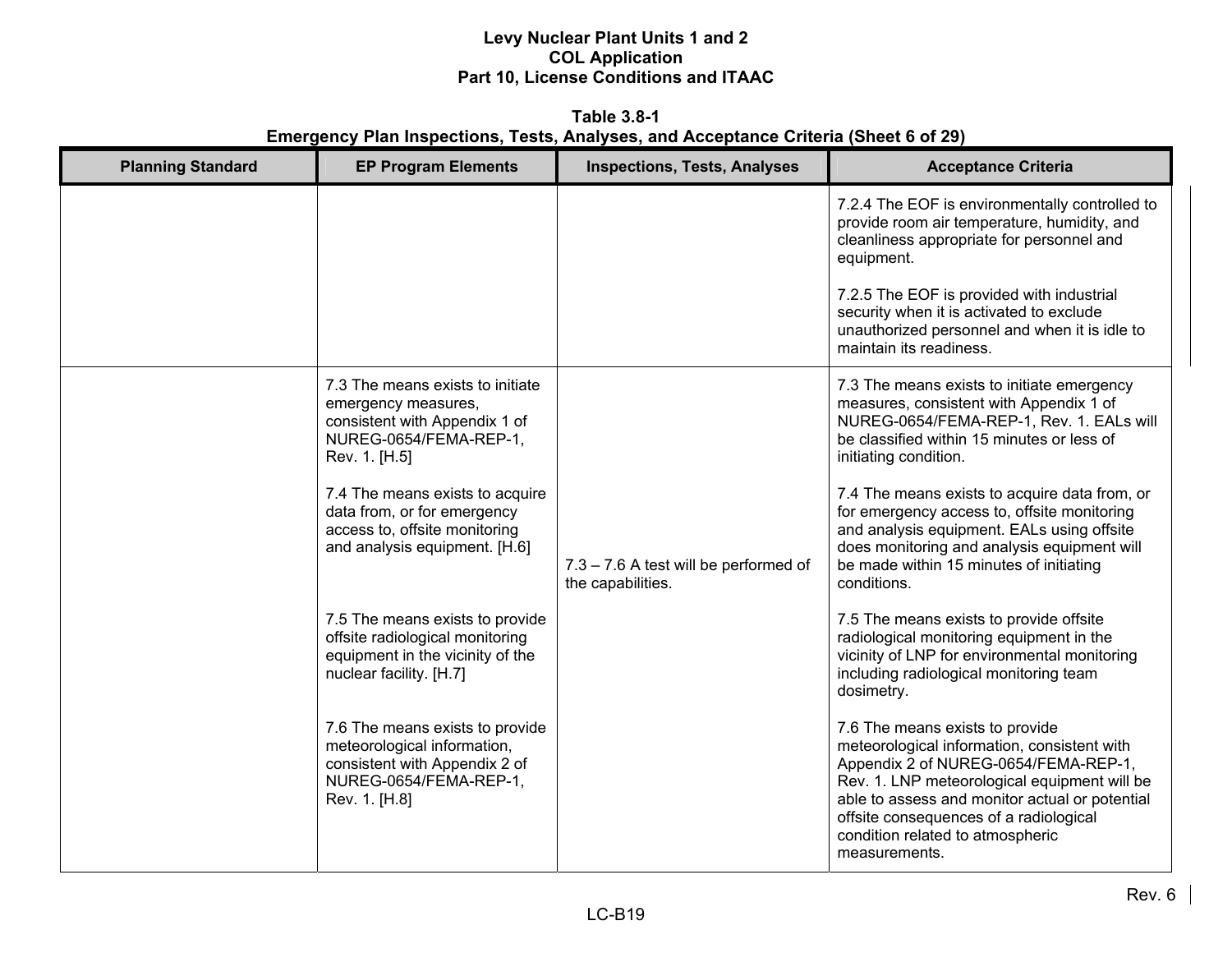**Table 3.8-1 Emergency Plan Inspections, Tests, Analyses, and Acceptance Criteria (Sheet 7 of 29)** 

| <b>Planning Standard</b>                                                                                                                                                                               | <b>EP Program Elements</b>                                                                                                                | <b>Inspections, Tests, Analyses</b>                                                                                                                                                                                                                       | <b>Acceptance Criteria</b>                                                                                                                                                                                                                                                                                                                                                                                                                                                                                                                                                                                                                                         |
|--------------------------------------------------------------------------------------------------------------------------------------------------------------------------------------------------------|-------------------------------------------------------------------------------------------------------------------------------------------|-----------------------------------------------------------------------------------------------------------------------------------------------------------------------------------------------------------------------------------------------------------|--------------------------------------------------------------------------------------------------------------------------------------------------------------------------------------------------------------------------------------------------------------------------------------------------------------------------------------------------------------------------------------------------------------------------------------------------------------------------------------------------------------------------------------------------------------------------------------------------------------------------------------------------------------------|
| <b>8.0 Accident Assessment</b>                                                                                                                                                                         |                                                                                                                                           |                                                                                                                                                                                                                                                           |                                                                                                                                                                                                                                                                                                                                                                                                                                                                                                                                                                                                                                                                    |
| 10 CFR $50.47(b)(9) -$ Adequate<br>methods, systems, and equipment<br>for assessing and monitoring<br>actual or potential offsite<br>consequences of a radiological<br>emergency condition are in use. | 8.1 The means exists to provide<br>initial and continuing<br>radiological assessment<br>throughout the course of an<br>accident. [I, I.3] | 8.1 A test will be performed to<br>demonstrate that the means exists to<br>provide initial and continuing<br>radiological assessment throughout<br>the course of an accident through<br>the plant computer or<br>communications with the Control<br>Room. | 8.1 Using selected monitoring parameters,<br>simulated degraded plant conditions are<br>assessed, and protective actions are initiated<br>in accordance with the following criteria:<br>A. Accident Assessment and Classification<br>Demonstrate the ability to identify initiating<br>conditions, determine emergency action<br>level (EAL) parameters, and correctly<br>classify the emergency throughout the drill.<br>B. Radiological Assessment and Control<br>Demonstrate the ability to obtain onsite<br>radiological surveys and samples.<br>2. Demonstrate the ability to continuously<br>monitor and control radiation exposure to<br>emergency workers. |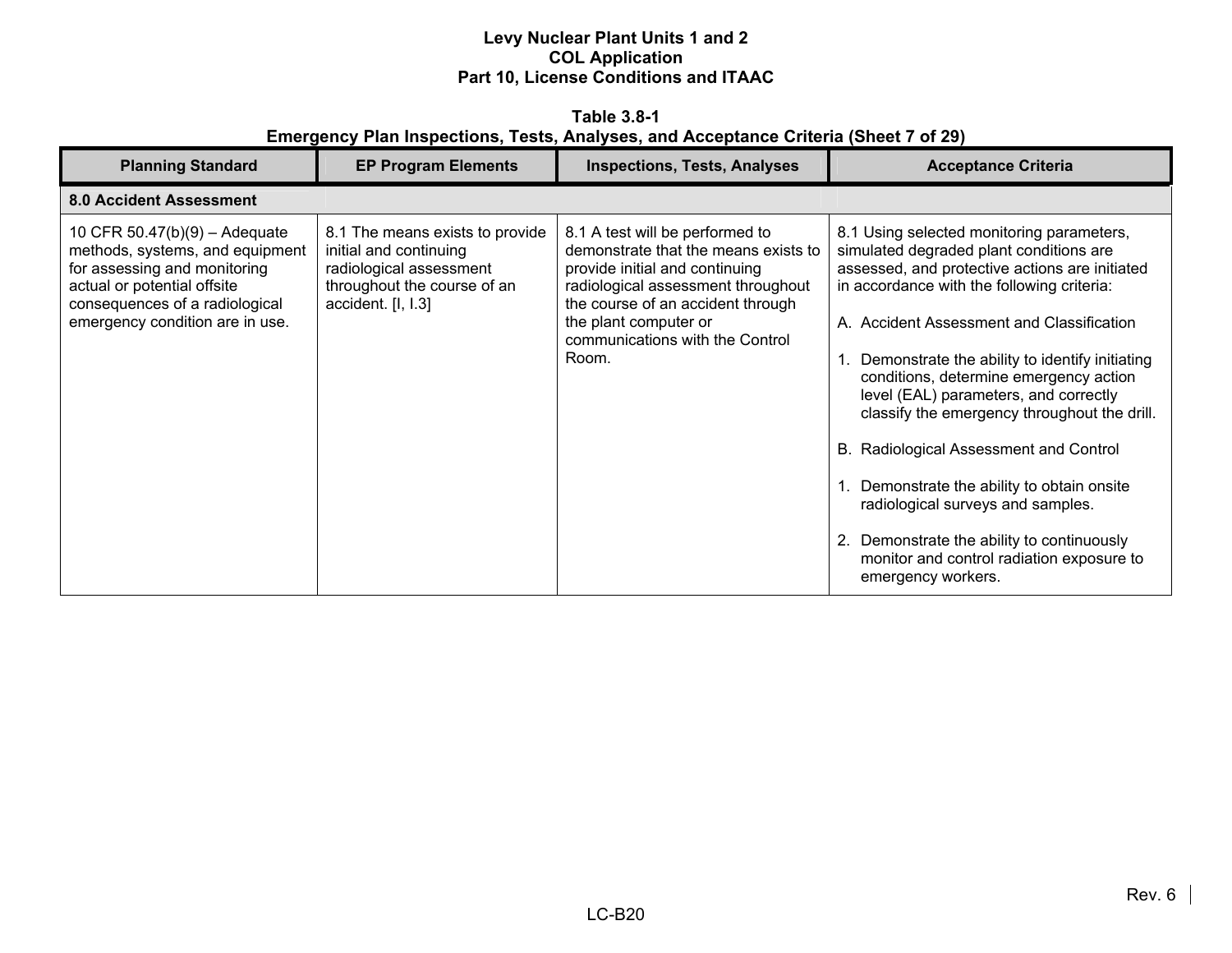**Table 3.8-1 Emergency Plan Inspections, Tests, Analyses, and Acceptance Criteria (Sheet 8 of 29)** 

| <b>Planning Standard</b> | <b>EP Program Elements</b>                                                                                                                                                                                                                               | <b>Inspections, Tests, Analyses</b>                                                                                                                                                                                                                                                                | <b>Acceptance Criteria</b>                                                                                                                                                                |
|--------------------------|----------------------------------------------------------------------------------------------------------------------------------------------------------------------------------------------------------------------------------------------------------|----------------------------------------------------------------------------------------------------------------------------------------------------------------------------------------------------------------------------------------------------------------------------------------------------|-------------------------------------------------------------------------------------------------------------------------------------------------------------------------------------------|
|                          |                                                                                                                                                                                                                                                          |                                                                                                                                                                                                                                                                                                    | 3. Demonstrate the ability to activate:                                                                                                                                                   |
|                          |                                                                                                                                                                                                                                                          |                                                                                                                                                                                                                                                                                                    | a. One radiological monitoring team (2)<br>personnel) within 30 minutes of event<br>declaration and,                                                                                      |
|                          |                                                                                                                                                                                                                                                          |                                                                                                                                                                                                                                                                                                    | b. A second radiological monitoring team (2)<br>personnel) within 60 minutes of event<br>declaration.                                                                                     |
|                          |                                                                                                                                                                                                                                                          |                                                                                                                                                                                                                                                                                                    | 4. Demonstrate the ability to satisfactorily<br>collect and disseminate field team data.                                                                                                  |
|                          |                                                                                                                                                                                                                                                          |                                                                                                                                                                                                                                                                                                    | 5. Demonstrate the ability to develop dose<br>projections.                                                                                                                                |
|                          |                                                                                                                                                                                                                                                          |                                                                                                                                                                                                                                                                                                    | 6. Demonstrate the ability to make the<br>decision whether to issue radioprotective<br>drugs (KI) to emergency workers.                                                                   |
|                          |                                                                                                                                                                                                                                                          |                                                                                                                                                                                                                                                                                                    | 7. Demonstrate the ability to develop<br>appropriate protective action<br>recommendations (PARs) and notify<br>appropriate authorities within 15 minutes of<br>development.               |
|                          | 8.2 The means exists to<br>determine the source term of<br>releases of radioactive material<br>within plant systems, and the<br>magnitude of the release of<br>radioactive materials based on<br>plant system parameters and<br>effluent monitors. [I.3] | 8.2 A test will be performed to<br>demonstrate that the means exists to<br>determine the source term of<br>releases of radioactive material<br>within plant systems, and the<br>magnitude of the release of<br>radioactive materials based on plant<br>system parameters and effluent<br>monitors. | 8.2 Emergency plan implementing procedures<br>provide sufficient direction to calculate the<br>source terms and the magnitude of the release<br>of postulated accident scenario releases. |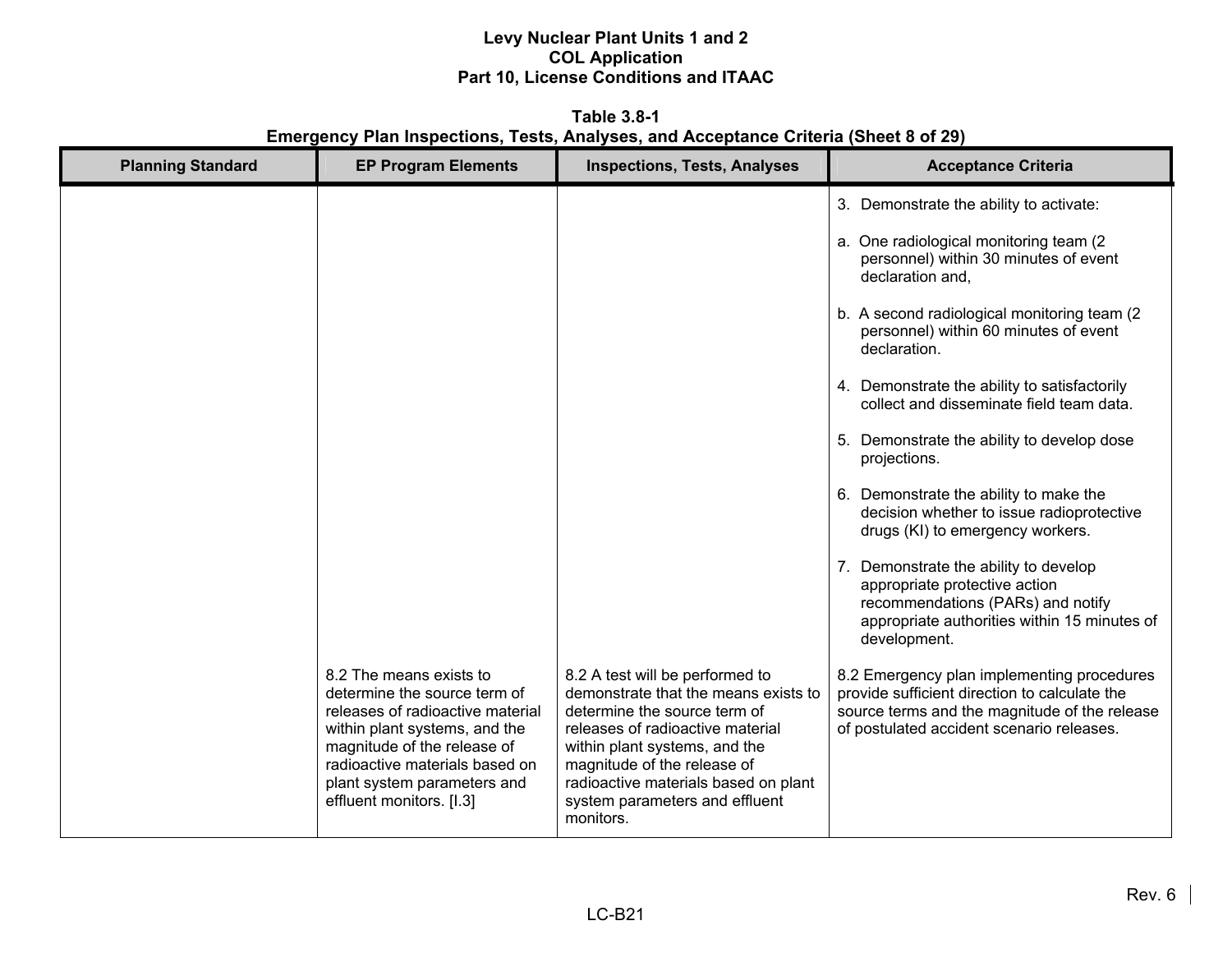**Table 3.8-1 Emergency Plan Inspections, Tests, Analyses, and Acceptance Criteria (Sheet 9 of 29)** 

| <b>Planning Standard</b> | <b>EP Program Elements</b>                                                                                                                                                                                                                                                                                       | <b>Inspections, Tests, Analyses</b>                                                                                                                                                                                                                                                                                | <b>Acceptance Criteria</b>                                                                                                                                                                                                                                                                                                                                               |
|--------------------------|------------------------------------------------------------------------------------------------------------------------------------------------------------------------------------------------------------------------------------------------------------------------------------------------------------------|--------------------------------------------------------------------------------------------------------------------------------------------------------------------------------------------------------------------------------------------------------------------------------------------------------------------|--------------------------------------------------------------------------------------------------------------------------------------------------------------------------------------------------------------------------------------------------------------------------------------------------------------------------------------------------------------------------|
|                          | 8.3 The means exists to<br>continuously assess the impact<br>of the release of radioactive<br>materials to the environment,<br>accounting for the relationship<br>between effluent monitor<br>readings, and onsite and offsite<br>exposures and contamination<br>for various meteorological<br>conditions. [I.4] | 8.3 A test will be performed to<br>demonstrate that the impact of a<br>radiological release to the<br>environment is able to be assessed<br>by utilizing the relationship between<br>effluent monitor readings, and onsite<br>and offsite exposures and<br>contamination for various<br>meteorological conditions. | 8.3 Response personnel can continuously<br>assess the impact of the release of radioactive<br>materials to the environment, accounting for<br>the relationship between effluent monitor<br>readings, and onsite and offsite exposures and<br>contamination for various meteorological<br>conditions under drill conditions.                                              |
|                          | 8.4 The means exists to acquire<br>and evaluate meteorological                                                                                                                                                                                                                                                   | 8.4 A test will be performed to<br>acquire and evaluate meteorological                                                                                                                                                                                                                                             | 8.4 The following parameters are displayed in<br>the Control Room, TSC and EOF:                                                                                                                                                                                                                                                                                          |
|                          | information. [I.6]                                                                                                                                                                                                                                                                                               | data/information.                                                                                                                                                                                                                                                                                                  | Wind speed (at 10m and 60m)<br>$\bullet$<br>Wind direction (at 10m and 60m)<br>$\bullet$<br>Delta-temperature (between 10m and<br>$\bullet$<br>60m)<br>Ambient temperature (at 10m and 60m)<br>$\bullet$<br>Dew point temperature (at 10m)<br>$\bullet$<br>Precipitation (at 2m)<br>This data is in the format needed for the<br>appropriate emergency plan implementing |
|                          |                                                                                                                                                                                                                                                                                                                  |                                                                                                                                                                                                                                                                                                                    | procedures.                                                                                                                                                                                                                                                                                                                                                              |
|                          | 8.5 The means exists to<br>determine the release rate and<br>projected doses if the<br>instrumentation used for<br>assessment is off-scale or<br>inoperable. [I.4]                                                                                                                                               | 8.5 A test will be performed of the<br>capabilities to determine the release<br>rate and projected doses if the<br>instrumentation used for assessment<br>is off-scale or inoperable.                                                                                                                              | 8.5 A drill or exercise is conducted that<br>demonstrates the capability to determine the<br>release rate and projected doses with the<br>instrumentation used for assessment off-scale<br>or inoperable.                                                                                                                                                                |
|                          | 8.6 The means exist for field<br>monitoring within the plume<br>exposure EPZ. [I.7]                                                                                                                                                                                                                              | 8.6 A test will be performed of the<br>capabilities for field monitoring within<br>the plume exposure EPZ.                                                                                                                                                                                                         | 8.6 A drill or exercise is conducted that<br>demonstrates the ability of the radiological<br>monitoring teams to be dispatched and locate<br>and monitor a radiological release within the<br>plume exposure EPZ.                                                                                                                                                        |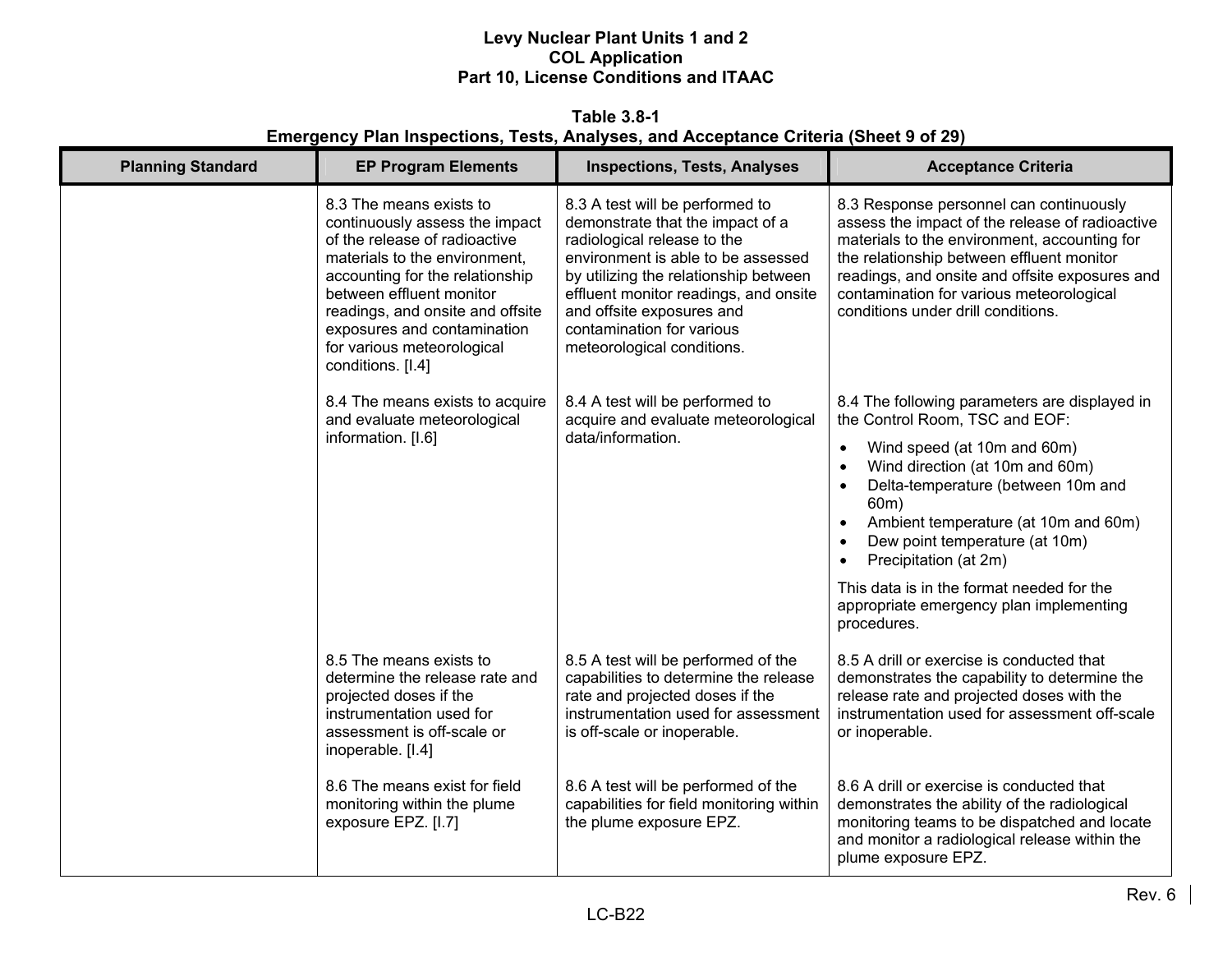**Table 3.8-1 Emergency Plan Inspections, Tests, Analyses, and Acceptance Criteria (Sheet 10 of 29)** 

| <b>Planning Standard</b> | <b>EP Program Elements</b>                                                                                                                                                                                                                                                                                                                                 | <b>Inspections, Tests, Analyses</b>                                                                                                                                                                                                                                                                                                                                                   | <b>Acceptance Criteria</b>                                                                                                                                                                                                                                                                                                                                                                                                                                                                                                                                                                                                                                                                                             |
|--------------------------|------------------------------------------------------------------------------------------------------------------------------------------------------------------------------------------------------------------------------------------------------------------------------------------------------------------------------------------------------------|---------------------------------------------------------------------------------------------------------------------------------------------------------------------------------------------------------------------------------------------------------------------------------------------------------------------------------------------------------------------------------------|------------------------------------------------------------------------------------------------------------------------------------------------------------------------------------------------------------------------------------------------------------------------------------------------------------------------------------------------------------------------------------------------------------------------------------------------------------------------------------------------------------------------------------------------------------------------------------------------------------------------------------------------------------------------------------------------------------------------|
|                          | 8.7 The means exists to make<br>rapid assessments of actual or<br>potential magnitude and<br>locations of radiological hazards<br>through liquid or gaseous<br>release pathways, including<br>activation, notification means,<br>field team composition,<br>transportation, communication,<br>monitoring equipment, and<br>estimated deployment times. [I] | 8.7 A test will be performed of the<br>capabilities to make rapid<br>assessments of actual or potential<br>magnitude and locations of an<br>radiological hazards through liquid or<br>gaseous release pathways, including<br>activation, notification means, field<br>team composition, transportation,<br>communication, monitoring<br>equipment, and estimated<br>deployment times. | 8.7 A drill or exercise is conducted that<br>demonstrates the capability to activate the<br>radiological monitoring team(s). The team(s)<br>demonstrates the capability to make rapid<br>assessment of actual or potential magnitude<br>and locations of any radiological hazards<br>through simulated liquid or gaseous release<br>pathways. A qualified radiological monitoring<br>team is capable of being notified, activated,<br>briefed and dispatched from the EOF during a<br>radiological release scenario. The team<br>demonstrates conformance with procedural<br>guidance for team composition, use of<br>monitoring equipment, communication from the<br>field, and locating specific sampling locations. |
|                          | 8.8 The capability exists to<br>detect and measure radioiodine<br>concentrations in air in the<br>plume exposure EPZ, as low as<br>$10^{-7}$ µCi/cc (microcuries per<br>cubic centimeter) under field<br>conditions. [I.7.1]                                                                                                                               | 8.8 A test will be performed of the<br>capabilities detect and measure<br>radioiodine concentrations in air in<br>the plume exposure EPZ, as low as<br>$10^{-7}$ µCi/cc (microcuries per cubic<br>centimeter) under field conditions.                                                                                                                                                 | 8.8 A drill or exercise is conducted that<br>demonstrates the capability of a radiological<br>monitoring team to be dispatched during a<br>radiological release scenario and use sampling<br>and detection equipment for air concentrations<br>in the plume exposure EPZ, as low as $10^{-7}$<br>µCi/cc.                                                                                                                                                                                                                                                                                                                                                                                                               |
|                          | 8.9 The means exists to<br>estimate integrated dose from<br>the projected and actual dose<br>rates, and for comparing these<br>estimates with the EPA<br>protective action guides<br>(PAGs). [I.4]                                                                                                                                                         | 8.9 A test will be performed of the<br>capabilities to estimate integrated<br>dose from the projected and actual<br>dose rates, and for comparing these<br>estimates with the EPA protective<br>action guides.                                                                                                                                                                        | 8.9 A drill or exercise is conducted that<br>demonstrates the ability to estimate integrated<br>dose from the dose assessment program and<br>the radiological monitoring team reading during<br>a radioactive release scenario for the following<br>radioisotopes: Kr-88, Ru-106, I-131, I-132, I-<br>133, I-134, I-135, Te-132, Xe-133, Xe-135, Cs-<br>134, Cs-137, Ce-144. Results are compared<br>with the PAGs.                                                                                                                                                                                                                                                                                                    |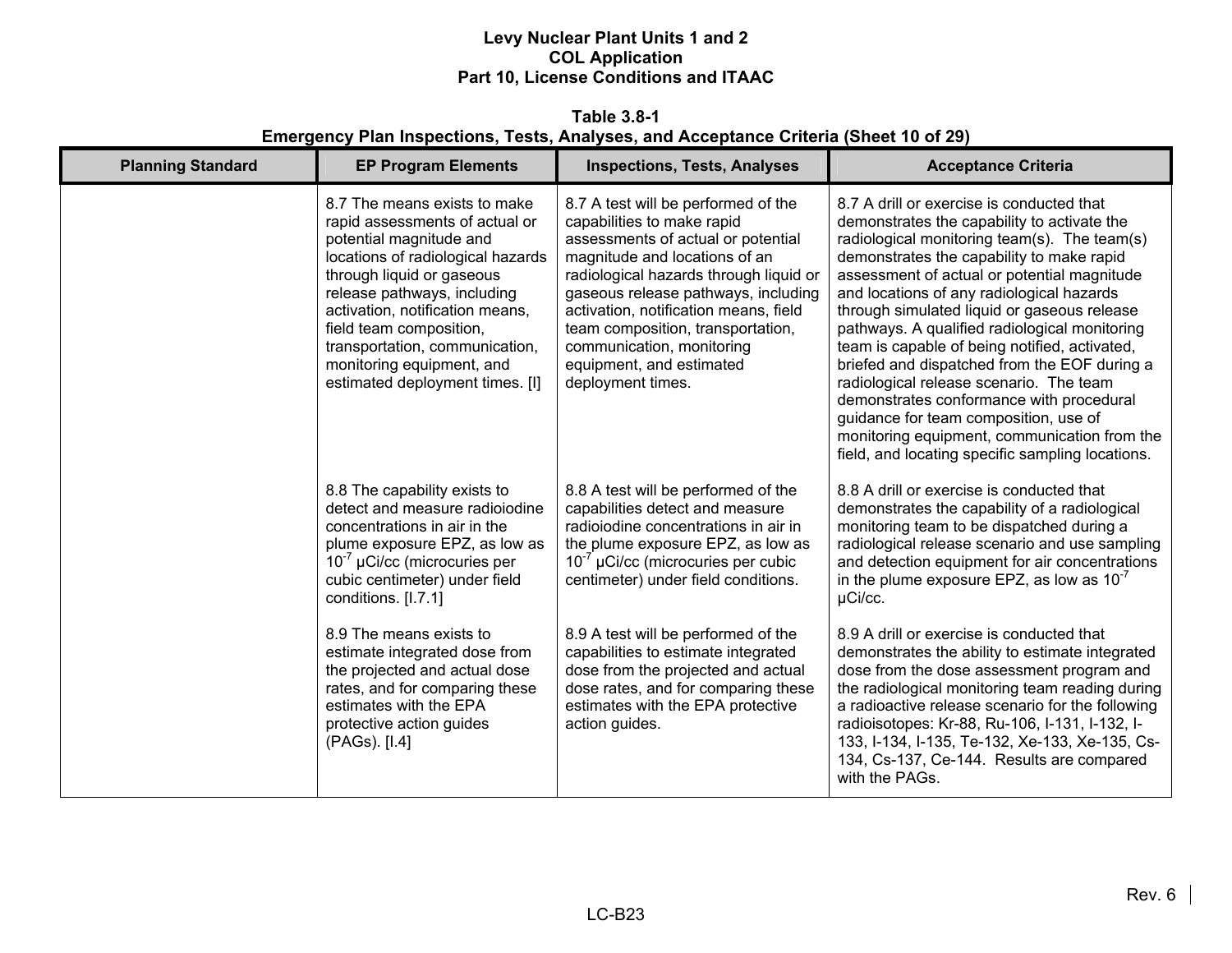**Table 3.8-1 Emergency Plan Inspections, Tests, Analyses, and Acceptance Criteria (Sheet 11 of 29)** 

| <b>Planning Standard</b>                                                                                                                                                                                                                                                                                                                                                                                                                                                                                                                                                                                                      | <b>EP Program Elements</b>                                                                                                                                                                                                                                                                                                                                                                                                                                                                                                        | <b>Inspections, Tests, Analyses</b>                                                                          | <b>Acceptance Criteria</b>                                                                                                                                                                                                                                                                                                                                                                                                                                                                                                                                                                                                                                                                                                                                                                                                                                                                                                                                                                                                   |  |  |
|-------------------------------------------------------------------------------------------------------------------------------------------------------------------------------------------------------------------------------------------------------------------------------------------------------------------------------------------------------------------------------------------------------------------------------------------------------------------------------------------------------------------------------------------------------------------------------------------------------------------------------|-----------------------------------------------------------------------------------------------------------------------------------------------------------------------------------------------------------------------------------------------------------------------------------------------------------------------------------------------------------------------------------------------------------------------------------------------------------------------------------------------------------------------------------|--------------------------------------------------------------------------------------------------------------|------------------------------------------------------------------------------------------------------------------------------------------------------------------------------------------------------------------------------------------------------------------------------------------------------------------------------------------------------------------------------------------------------------------------------------------------------------------------------------------------------------------------------------------------------------------------------------------------------------------------------------------------------------------------------------------------------------------------------------------------------------------------------------------------------------------------------------------------------------------------------------------------------------------------------------------------------------------------------------------------------------------------------|--|--|
| 9.0 Protective Response                                                                                                                                                                                                                                                                                                                                                                                                                                                                                                                                                                                                       |                                                                                                                                                                                                                                                                                                                                                                                                                                                                                                                                   |                                                                                                              |                                                                                                                                                                                                                                                                                                                                                                                                                                                                                                                                                                                                                                                                                                                                                                                                                                                                                                                                                                                                                              |  |  |
| 10 CFR 50.47(b)(10) – A range of<br>protective actions has been<br>developed for the plume exposure<br>EPZ for emergency workers and<br>the public. In developing this<br>range of actions, consideration<br>has been given to evacuation,<br>sheltering, and, as a supplement<br>to these, the prophylactic use of<br>potassium iodide (KI), as<br>appropriate. Guidelines for the<br>choice of protective actions during<br>an emergency, consistent with<br>Federal guidance, are developed<br>and in place, and protective<br>actions for the ingestion exposure<br>EPZ appropriate to the locale have<br>been developed. | 9.1 The means exists to warn<br>and advise onsite individuals of<br>an emergency, including those<br>in areas controlled by the<br>operator, including:[J.1.1]<br>1. employees not having<br>emergency assignments;<br>2. visitors;<br>3. contractor and<br>construction<br>personnel; and<br>4. Other persons who may<br>be in the public access<br>areas, on or passing<br>through the site, or within<br>the owner controlled area.<br>9.2 The means exist to<br>radiological monitor people<br>evacuated from the site. [K.4] | 9.1 A test will be performed of the<br>capabilities.<br>9.2 A test will be performed of the<br>capabilities. | 9.1 The following objectives to warn and<br>advise onsite individuals using the plant public<br>address system are successfully satisfied<br>during a drill or exercise:<br>A. Demonstrate the ability to perform<br>assembly and accountability for all onsite<br>individuals, including those identified below,<br>within 30 minutes of an emergency requiring<br>protected area evacuation and accountability:<br>1. non-essential employees;<br>2. visitors;<br>3. contractor and construction personnel.<br>B. Demonstrate the ability to warn and advise<br>other personnel within the owner controlled<br>area in a timely manner (about 15 minutes).<br>C. Demonstrate the ability to perform site<br>dismissal.<br>9.2 A drill or exercise is conducted that<br>demonstrates the capability to radiologically<br>monitor people evacuated from the site.<br>Equipment is available, and personnel have<br>been assigned and trained to procedures that<br>are approved and in place to accomplish this<br>activity. |  |  |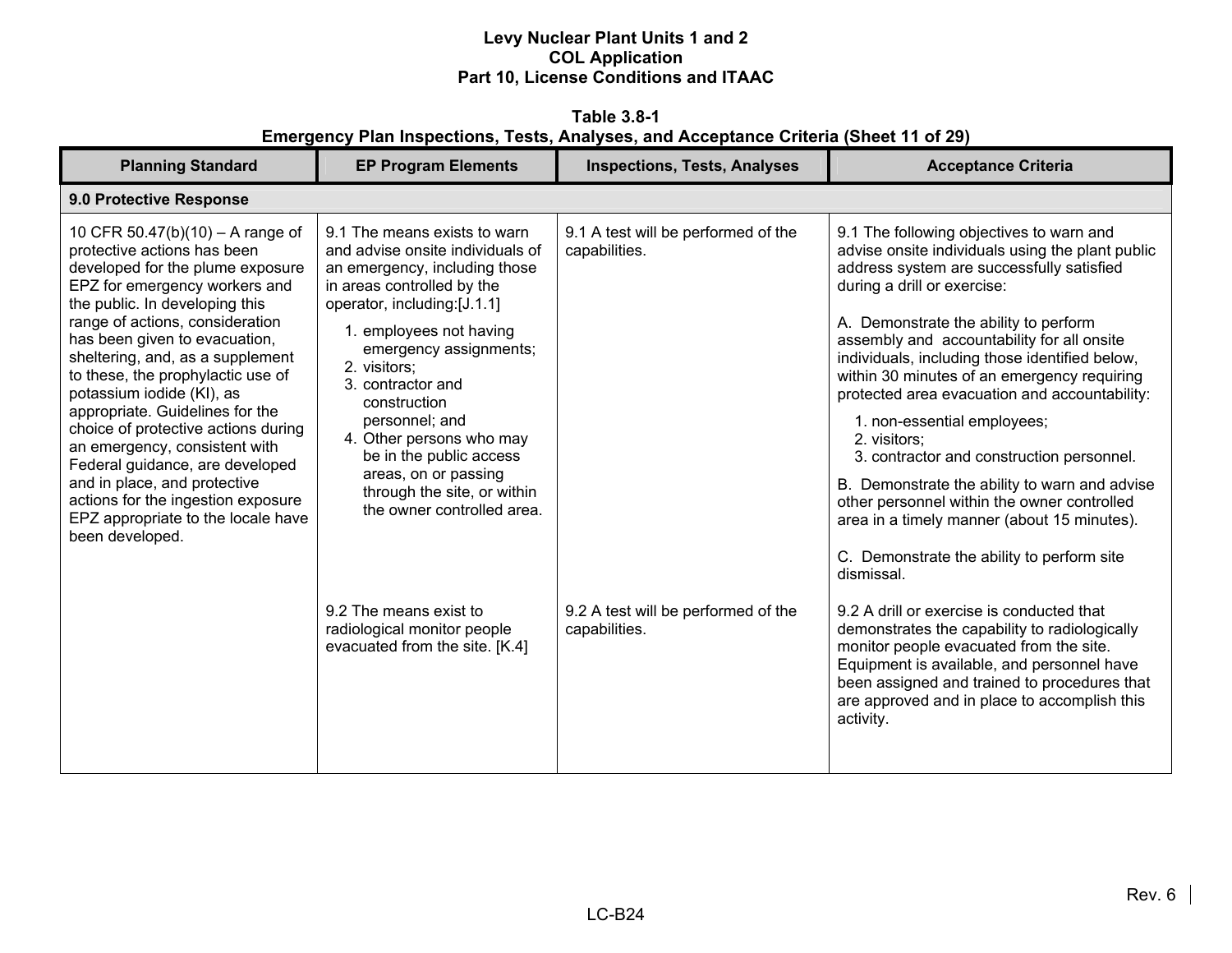**Table 3.8-1 Emergency Plan Inspections, Tests, Analyses, and Acceptance Criteria (Sheet 12 of 29)** 

| <b>Planning Standard</b>                                                                                                                                             | <b>EP Program Elements</b>                                                                                                                                         | <b>Inspections, Tests, Analyses</b>                                                 | <b>Acceptance Criteria</b>                                                                                                                                                                                                                               |
|----------------------------------------------------------------------------------------------------------------------------------------------------------------------|--------------------------------------------------------------------------------------------------------------------------------------------------------------------|-------------------------------------------------------------------------------------|----------------------------------------------------------------------------------------------------------------------------------------------------------------------------------------------------------------------------------------------------------|
|                                                                                                                                                                      | 9.3 The means exists to notify<br>and protect all segments of the<br>transient and resident<br>populations. [J.2.1]                                                | 9.3 A test will be performed of the<br>capabilities.                                | 9.3 A drill or exercise is conducted to<br>demonstrate the capability of the Public Alert<br>and Notification System to successfully initiate<br>a broadcast message to notify and protect all<br>segments of the transient and resident<br>populations. |
| 10.0 Radiological Exposure Control                                                                                                                                   |                                                                                                                                                                    |                                                                                     |                                                                                                                                                                                                                                                          |
| 10 CFR 50.47(b)(11) - Means for<br>controlling radiological exposures,<br>in an emergency, are established<br>for emergency workers. The                             | 10.1 The means exists to<br>provide onsite radiation<br>protection. [K.2]                                                                                          | 10.1 An analysis of site procedures<br>will be performed.                           | 10. 1 Site Procedures provide the means for<br>onsite radiation protection.                                                                                                                                                                              |
| means for controlling radiological<br>exposures shall include exposure<br>guidelines consistent with EPA<br><b>Emergency Worker and Lifesaving</b><br>Activity PAGs. | 10.2 The means exists to<br>provide 24-hour-per-day<br>capability to determine the<br>doses received by emergency<br>personnel and maintain dose<br>records. [K.3] | 10.2 An analysis of emergency plan<br>implementing procedures will be<br>performed. | 10.2 Emergency plan implementing<br>procedures provide the means for 24-hour per-<br>day capability to determine the doses received<br>by emergency personnel and maintain dose<br>records.                                                              |
|                                                                                                                                                                      | 10.3 The means exists to<br>decontaminate relocated onsite<br>and emergency personnel,<br>including waste disposal. [K5.b,<br>K.7                                  | 10.3 An analysis of emergency plan<br>implementing procedures will be<br>performed. | 10.3 Emergency plan implementing<br>procedures provide a means to decontaminate<br>relocated onsite and emergency personnel,<br>including waste disposal.                                                                                                |
|                                                                                                                                                                      | 10.4 The means exists to<br>provide onsite and<br>contamination control<br>measures. [K.6]                                                                         | 10.4 An analysis of site procedures<br>will be performed.                           | 10.4 Site procedures provide the means for<br>onsite contamination control measures.                                                                                                                                                                     |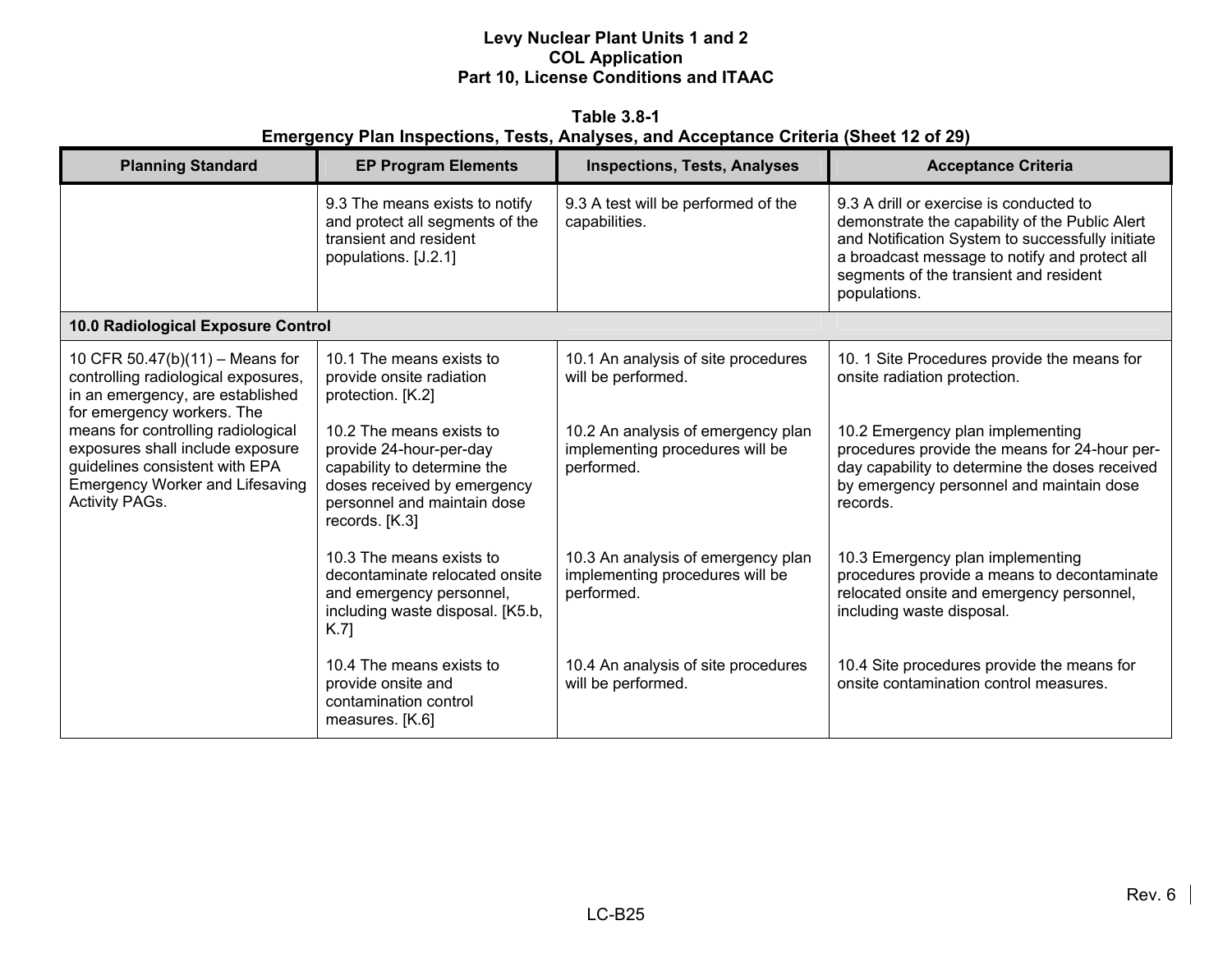**Table 3.8-1 Emergency Plan Inspections, Tests, Analyses, and Acceptance Criteria (Sheet 13 of 29)** 

| <b>Planning Standard</b>                                                                                         | <b>EP Program Elements</b>                                                                                                                                                                                           | <b>Inspections, Tests, Analyses</b>                                                                           | <b>Acceptance Criteria</b>                                                                                                                                                                                                                                                        |
|------------------------------------------------------------------------------------------------------------------|----------------------------------------------------------------------------------------------------------------------------------------------------------------------------------------------------------------------|---------------------------------------------------------------------------------------------------------------|-----------------------------------------------------------------------------------------------------------------------------------------------------------------------------------------------------------------------------------------------------------------------------------|
| 11.0 Medical and Public Health Support                                                                           |                                                                                                                                                                                                                      |                                                                                                               |                                                                                                                                                                                                                                                                                   |
| 10 CFR 50.47(b)(12) -<br>Arrangements are made for<br>medical services for contaminated,<br>injured individuals. | 11.1 Arrangements have been<br>implemented for local and<br>backup hospital and medical<br>services having the capability<br>for evaluation of radiation<br>exposure and uptake. [L.1]                               | 11.1 An analysis of emergency plan<br>implementing procedures will be<br>performed.                           | 11.1 Arrangements have been implemented for<br>local and backup hospital and medical services<br>having the capability for evaluation of radiation<br>exposure and uptake per Letter(s) of<br>Agreement and emergency plan implementing<br>procedures.                            |
|                                                                                                                  | 11.2 The means exist for onsite<br>first aid capability. [L.2]                                                                                                                                                       | 11.2 An analysis of station<br>procedures and emergency plan<br>implementing procedures will be<br>performed. | 11.2 The means exist for onsite first aid<br>capability to include a designated first aid<br>station, supplies and site medical response<br>team per station procedures and Emergency<br>plan implementing procedures.                                                            |
|                                                                                                                  | 11.3 Arrangements have been<br>implemented for transporting<br>victims of radiological accidents,<br>including contaminated injured<br>individuals, from the site to<br>offsite medical support facilities.<br>[L.4] | 11.3 An analysis of emergency plan<br>implementing procedures will be<br>performed.                           | 11.3 Arrangements have been implemented for<br>transporting victims of radiological accidents,<br>including contaminated injured individuals,<br>from the site to offsite medical support facilities<br>per Letter(s) of Agreement and emergency<br>plan implementing procedures. |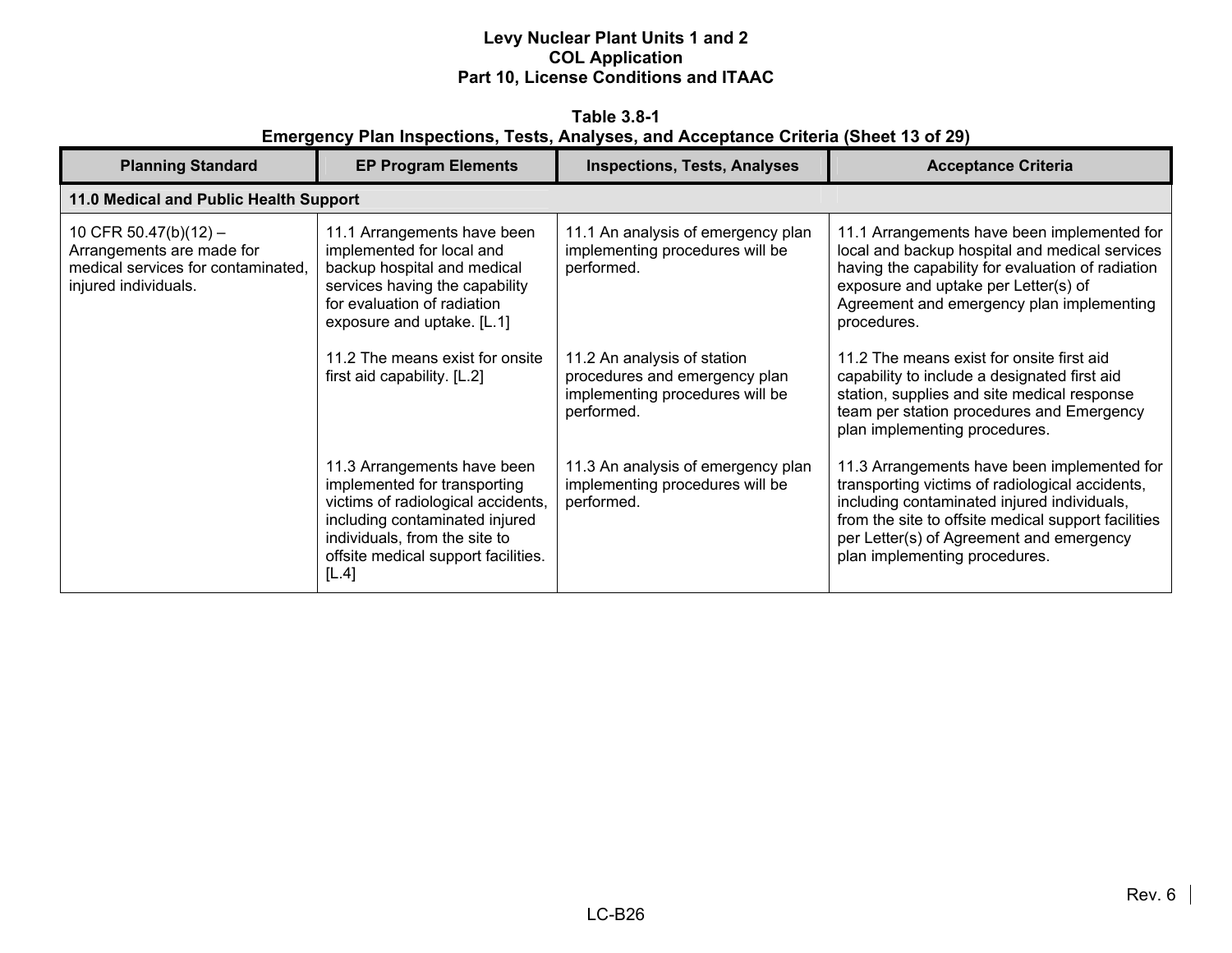**Table 3.8-1 Emergency Plan Inspections, Tests, Analyses, and Acceptance Criteria (Sheet 14 of 29)** 

| <b>Planning Standard</b>                                                                                                                                                                                                                                                                                                       | <b>EP Program Elements</b>                                                                                                                                                                                                                                                                       | <b>Inspections, Tests, Analyses</b>                                                                                                     | <b>Acceptance Criteria</b>                                                                                                                                                                                                                                                                                                                                                                                                                                                                                                                                                                                                                                       |
|--------------------------------------------------------------------------------------------------------------------------------------------------------------------------------------------------------------------------------------------------------------------------------------------------------------------------------|--------------------------------------------------------------------------------------------------------------------------------------------------------------------------------------------------------------------------------------------------------------------------------------------------|-----------------------------------------------------------------------------------------------------------------------------------------|------------------------------------------------------------------------------------------------------------------------------------------------------------------------------------------------------------------------------------------------------------------------------------------------------------------------------------------------------------------------------------------------------------------------------------------------------------------------------------------------------------------------------------------------------------------------------------------------------------------------------------------------------------------|
| <b>12.0 Exercises and Drills</b>                                                                                                                                                                                                                                                                                               |                                                                                                                                                                                                                                                                                                  |                                                                                                                                         |                                                                                                                                                                                                                                                                                                                                                                                                                                                                                                                                                                                                                                                                  |
| 10 CFR 50.47(b)(14) - Periodic<br>exercises are (will be) conducted<br>to evaluate major portions of<br>emergency response capabilities,<br>periodic drills are (will be)<br>conducted to develop and<br>maintain key skills, and<br>deficiencies identified as a result<br>of exercises or drills are (will be)<br>corrected. | 12.1 Licensee conducts a full<br>participation exercise to<br>evaluate major portions of<br>emergency response<br>capabilities, which includes<br>participation by each State and<br>local agency within the plume<br>exposure EPZ, and each State<br>within the ingestion control EPZ.<br>[N.1] | 12.1 A full participation exercise<br>(test) will be conducted within the<br>specified time periods of Appendix E<br>to 10 CFR Part 50. | 12.1.1 The exercise is completed within the<br>specified time periods of Appendix E to 10<br>CFR Part 50, onsite exercise objectives listed<br>below have been met, and there are no<br>uncorrected onsite exercise deficiencies.<br>A. Accident Assessment and Classification<br>1. Demonstrate the ability to identify initiating<br>conditions, determine emergency action level<br>(EAL) parameters, and correctly classify the<br>emergency throughout the exercise in<br>accordance with emergency plan implementing<br>procedures.<br>Standard Criteria:<br>a. The appropriate EAL condition associated<br>with a parameter or symptom was<br>recognized. |
|                                                                                                                                                                                                                                                                                                                                |                                                                                                                                                                                                                                                                                                  |                                                                                                                                         | b. The correct emergency classification is<br>declared within 15 minutes of the time that<br>the EAL condition was present.                                                                                                                                                                                                                                                                                                                                                                                                                                                                                                                                      |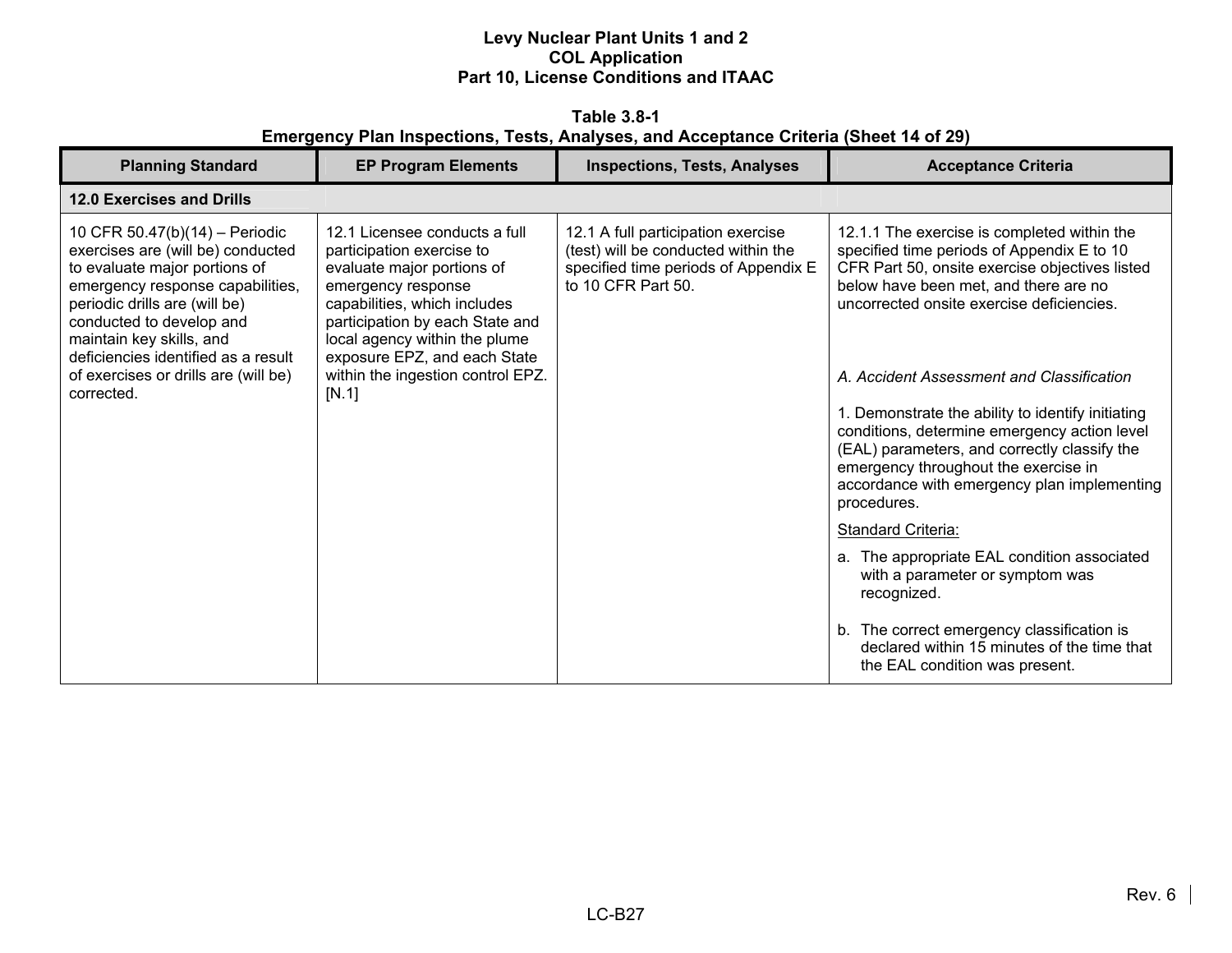**Table 3.8-1 Emergency Plan Inspections, Tests, Analyses, and Acceptance Criteria (Sheet 15 of 29)** 

| <b>Planning Standard</b> | <b>EP Program Elements</b> | <b>Inspections, Tests, Analyses</b> | <b>Acceptance Criteria</b>                                                                                                                                                                                                                |
|--------------------------|----------------------------|-------------------------------------|-------------------------------------------------------------------------------------------------------------------------------------------------------------------------------------------------------------------------------------------|
|                          |                            |                                     | <b>B.</b> Notifications                                                                                                                                                                                                                   |
|                          |                            |                                     | 1. Demonstrate the ability to alert, notify and<br>mobilize site emergency response personnel,<br>in accordance with emergency plan<br>implementing procedures.                                                                           |
|                          |                            |                                     | <b>Standard Criteria:</b>                                                                                                                                                                                                                 |
|                          |                            |                                     | a. Initiate a plant page announcement using<br>the appropriate message scenario for ERO<br>notification.                                                                                                                                  |
|                          |                            |                                     | b. Activate the computer based automated<br>callout system at declaration of an Alert<br>classification or higher.                                                                                                                        |
|                          |                            |                                     | 2. Demonstrate the ability to notify responsible<br>State and local government agencies within 15<br>minutes and the NRC within 60 minutes after<br>declaring an emergency, in accordance with<br>emergency plan implementing procedures. |
|                          |                            |                                     | <b>Standard Criteria:</b>                                                                                                                                                                                                                 |
|                          |                            |                                     | a. Transmit information to state and local<br>agencies within 15 minutes of event<br>classification.                                                                                                                                      |
|                          |                            |                                     | b. Transmit follow-up information to state and<br>local agencies within 60 minutes of last<br>transmittal.                                                                                                                                |
|                          |                            |                                     |                                                                                                                                                                                                                                           |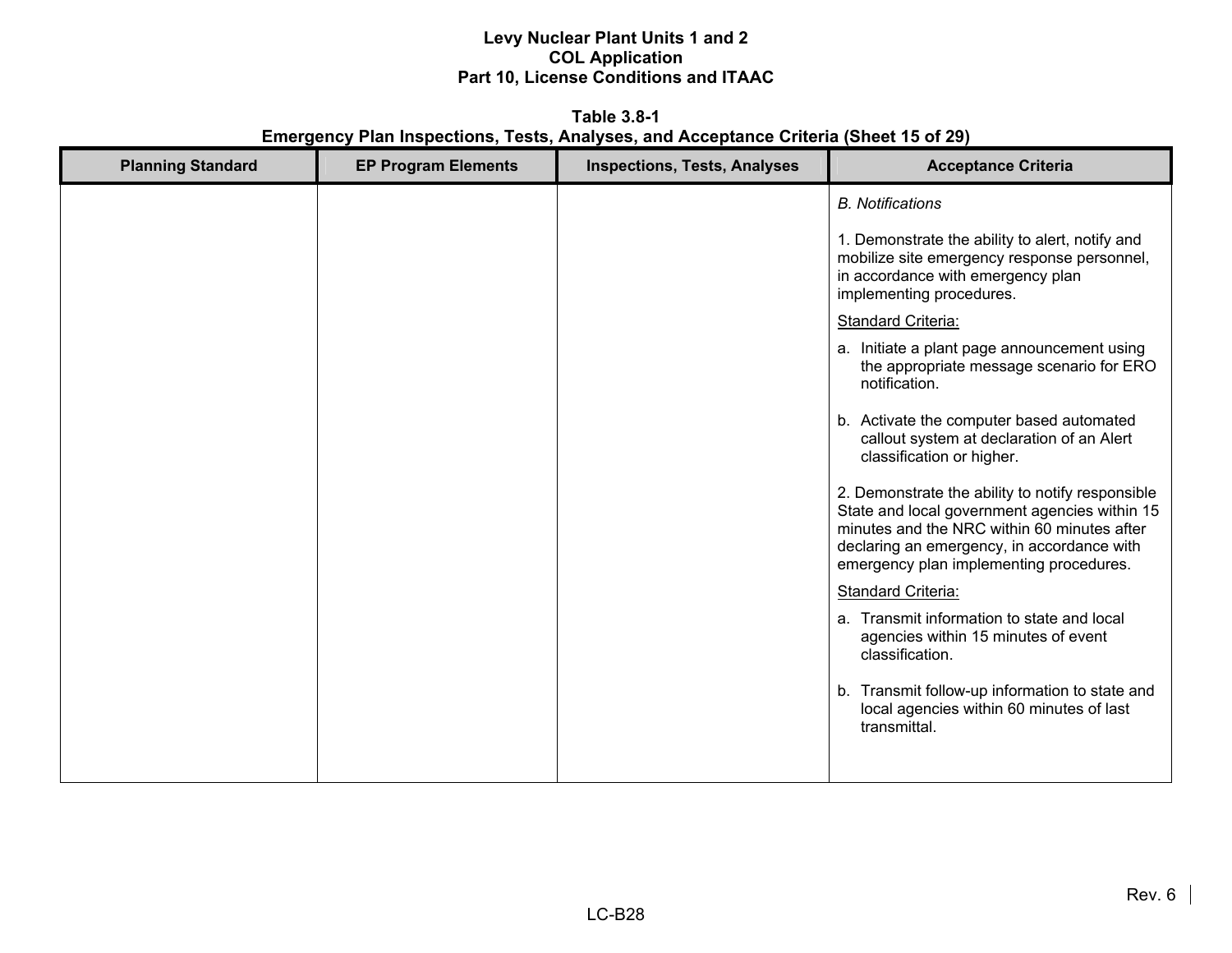**Table 3.8-1 Emergency Plan Inspections, Tests, Analyses, and Acceptance Criteria (Sheet 16 of 29)** 

| <b>Planning Standard</b> | <b>EP Program Elements</b> | <b>Inspections, Tests, Analyses</b> | <b>Acceptance Criteria</b>                                                                                                                                                                                                                                            |
|--------------------------|----------------------------|-------------------------------------|-----------------------------------------------------------------------------------------------------------------------------------------------------------------------------------------------------------------------------------------------------------------------|
|                          |                            |                                     | c. Transmit information within 60 minutes of<br>event classification for an initial notification<br>to the NRC.                                                                                                                                                       |
|                          |                            |                                     | 3. Demonstrate the ability to warn or advise<br>onsite individuals of emergency conditions in a<br>timely manner (about 15 minutes), in<br>accordance with emergency plan implementing<br>procedures.                                                                 |
|                          |                            |                                     | <b>Standard Criteria:</b>                                                                                                                                                                                                                                             |
|                          |                            |                                     | a. Initiate notification of onsite individuals of<br>event declaration (via plant page,<br>telephone, etc.)                                                                                                                                                           |
|                          |                            |                                     | 4. Demonstrate the capability of the Public<br>Alert and Notification System to operate<br>properly for public notification when required,<br>in accordance with emergency plan<br>implementing procedures.                                                           |
|                          |                            |                                     | <b>Standard Criteria:</b>                                                                                                                                                                                                                                             |
|                          |                            |                                     | a. Greater than 94% of ANS sirens are<br>capable of performing their function as<br>indicated by the feedback system. The<br>clarifying notes listed in NEI 99-02,<br><b>Regulatory Assessment Performance</b><br>Indicator Guideline, will be used for this<br>test. |
|                          |                            |                                     |                                                                                                                                                                                                                                                                       |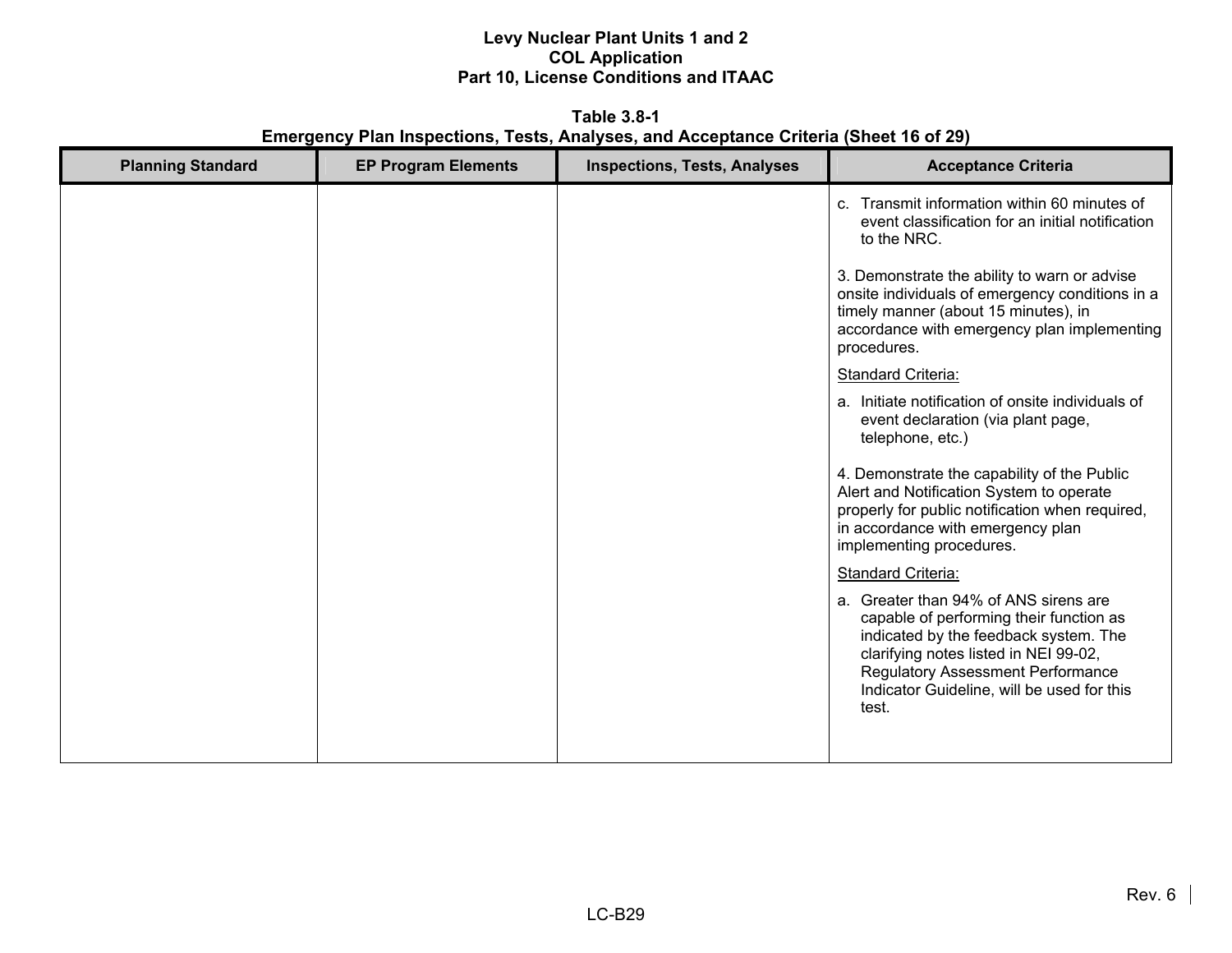**Table 3.8-1 Emergency Plan Inspections, Tests, Analyses, and Acceptance Criteria (Sheet 17 of 29)** 

| <b>Planning Standard</b> | <b>EP Program Elements</b> | <b>Inspections, Tests, Analyses</b> | <b>Acceptance Criteria</b>                                                                                                                                                                                                                                                                                                                                    |
|--------------------------|----------------------------|-------------------------------------|---------------------------------------------------------------------------------------------------------------------------------------------------------------------------------------------------------------------------------------------------------------------------------------------------------------------------------------------------------------|
|                          |                            |                                     | C. Emergency Response                                                                                                                                                                                                                                                                                                                                         |
|                          |                            |                                     | 1. Demonstrate the capability to direct and<br>control emergency operations, in accordance<br>with emergency plan implementing<br>procedures.                                                                                                                                                                                                                 |
|                          |                            |                                     | <b>Standard Criteria:</b>                                                                                                                                                                                                                                                                                                                                     |
|                          |                            |                                     | a. Facility command and control is<br>demonstrated by the Nuclear Shift Manager<br>- Operations in the Control Room<br>(simulator) upon event declaration, and by<br>the Emergency Coordinator - TSC in the<br>Technical Support Center (TSC) and the<br>EOF Director in the Emergency Operations<br>Facility (EOF) within 60 minutes of ERO<br>notification. |
|                          |                            |                                     | 2. Demonstrate the ability to transfer overall<br>command and control from the Nuclear Shift<br>Manager - Operations in the Control Room<br>(simulator) to the Emergency Coordinator -<br>TSC in the TSC and EOF Director in the EOF,<br>in accordance with emergency plan<br>implementing procedures.                                                        |
|                          |                            |                                     | <b>Standard Criteria:</b>                                                                                                                                                                                                                                                                                                                                     |
|                          |                            |                                     | a. Evaluation of briefings that were conducted<br>prior to turnover includes current plant<br>conditions, radiological release information,<br>response efforts and priorities, and the<br>formal relief of delegable and non-<br>delegable responsibilities.                                                                                                 |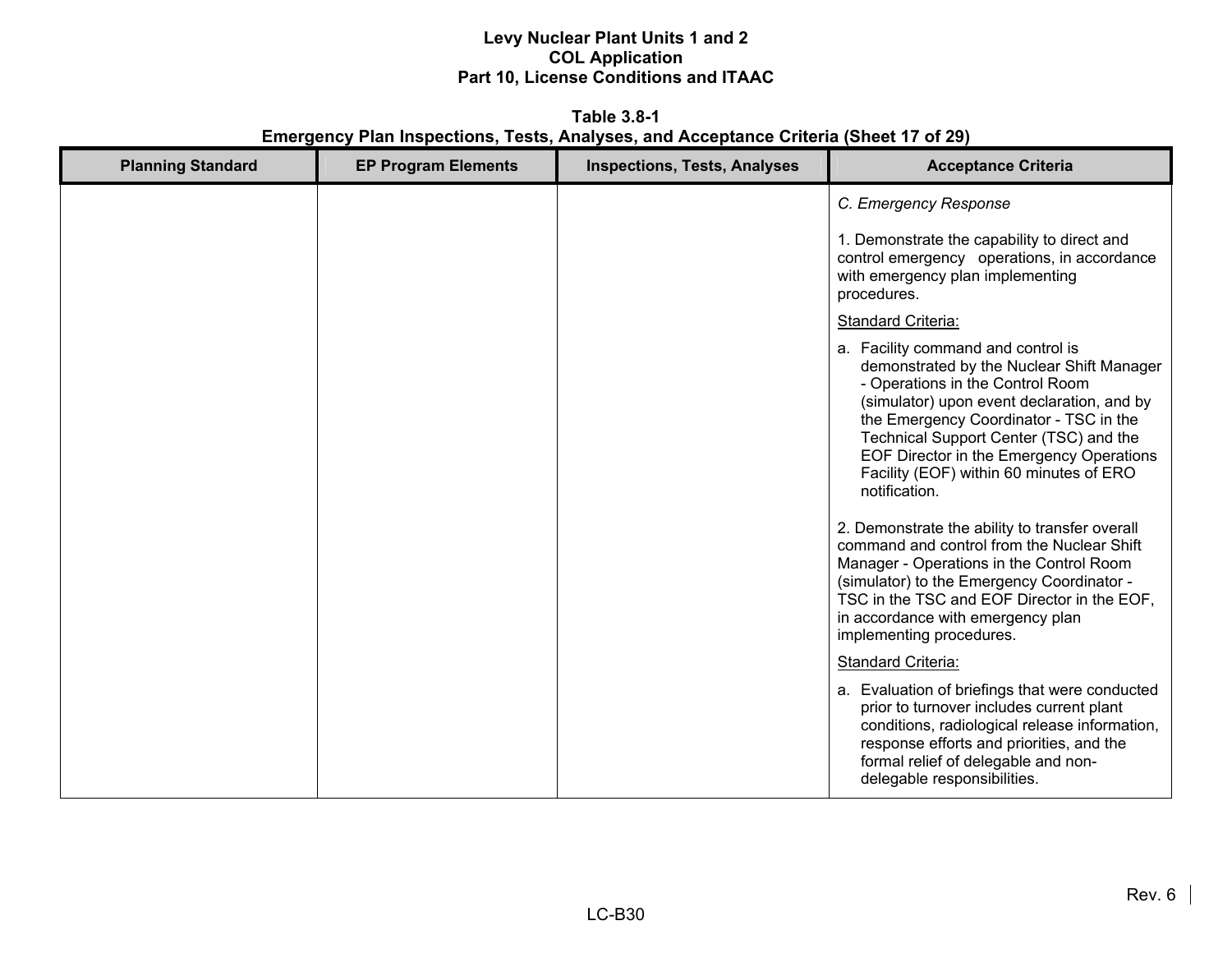**Table 3.8-1 Emergency Plan Inspections, Tests, Analyses, and Acceptance Criteria (Sheet 18 of 29)** 

| <b>EP Program Elements</b> | <b>Inspections, Tests, Analyses</b> | <b>Acceptance Criteria</b>                                                                                                                                                                                                                                         |
|----------------------------|-------------------------------------|--------------------------------------------------------------------------------------------------------------------------------------------------------------------------------------------------------------------------------------------------------------------|
|                            |                                     | 3. Demonstrate the ability to maintain<br>continuous staffing of the emergency response<br>facilities for a protracted period, in accordance<br>with emergency plan implementing<br>procedures.                                                                    |
|                            |                                     | <b>Standard Criteria:</b>                                                                                                                                                                                                                                          |
|                            |                                     | a. Complete shift relief schedule adequate to<br>support 24-hour staffing.                                                                                                                                                                                         |
|                            |                                     | 4. Demonstrate the ability to perform assembly<br>and accountability for all onsite individuals<br>within 30 minutes of an emergency requiring a<br>Protected Area evacuation and accountability,<br>in accordance with emergency plan<br>implementing procedures. |
|                            |                                     | <b>Standard Criteria:</b>                                                                                                                                                                                                                                          |
|                            |                                     | a. All Protected Area personnel are<br>assembled in their designated assembly<br>area and accountability is completed within<br>30 minutes of an emergency requiring<br>Protected Area evacuation and<br>accountability.                                           |
|                            |                                     |                                                                                                                                                                                                                                                                    |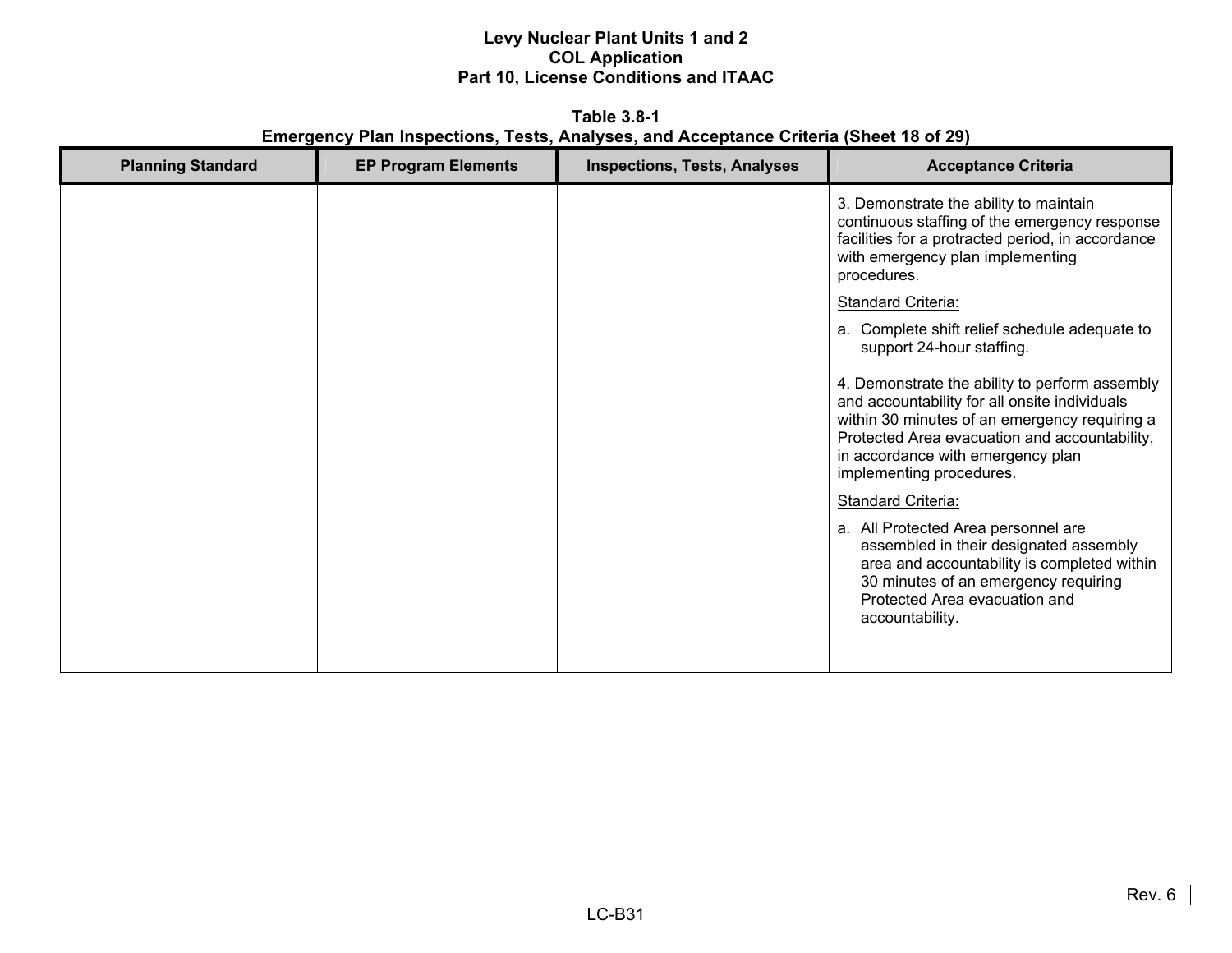**Table 3.8-1 Emergency Plan Inspections, Tests, Analyses, and Acceptance Criteria (Sheet 19 of 29)** 

| <b>Planning Standard</b> | <b>EP Program Elements</b> | <b>Inspections, Tests, Analyses</b> | <b>Acceptance Criteria</b>                                                                                                                                                                                                                        |
|--------------------------|----------------------------|-------------------------------------|---------------------------------------------------------------------------------------------------------------------------------------------------------------------------------------------------------------------------------------------------|
|                          |                            |                                     | D. Emergency Response Facilities                                                                                                                                                                                                                  |
|                          |                            |                                     | 1. Demonstrate activation of the Operations<br>Support Center (OSC), Technical Support<br>Center (TSC), Emergency Operations Facility<br>(EOF), and Emergency News Center (ENC), in<br>accordance with emergency plan implementing<br>procedures. |
|                          |                            |                                     | <b>Standard Criteria:</b>                                                                                                                                                                                                                         |
|                          |                            |                                     | a. The TSC and OSC, are activated within<br>approximately one (1) hour of an Alert or<br>higher emergency declaration with at least<br>minimum staffing.                                                                                          |
|                          |                            |                                     | b. The EOF is activated within approximately<br>one (1) hour of a Site Area Emergency or<br>higher emergency declaration with at least<br>minimum staffing.                                                                                       |
|                          |                            |                                     | c. The ENC minimum staffing positions are<br>available within approximately two (2) hours<br>of a Site Area Emergency or higher<br>emergency declaration.                                                                                         |
|                          |                            |                                     | 2. Demonstrate the adequacy of equipment,<br>security provisions, and habitability precautions<br>for the TSC, OSC, EOF, and ENC, as<br>appropriate, in accordance with emergency<br>plan implementing procedures.                                |
|                          |                            |                                     |                                                                                                                                                                                                                                                   |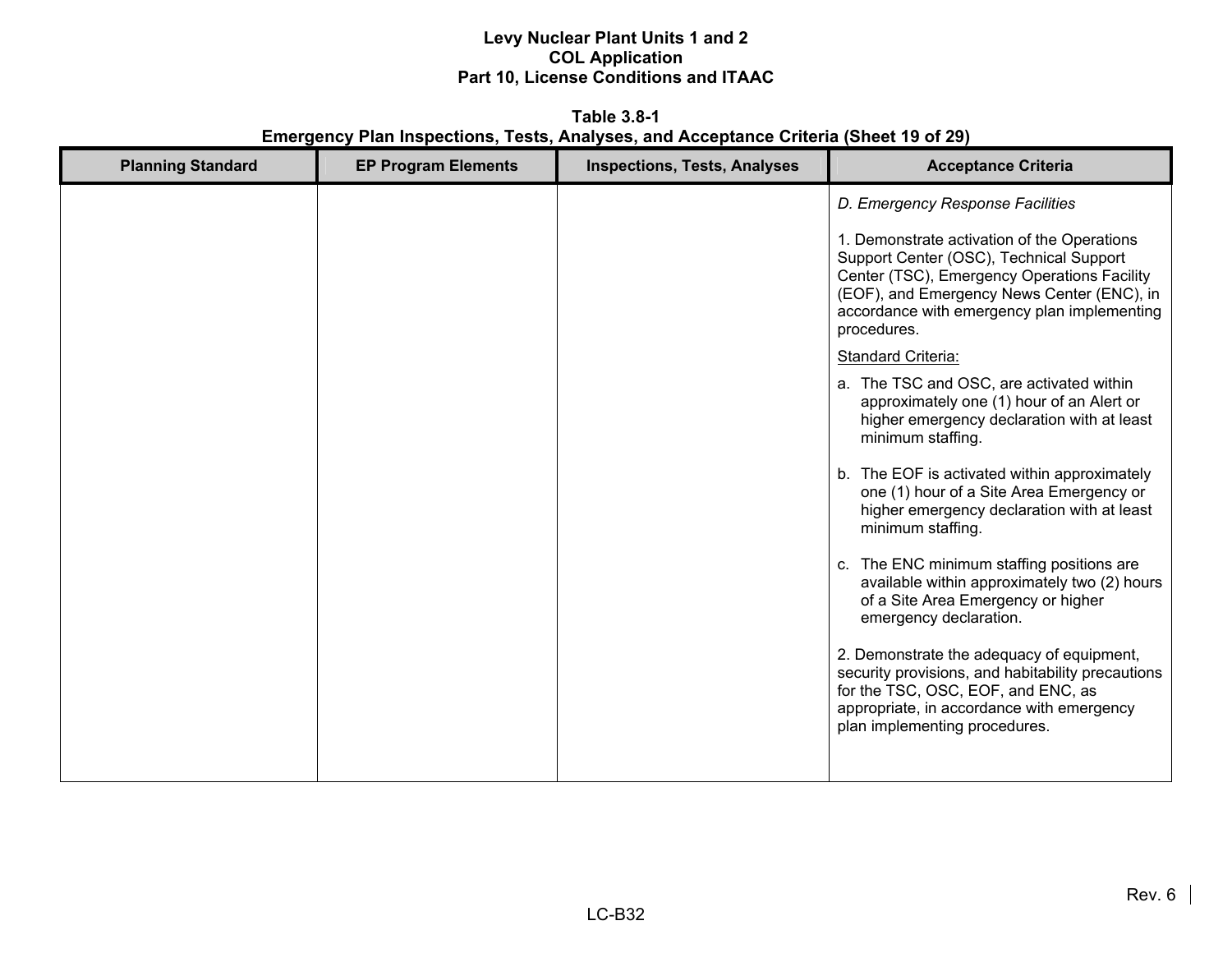**Table 3.8-1 Emergency Plan Inspections, Tests, Analyses, and Acceptance Criteria (Sheet 20 of 29)** 

| <b>Planning Standard</b> | <b>EP Program Elements</b> | <b>Inspections, Tests, Analyses</b> | <b>Acceptance Criteria</b>                                                                                                                                                                                                                                                                                                                                                                                                                                                                                                                                                                                                                                                                                                                                                                                                                                                                             |
|--------------------------|----------------------------|-------------------------------------|--------------------------------------------------------------------------------------------------------------------------------------------------------------------------------------------------------------------------------------------------------------------------------------------------------------------------------------------------------------------------------------------------------------------------------------------------------------------------------------------------------------------------------------------------------------------------------------------------------------------------------------------------------------------------------------------------------------------------------------------------------------------------------------------------------------------------------------------------------------------------------------------------------|
|                          |                            |                                     | <b>Standard Criteria:</b><br>a. The adequacy of the emergency equipment<br>in the emergency response facilities,<br>including availability and consistency with<br>emergency plan implementing procedures,<br>supported the accomplishment of all of the<br>evaluated performance objectives.<br>b. The Security Coordinator implements and<br>performs all appropriate steps from the<br>emergency plan implementing procedures<br>for the ingress, egress, and control of<br>onsite and offsite personnel responding to<br>the site during the scenario.<br>c. The Radiation Controls Coordinator and<br>staff correctly implement and perform all<br>appropriate steps from the emergency plan<br>implementing procedures when a simulated<br>onsite/offsite release has occurred during<br>the scenario.<br>d. Demonstrate the capability of TSC and EOF<br>equipment and data displays to clearly |
|                          |                            |                                     | identify and reflect the affected unit.<br>3. Demonstrate communications from the<br>emergency response facilities and the<br>adequacy of communications for all emergency<br>support resources, in accordance with<br>emergency plan implementing procedures.<br><b>Standard Criteria:</b><br>a. Emergency response communications are<br>available and operational.                                                                                                                                                                                                                                                                                                                                                                                                                                                                                                                                  |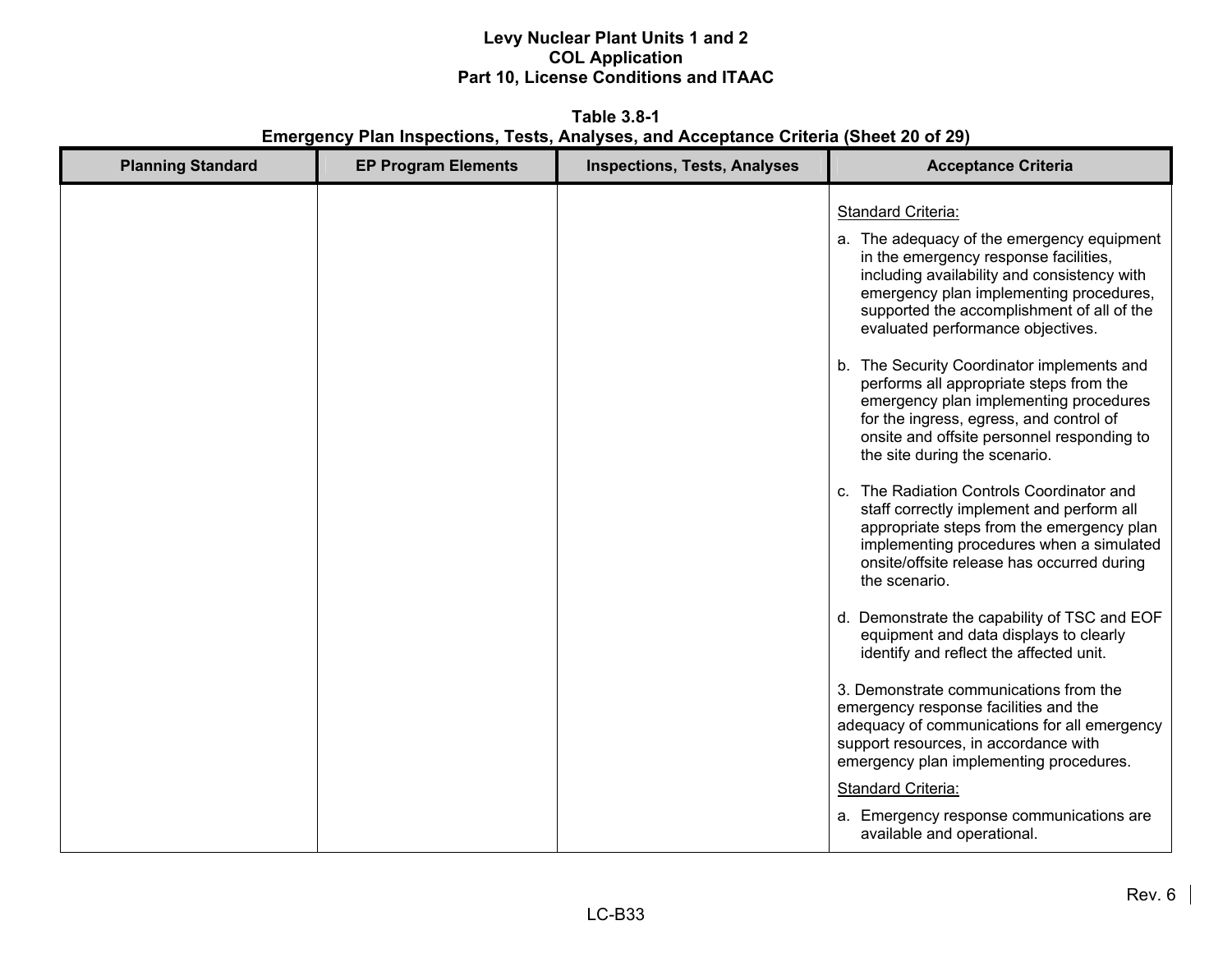**Table 3.8-1 Emergency Plan Inspections, Tests, Analyses, and Acceptance Criteria (Sheet 21 of 29)** 

| <b>Planning Standard</b> | <b>EP Program Elements</b> | <b>Inspections, Tests, Analyses</b> | <b>Acceptance Criteria</b>                                                                                                                                                                                |
|--------------------------|----------------------------|-------------------------------------|-----------------------------------------------------------------------------------------------------------------------------------------------------------------------------------------------------------|
|                          |                            |                                     | b. Communications systems are adequate to<br>support CR, TSC, OSC, EOF, and ENC<br>activation.                                                                                                            |
|                          |                            |                                     | c. Demonstrate emergency response<br>personnel are able to operate all specified<br>communication systems.                                                                                                |
|                          |                            |                                     | d. Clear primary and backup communications<br>links are established and maintained for the<br>duration of the exercise.                                                                                   |
|                          |                            |                                     | E. Radiological Assessment and Control                                                                                                                                                                    |
|                          |                            |                                     | 1. Demonstrate the ability to obtain onsite<br>radiological surveys and samples.                                                                                                                          |
|                          |                            |                                     | Standard Criteria:                                                                                                                                                                                        |
|                          |                            |                                     | a. RP personnel demonstrate the ability to<br>obtain appropriate instruments (range and<br>type) and take surveys for scenario<br>conditions that allow EPA PAGs to be<br>exceeded.                       |
|                          |                            |                                     | b. Airborne samples are properly taken,<br>reported and assessed and utilized when<br>the conditions indicate the need for the<br>information.                                                            |
|                          |                            |                                     | 2. Demonstrate the capability to establish<br>emergency exposure guidelines consistent<br>with EPA-400 and the ability to continuously<br>monitor and control radiation exposure to<br>emergency workers. |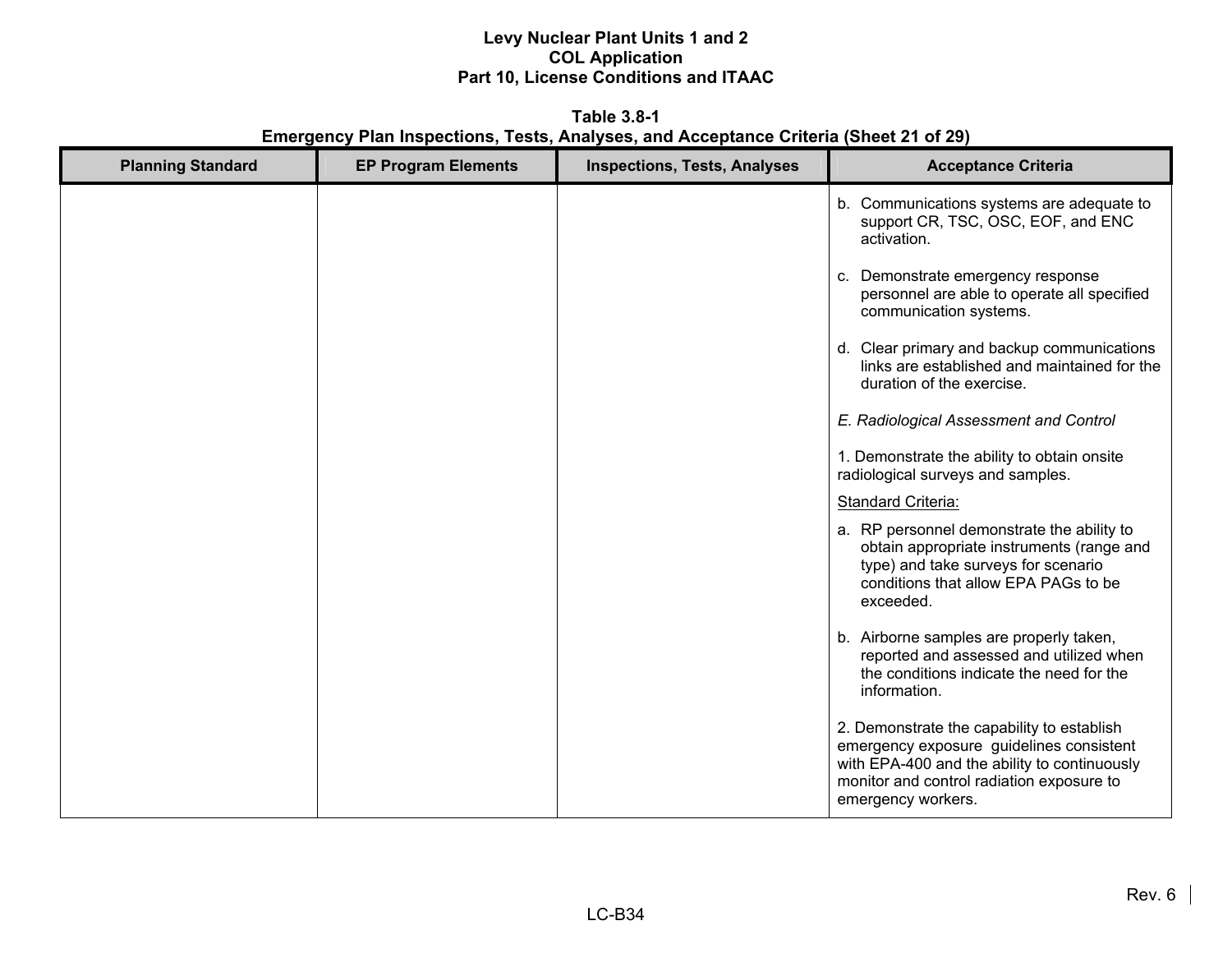**Table 3.8-1 Emergency Plan Inspections, Tests, Analyses, and Acceptance Criteria (Sheet 22 of 29)**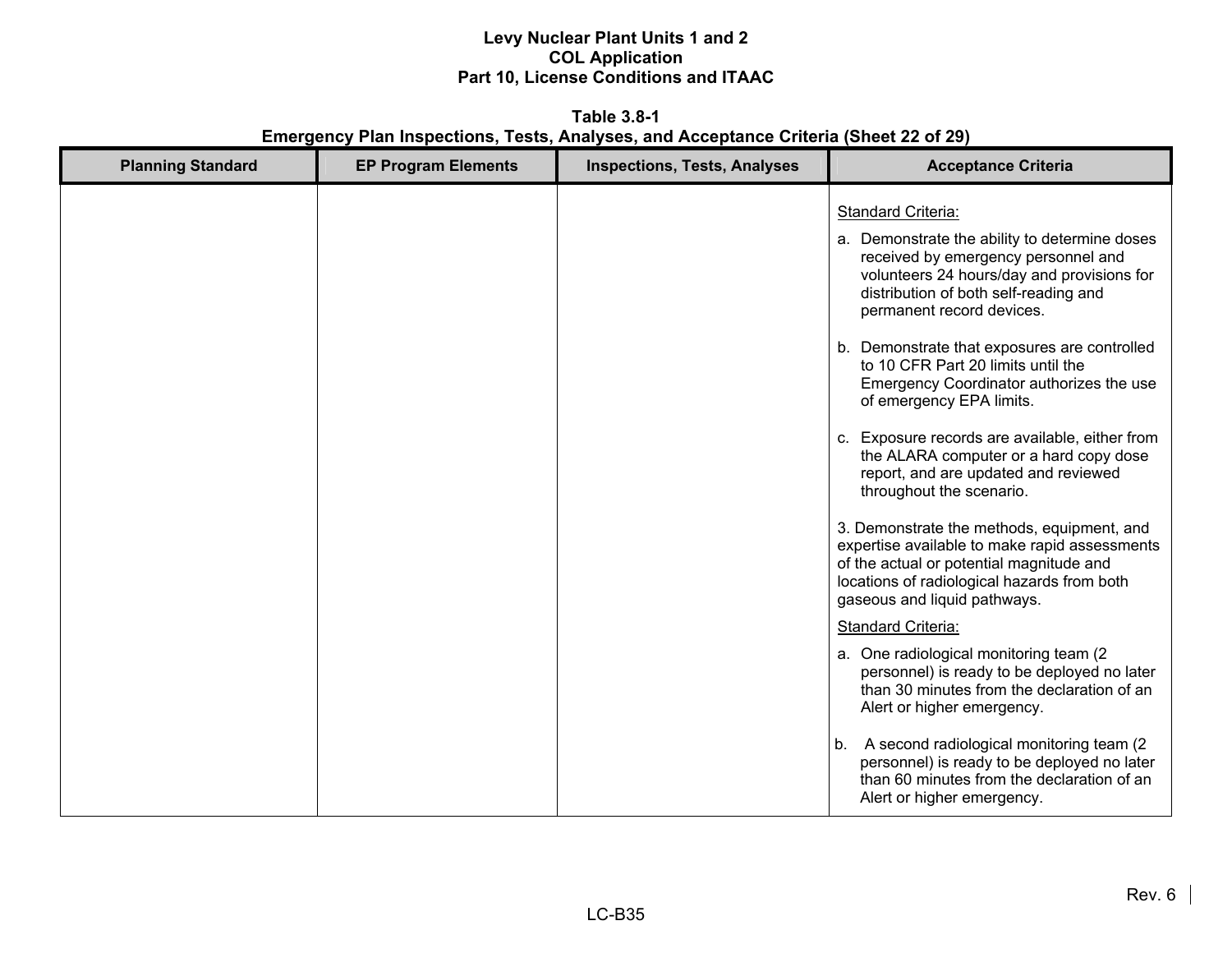**Table 3.8-1 Emergency Plan Inspections, Tests, Analyses, and Acceptance Criteria (Sheet 23 of 29)** 

| <b>Planning Standard</b> | <b>EP Program Elements</b> | <b>Inspections, Tests, Analyses</b> | <b>Acceptance Criteria</b>                                                                                                                                                                                                                          |
|--------------------------|----------------------------|-------------------------------------|-----------------------------------------------------------------------------------------------------------------------------------------------------------------------------------------------------------------------------------------------------|
|                          |                            |                                     | 4. Demonstrate the ability to satisfactorily<br>collect and disseminate radiological monitoring<br>team data.                                                                                                                                       |
|                          |                            |                                     | <b>Standard Criteria:</b>                                                                                                                                                                                                                           |
|                          |                            |                                     | a. Offsite radiological environmental data<br>collected is provided as dose rate and<br>counts per minute (cpm) from the plume,<br>both open and closed window, and air<br>sample (gross and net cpm) for particulate<br>and iodine, if applicable. |
|                          |                            |                                     | Offsite radiological environmental data is<br>b.<br>communicated from the radiological<br>monitoring team to the Radiation Control<br>Coordinator.                                                                                                  |
|                          |                            |                                     | 5. Demonstrate the ability to estimate<br>integrated dose from projected and actual dose<br>rates and to compare these estimates with<br>EPA Protective Action Guidelines (PAGs).                                                                   |
|                          |                            |                                     | Standard Criteria:                                                                                                                                                                                                                                  |
|                          |                            |                                     | a. The Dose Projection Team Leader and<br>Dose Projection Team perform dose<br>projections in accordance with emergency<br>plan implementing procedures, and report<br>them to the Radiation Controls Manager.                                      |
|                          |                            |                                     | 6. Demonstrate the availability and use of<br>potassium iodide (KI) for onsite emergency<br>response personnel.                                                                                                                                     |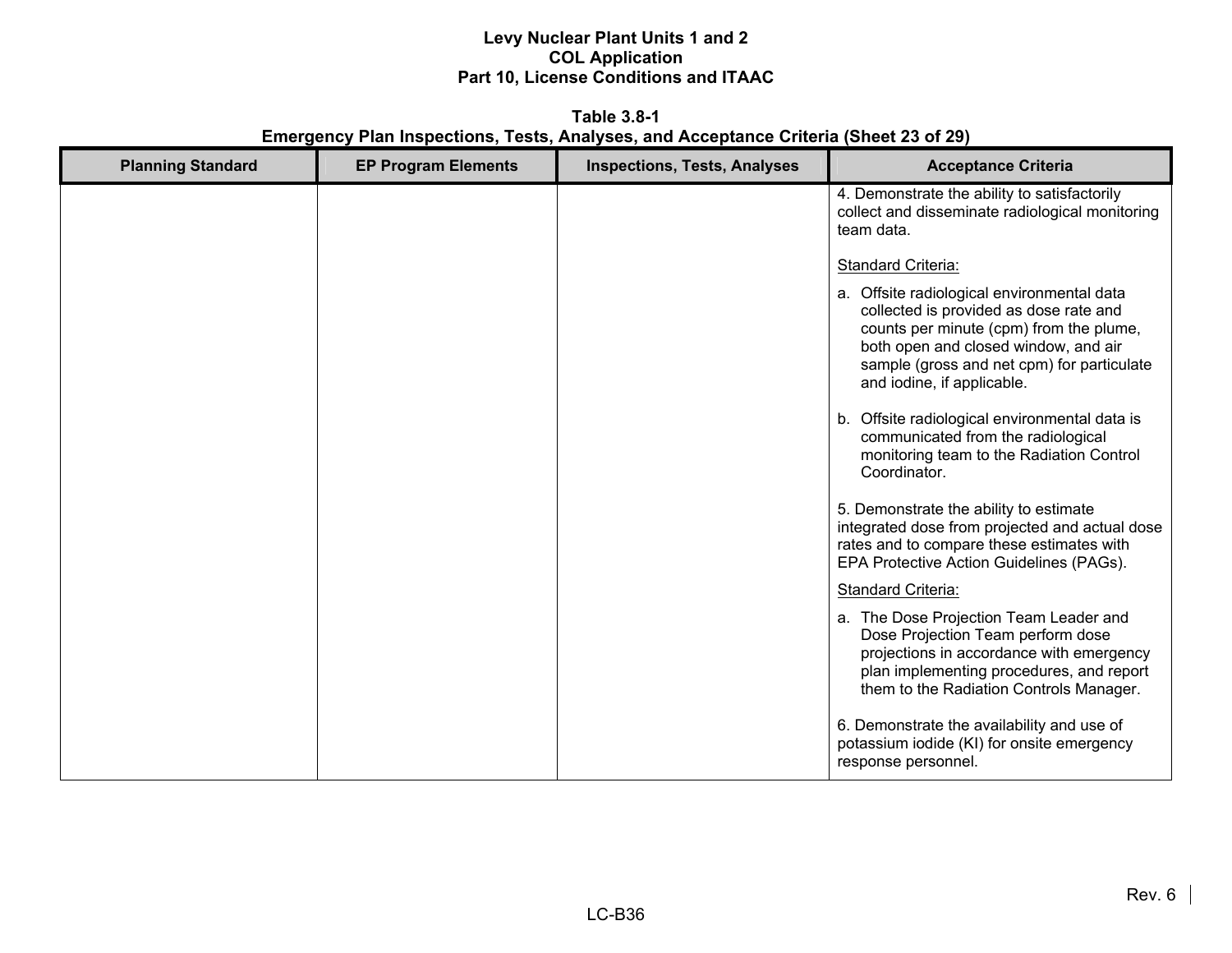**Table 3.8-1 Emergency Plan Inspections, Tests, Analyses, and Acceptance Criteria (Sheet 24 of 29)** 

| <b>Planning Standard</b> | <b>EP Program Elements</b> | <b>Inspections, Tests, Analyses</b> | <b>Acceptance Criteria</b>                                                                                                                                                                                                                                                                                                                                                                                                                                                                                                                                                                                                                                                                                                                                                                                                       |
|--------------------------|----------------------------|-------------------------------------|----------------------------------------------------------------------------------------------------------------------------------------------------------------------------------------------------------------------------------------------------------------------------------------------------------------------------------------------------------------------------------------------------------------------------------------------------------------------------------------------------------------------------------------------------------------------------------------------------------------------------------------------------------------------------------------------------------------------------------------------------------------------------------------------------------------------------------|
|                          |                            |                                     | <b>Standard Criteria:</b><br>a. KI is considered as a potential dose<br>reducing option for situations where<br>airborne radioactive iodine is present.<br>b. KI was administered for activities where<br>personnel dose to the thyroid was<br>calculated, or estimated, to be > 25 Rem<br>CDE.<br>7. Demonstrate the ability to recommend<br>protective actions to appropriate offsite<br>authorities, in accordance with emergency plan<br>implementing procedures.<br><b>Standard Criteria:</b><br>a. Total effective dose equivalent (TEDE) and<br>committed dose equivalent (CDE) to the<br>thyroid dose projections from the dose<br>assessment model are compared to the<br>PAGs.<br>b. PARs are developed within 15 minutes of<br>the time information of the condition<br>warranting a PAR was available to the<br>ERO. |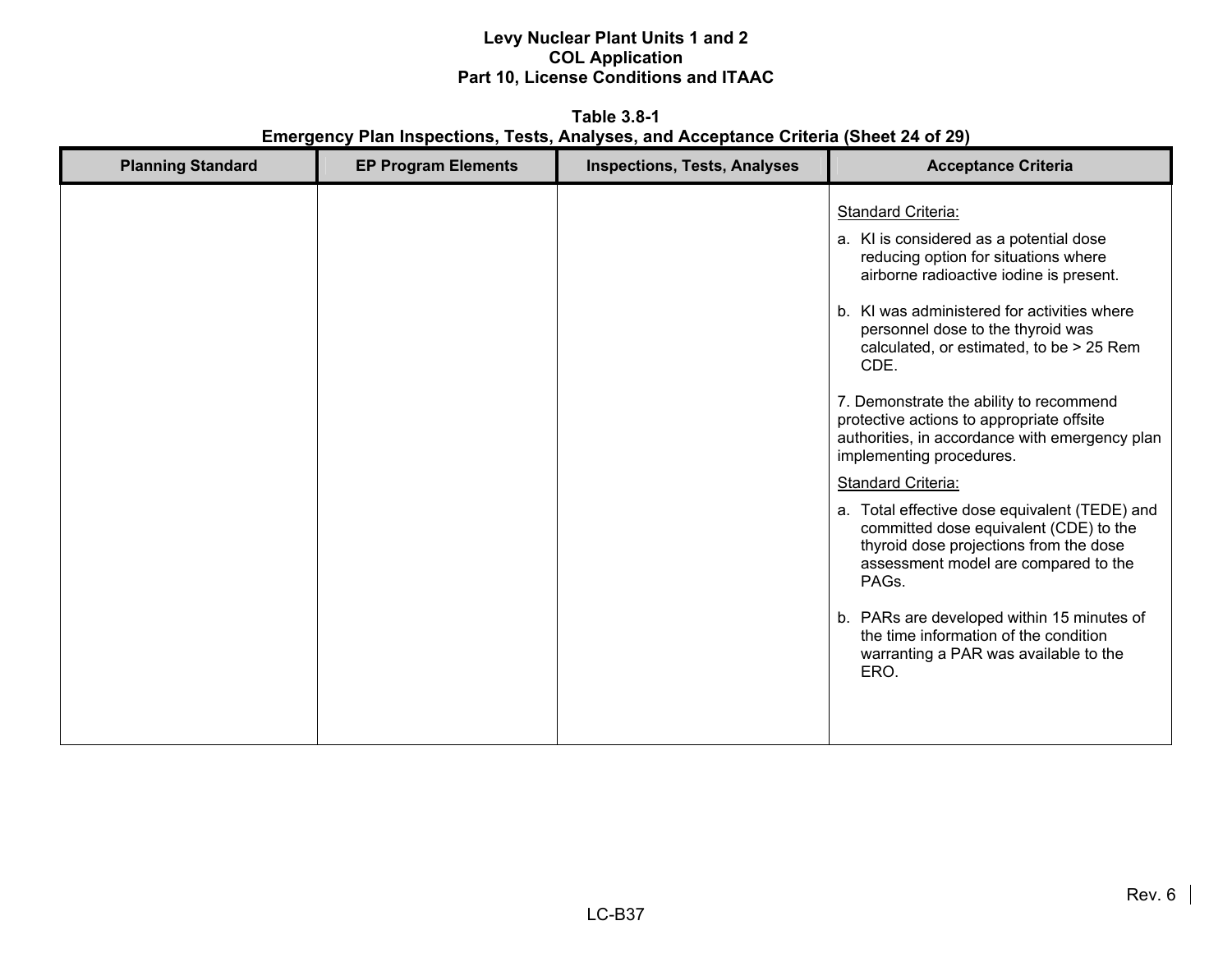**Table 3.8-1 Emergency Plan Inspections, Tests, Analyses, and Acceptance Criteria (Sheet 25 of 29)** 

| <b>Planning Standard</b> | <b>EP Program Elements</b> | <b>Inspections, Tests, Analyses</b> | <b>Acceptance Criteria</b>                                                                                                                                                                 |
|--------------------------|----------------------------|-------------------------------------|--------------------------------------------------------------------------------------------------------------------------------------------------------------------------------------------|
|                          |                            |                                     | c. PARs are transmitted within 15 minutes of<br>development. Changes to<br>recommendations are communicated to<br>offsite authorities within 15 minutes of a<br>new PAR.                   |
|                          |                            |                                     | F. Public Information                                                                                                                                                                      |
|                          |                            |                                     | 1. Demonstrate the capability to develop and<br>disseminate clear, accurate, and timely<br>information to the news media, in accordance<br>with emergency plan implementing<br>procedures. |
|                          |                            |                                     | Standard Criteria:                                                                                                                                                                         |
|                          |                            |                                     | a. Information provided to the media/public is<br>prepared at a level that the public can<br>understand. Visuals and handouts are<br>provided as needed to clarify the<br>information.     |
|                          |                            |                                     | b. Information is coordinated with Federal,<br>State and local agencies to maintain factual<br>consistency.                                                                                |
|                          |                            |                                     | c. Media briefings are provided within<br>approximately 60 minutes of significant<br>events (i.e., declaration of a Site Area<br>Emergency or initiation of a radiological<br>release.)    |
|                          |                            |                                     |                                                                                                                                                                                            |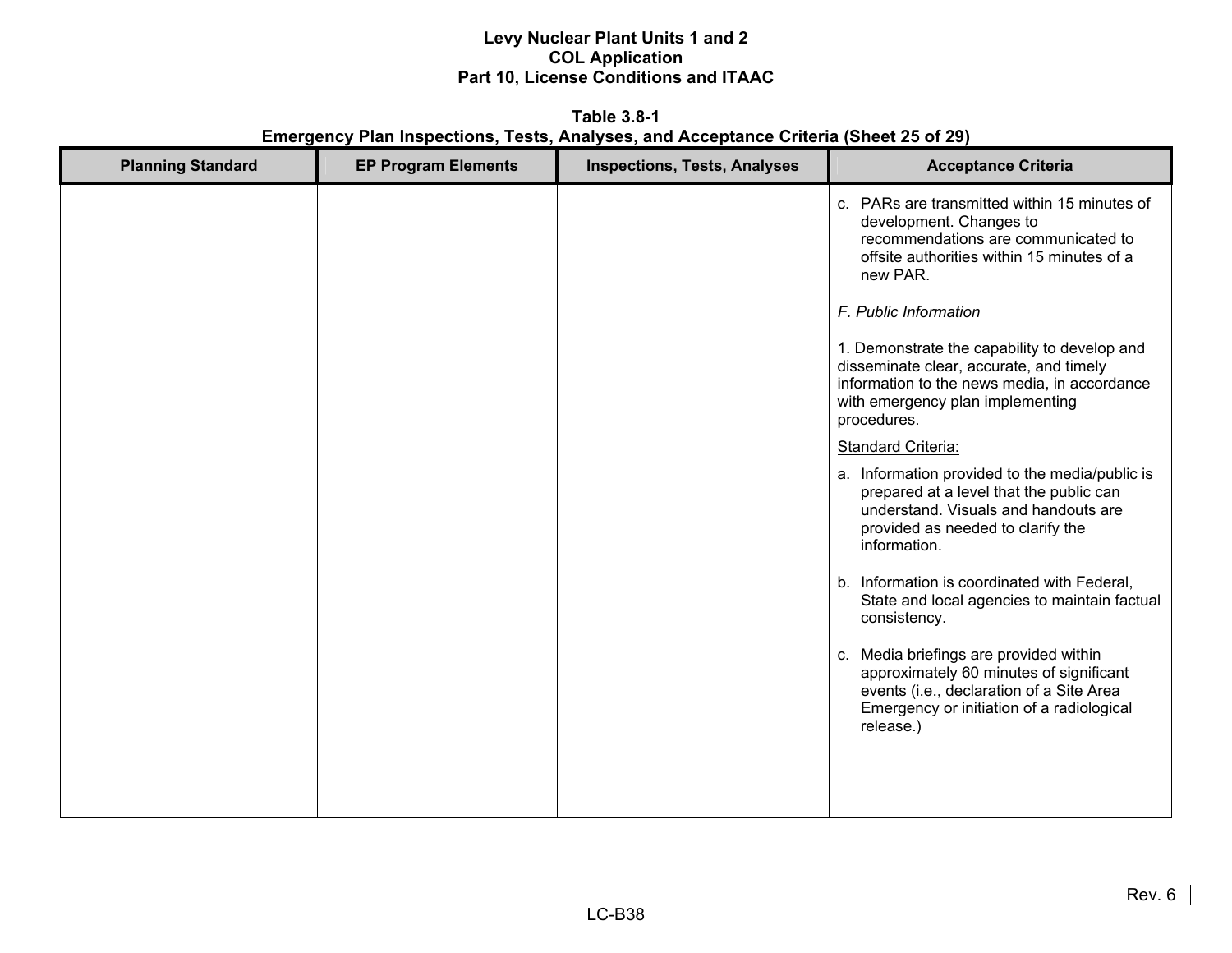**Table 3.8-1 Emergency Plan Inspections, Tests, Analyses, and Acceptance Criteria (Sheet 26 of 29)** 

| <b>Planning Standard</b> | <b>EP Program Elements</b> | <b>Inspections, Tests, Analyses</b> | <b>Acceptance Criteria</b>                                                                                                                                                     |
|--------------------------|----------------------------|-------------------------------------|--------------------------------------------------------------------------------------------------------------------------------------------------------------------------------|
|                          |                            |                                     | 2. Demonstrate the capability to establish and<br>effectively operate rumor control in a<br>coordinated fashion, in accordance with<br>emergency plan implementing procedures. |
|                          |                            |                                     | Standard Criteria:                                                                                                                                                             |
|                          |                            |                                     | a. Calls are answered in a timely manner with<br>the correct information.                                                                                                      |
|                          |                            |                                     | b. Calls are returned or forwarded, as<br>appropriate, to demonstrate<br>responsiveness.                                                                                       |
|                          |                            |                                     | c. Rumors are identified and addressed, and<br>recurring rumors are addressed in<br>subsequent press briefings and news<br>releases.                                           |
|                          |                            |                                     | G. Recovery and Reentry                                                                                                                                                        |
|                          |                            |                                     | 1. Demonstrate the ability to enter recovery<br>and reentry conditions, in accordance with<br>emergency plan implementing procedures.                                          |
|                          |                            |                                     | Standard Criteria:                                                                                                                                                             |
|                          |                            |                                     | a. The appropriate EAL condition and<br>emergency classification is downgraded to<br>a lower classification or terminated.                                                     |
|                          |                            |                                     | b. Proper notifications are made to onsite and<br>offsite emergency response agencies,<br>including State and local agencies.                                                  |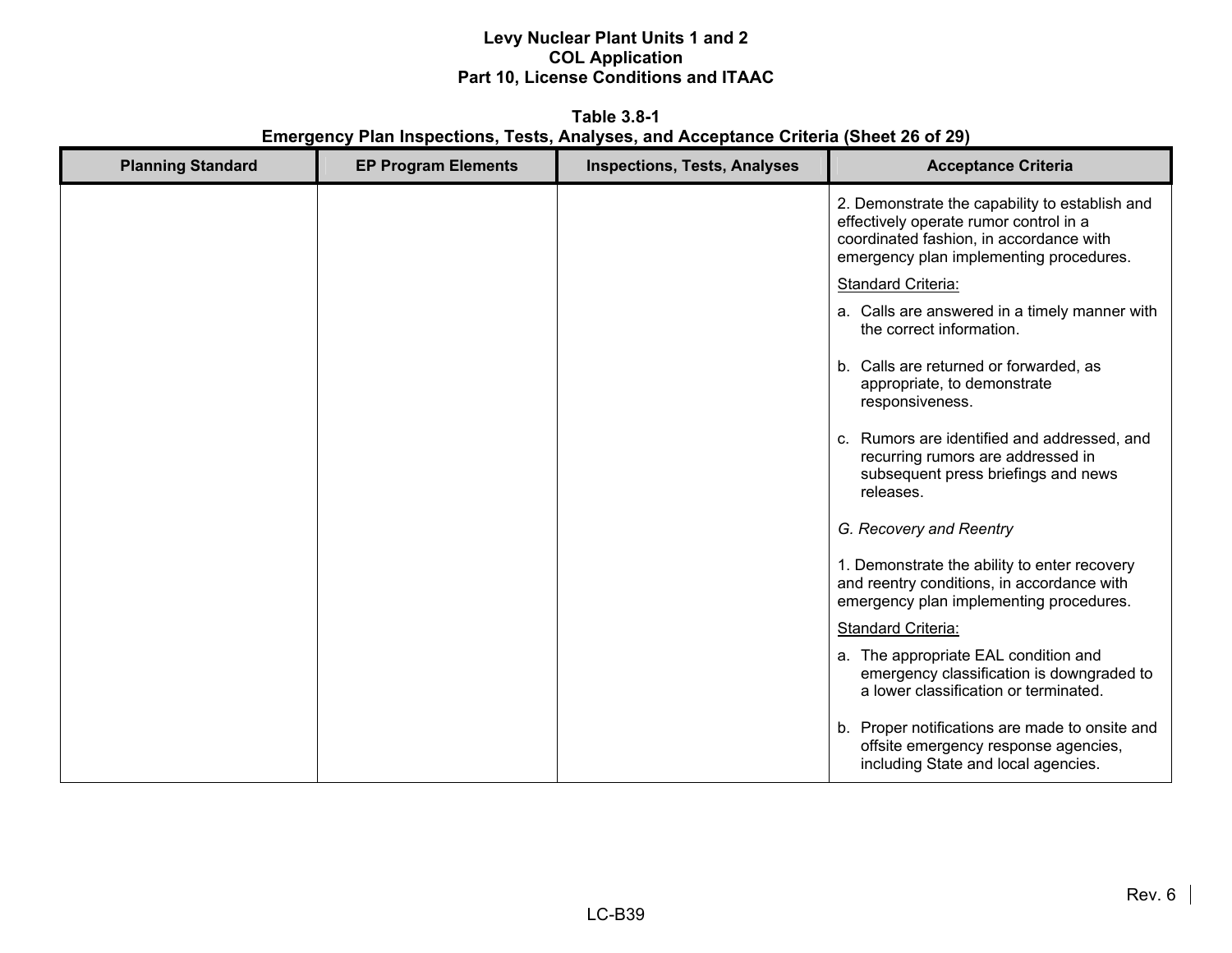**Table 3.8-1 Emergency Plan Inspections, Tests, Analyses, and Acceptance Criteria (Sheet 27 of 29)** 

| <b>Planning Standard</b> | <b>EP Program Elements</b> | <b>Inspections, Tests, Analyses</b> | <b>Acceptance Criteria</b>                                                                                                                                                                              |
|--------------------------|----------------------------|-------------------------------------|---------------------------------------------------------------------------------------------------------------------------------------------------------------------------------------------------------|
|                          |                            |                                     | H. Evaluation                                                                                                                                                                                           |
|                          |                            |                                     | 1. Demonstrate the ability to conduct a post-<br>exercise critique, to determine areas requiring<br>improvement and corrective action, in<br>accordance with emergency plan implementing<br>procedures. |
|                          |                            |                                     | <b>Standard Criteria:</b>                                                                                                                                                                               |
|                          |                            |                                     | a. An exercise time line is developed, followed<br>by an evaluation of the objectives against<br>the expectations of the timeline.                                                                      |
|                          |                            |                                     | Significant problems in achieving the<br>b.<br>objectives are discussed to ensure<br>understanding of why objectives were not<br>fully achieved.                                                        |
|                          |                            |                                     | Areas requiring improvement are entered in<br>C.<br>the Levy Corrective Action Program.                                                                                                                 |
|                          |                            |                                     |                                                                                                                                                                                                         |
|                          |                            |                                     |                                                                                                                                                                                                         |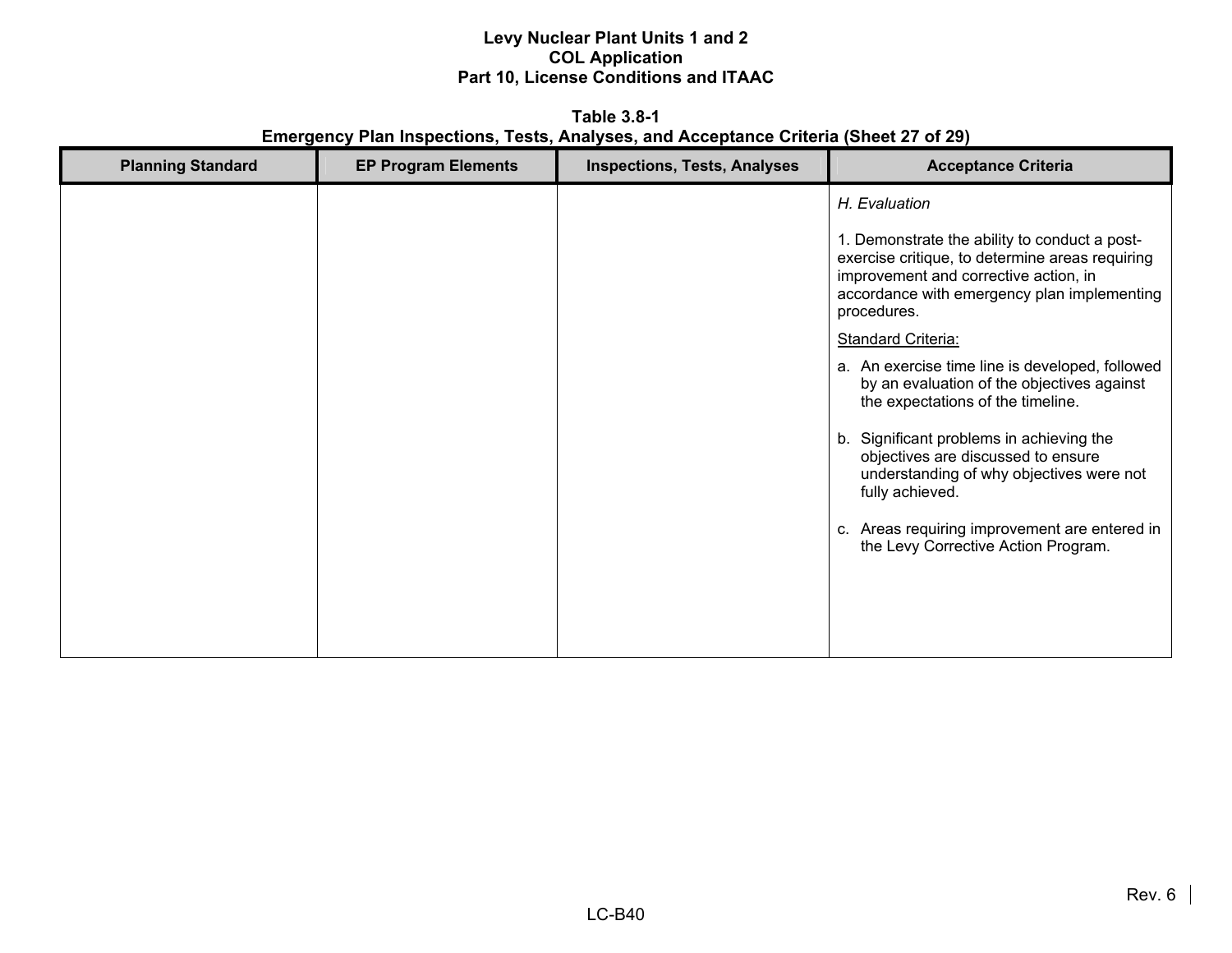**Table 3.8-1 Emergency Plan Inspections, Tests, Analyses, and Acceptance Criteria (Sheet 28 of 29)** 

| <b>Planning Standard</b>                                                                                                                          | <b>EP Program Elements</b>                                                                                                                                                 | <b>Inspections, Tests, Analyses</b>                                                                 | <b>Acceptance Criteria</b>                                                                                                                                                                                                                                                                                                                                                                                                                                                                                                                                                                                                    |
|---------------------------------------------------------------------------------------------------------------------------------------------------|----------------------------------------------------------------------------------------------------------------------------------------------------------------------------|-----------------------------------------------------------------------------------------------------|-------------------------------------------------------------------------------------------------------------------------------------------------------------------------------------------------------------------------------------------------------------------------------------------------------------------------------------------------------------------------------------------------------------------------------------------------------------------------------------------------------------------------------------------------------------------------------------------------------------------------------|
|                                                                                                                                                   |                                                                                                                                                                            |                                                                                                     | 12.1.2 Onsite emergency response personnel<br>are mobilized in sufficient numbers to fill<br>emergency response positions and<br>successfully perform assigned responsibilities<br>(see Note 1).                                                                                                                                                                                                                                                                                                                                                                                                                              |
|                                                                                                                                                   |                                                                                                                                                                            |                                                                                                     | 12.1.3 The exercise was completed within the<br>specified time periods of Appendix E to 10<br>CFR Part 50, offsite exercise objectives were<br>met, and there were no uncorrected offsite<br>exercise deficiencies, or a license condition<br>requires offsite deficiencies to be corrected<br>prior to operation above 5% of rated power as<br>described in 10 CFR 50.54(gg).<br>(Note 1: The assigned responsibilities for<br>onsite Emergency Response Organization<br>members are identified in Sections B.1 through<br>B.7 of the Levy COL Application Emergency<br>Plan and Emergency Plan Implementing<br>Procedures.) |
| 13.0 Radiological Emergency Response Training                                                                                                     |                                                                                                                                                                            |                                                                                                     |                                                                                                                                                                                                                                                                                                                                                                                                                                                                                                                                                                                                                               |
| 10 CFR 50.47(b)(15) $-$<br>Radiological emergency response<br>training is provided to those who<br>may be called on to assist in an<br>emergency. | 13.1 Site-specific emergency<br>response training has been<br>provided for those who may be<br>called upon to provide<br>assistance in the event of an<br>emergency. [O.1] | 13.1 An inspection of the emergency<br>response organization training<br>program will be performed. | 13.1 Site-specific emergency response training<br>has been provided for the:<br>• LNP emergency response organization,<br>and<br>• Offsite medical, local law enforcement                                                                                                                                                                                                                                                                                                                                                                                                                                                     |
|                                                                                                                                                   |                                                                                                                                                                            |                                                                                                     | and firefighter personnel<br>that may be called upon to provide assistance<br>in the event of an emergency as documented<br>on training records.                                                                                                                                                                                                                                                                                                                                                                                                                                                                              |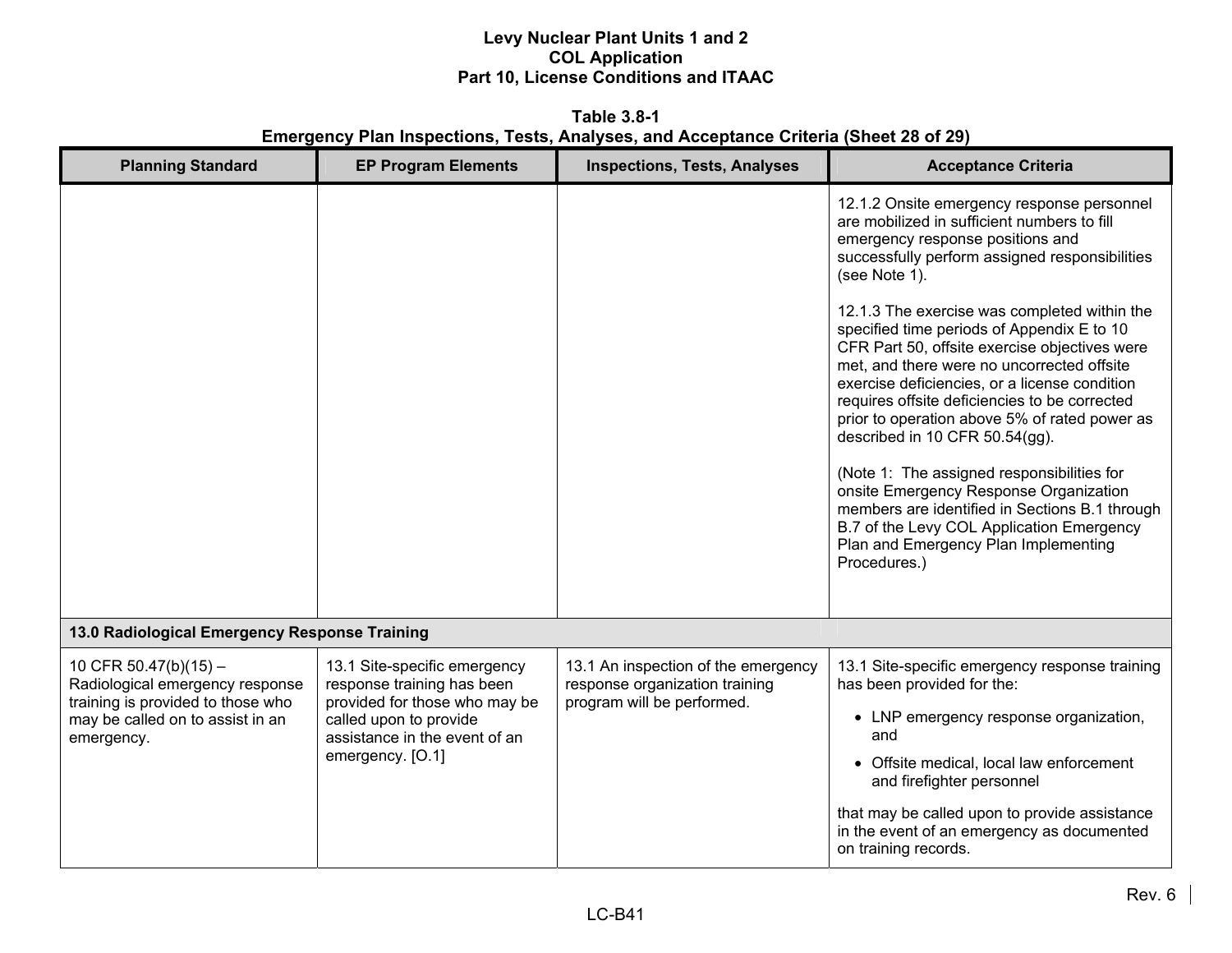|                                                                                       | Table 3.8-1 |  |  |  |
|---------------------------------------------------------------------------------------|-------------|--|--|--|
| Emergency Plan Inspections, Tests, Analyses, and Acceptance Criteria (Sheet 29 of 29) |             |  |  |  |

| <b>Planning Standard</b>                                                                                                                                                                                                                                                                                                | <b>EP Program Elements</b>                                                                                                                                                       | <b>Inspections, Tests, Analyses</b>                               | <b>Acceptance Criteria</b>                                                                                                                                                                                   |  |  |
|-------------------------------------------------------------------------------------------------------------------------------------------------------------------------------------------------------------------------------------------------------------------------------------------------------------------------|----------------------------------------------------------------------------------------------------------------------------------------------------------------------------------|-------------------------------------------------------------------|--------------------------------------------------------------------------------------------------------------------------------------------------------------------------------------------------------------|--|--|
| 14.0 Responsibility for the Planning Effort: Development, Periodic Review, and Distribution of Emergency Plans                                                                                                                                                                                                          |                                                                                                                                                                                  |                                                                   |                                                                                                                                                                                                              |  |  |
| 10 CFR 50.47(b)(16) -<br>Responsibilities for plan<br>development and review and for<br>distribution of emergency plans<br>are established, and planners are<br>properly trained.                                                                                                                                       | 14.1 The emergency response<br>plans have been forwarded to<br>all organizations and<br>appropriate individuals with<br>responsibility for implementation<br>of the plans. [P.5] | 14.1 An inspection of the distribution<br>list will be performed. | 14.1 The LNP emergency response plan was<br>forwarded to Florida Emergency Management,<br>Citrus County Emergency Management, Levy<br>County Emergency Management and Marion<br>County Emergency Management. |  |  |
| <b>15.0 Implementing Procedures</b>                                                                                                                                                                                                                                                                                     |                                                                                                                                                                                  |                                                                   |                                                                                                                                                                                                              |  |  |
| 10 CFR Part 50, App. E.V - No<br>less than 180 days prior to the<br>scheduled issuance of an<br>operating license for a nuclear<br>power reactor or a license to<br>possess nuclear material, the<br>applicant's detailed implementing<br>procedures for its emergency plan<br>shall be submitted to the<br>Commission. | 15.1 The licensee has<br>submitted detailed<br>implementing procedures for its<br>emergency plan no less than<br>180 days prior to fuel load.                                    | 15.1 An inspection of the submittal<br>letter will be performed.  | 15.1 Date of submittal letter from the licensee<br>demonstrates that the detailed implementing<br>procedures for the onsite emergency plan were<br>submitted no less than 180 days prior to fuel<br>load.    |  |  |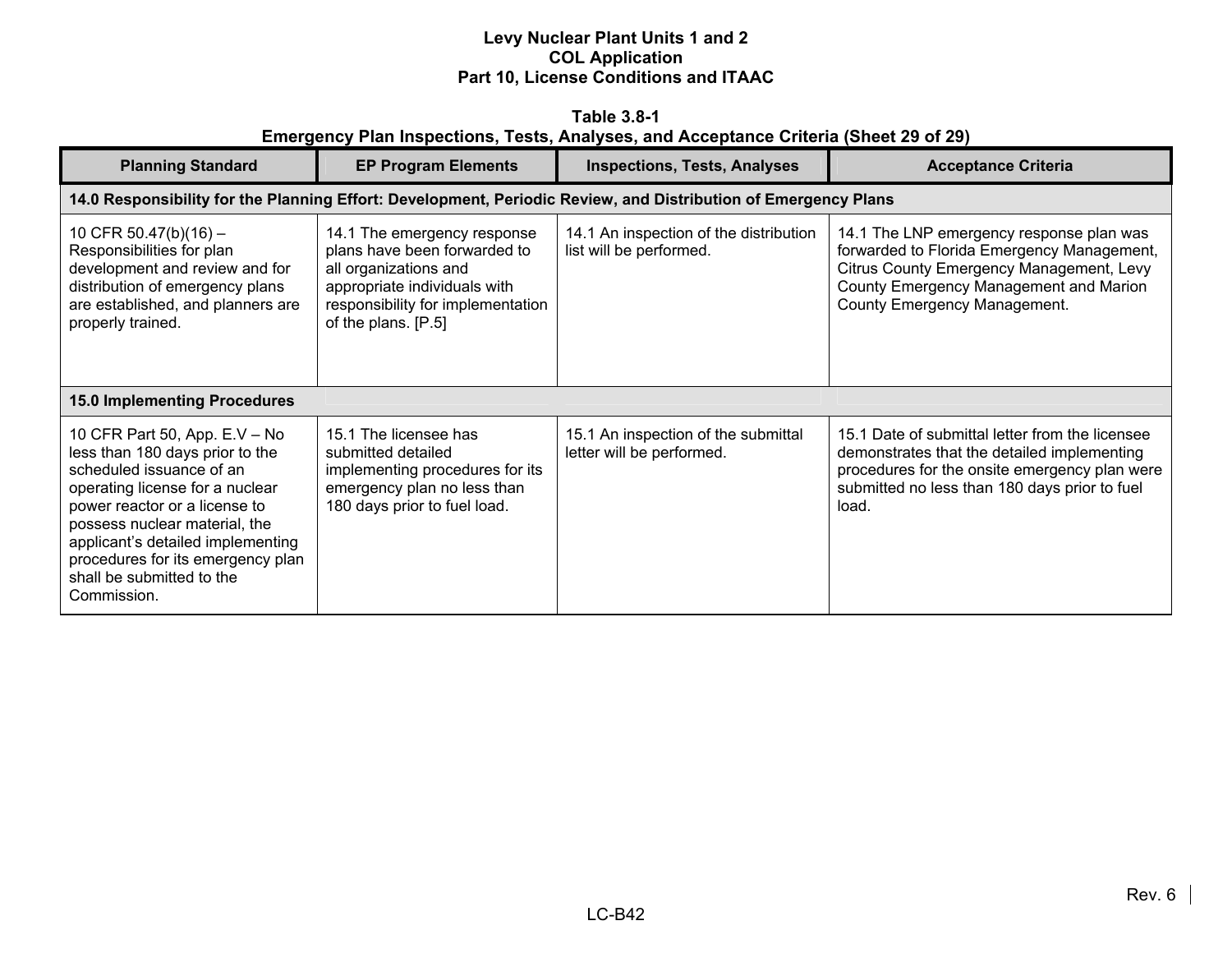#### **Table 3.8-2 Waterproof Membrane Inspections, Tests, Analyses, and Acceptance Criteria (Sheet 1 of 1)**

| <b>Design Commitment</b>                                      | <b>Inspections, Tests, Analyses</b>                                                                                                                                                              | <b>Acceptance Criteria</b>                                                                                                                                                                                                  |
|---------------------------------------------------------------|--------------------------------------------------------------------------------------------------------------------------------------------------------------------------------------------------|-----------------------------------------------------------------------------------------------------------------------------------------------------------------------------------------------------------------------------|
| The friction coefficient to resist sliding is $\geq$<br>0.55. | Testing will be performed to confirm<br>that the mudmat-waterproofing-RCC<br>interface beneath the Nuclear Island<br>basemat has a coefficient of friction to<br>resist sliding of $\geq 0.55$ . | A report exists and documents that the<br>as-built waterproof system (mudmat-<br>waterproofing-RCC interface) has a<br>coefficient of friction of $\geq 0.55$ as<br>demonstrated through material<br>qualification testing. |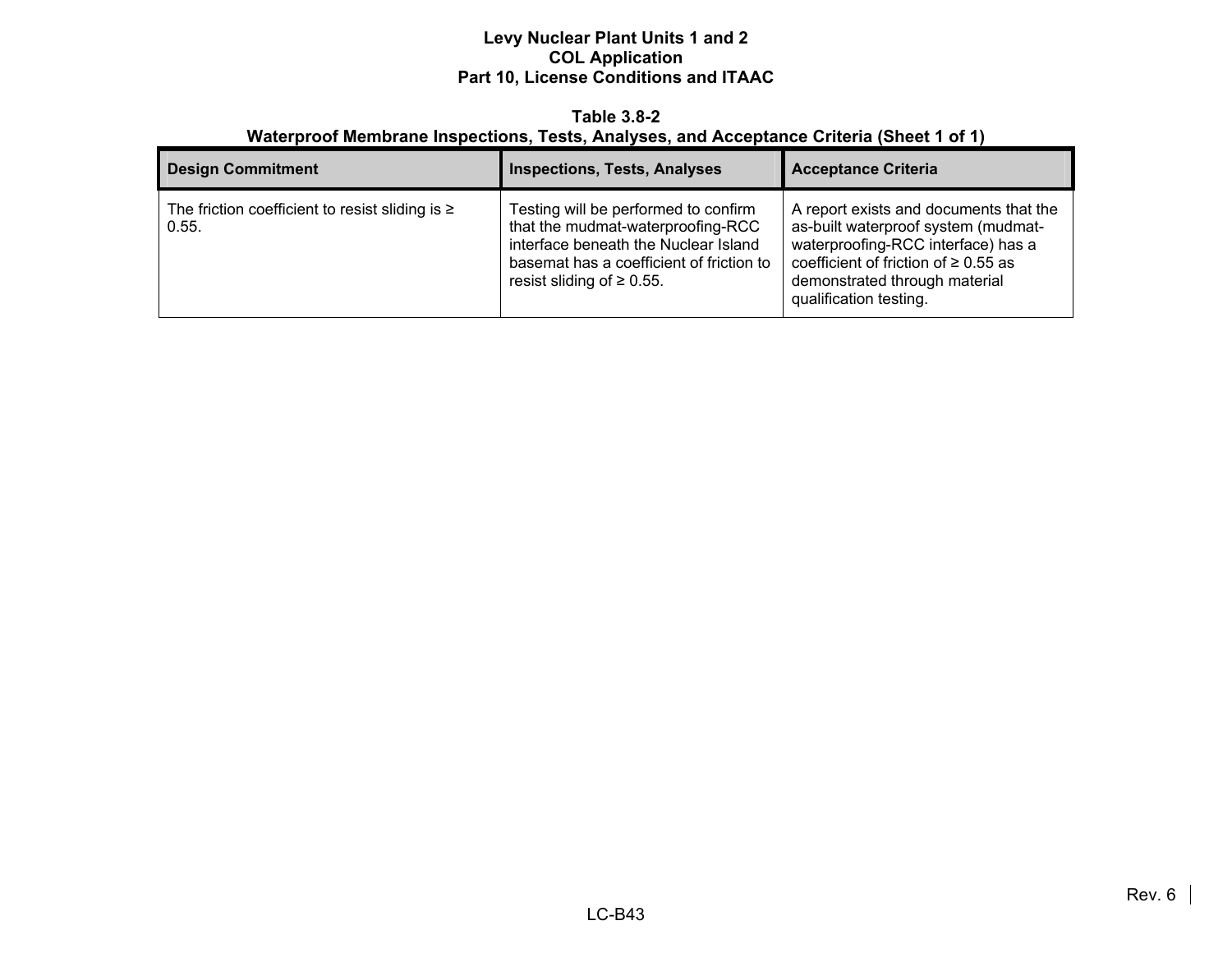**Table 3.8-3 Roller Compacted Concrete Inspections, Tests, Analyses, and Acceptance Criteria (Sheet 1 of 1)** 

| <b>Design Commitment</b>                                                                                                                                                                                                                                                                                                   | <b>Inspections, Tests, Analyses</b>                                                                                                                                                                                                                                                                                                                                                                                                                                                                                                                                                                                                                                                                                                             | <b>Acceptance Criteria</b>                                                                                                                                                                                                                                                                                                                                                                                                                                                                                                                                                                                                                                                                                                                                                                  |
|----------------------------------------------------------------------------------------------------------------------------------------------------------------------------------------------------------------------------------------------------------------------------------------------------------------------------|-------------------------------------------------------------------------------------------------------------------------------------------------------------------------------------------------------------------------------------------------------------------------------------------------------------------------------------------------------------------------------------------------------------------------------------------------------------------------------------------------------------------------------------------------------------------------------------------------------------------------------------------------------------------------------------------------------------------------------------------------|---------------------------------------------------------------------------------------------------------------------------------------------------------------------------------------------------------------------------------------------------------------------------------------------------------------------------------------------------------------------------------------------------------------------------------------------------------------------------------------------------------------------------------------------------------------------------------------------------------------------------------------------------------------------------------------------------------------------------------------------------------------------------------------------|
| The RCC Bridging mat is seismic Category I<br>and is designed and constructed to bridge over<br>the design basis karst feature when subjected<br>to design basis loads as specified in the<br>Design Description in FSAR Subsection<br>2.5.4.5.4 without loss of structural integrity and<br>the safety related functions. | i) An inspection of the bridging mat<br>placement will be performed.<br>Deviations in the RCC Bridging Mat<br>properties due to as-built conditions<br>that fall outside the range considered<br>in the design as described in FSAR<br>Subsection 2.5.4.5.4 will be analyzed<br>for the design basis karst feature<br>when subjected to design basis loads.<br>ii) An inspection of the RCC mix and<br>bedding mix constituents will be<br>performed in accordance with FSAR<br>Subsection 3.8.5.11.4. Deviations<br>from the design constituents will be<br>evaluated against the range of<br>properties established for these<br>materials during the design phase.<br>iii) An inspection of the as-built RCC<br>thickness will be performed. | i) A report exists which reconciles<br>deviations from design and placement<br>process of the RCC during construction<br>and concludes that the as-built RCC<br>bridging mat conforms to the approved<br>design and will bridge over a design<br>basis karst feature when subjected to<br>design basis loads specified in the<br>Design Description without loss of<br>structural integrity and the safety<br>related functions.<br>ii) A report exists which reconciles<br>deviations in mix constituents used in<br>construction and concludes that the as-<br>built RCC conforms to the design<br>requirements for these properties.<br>ii) A document exists that verifies that<br>the as-built thickness of the RCC<br>bridging mat is at least as thick as the<br>design requirement. |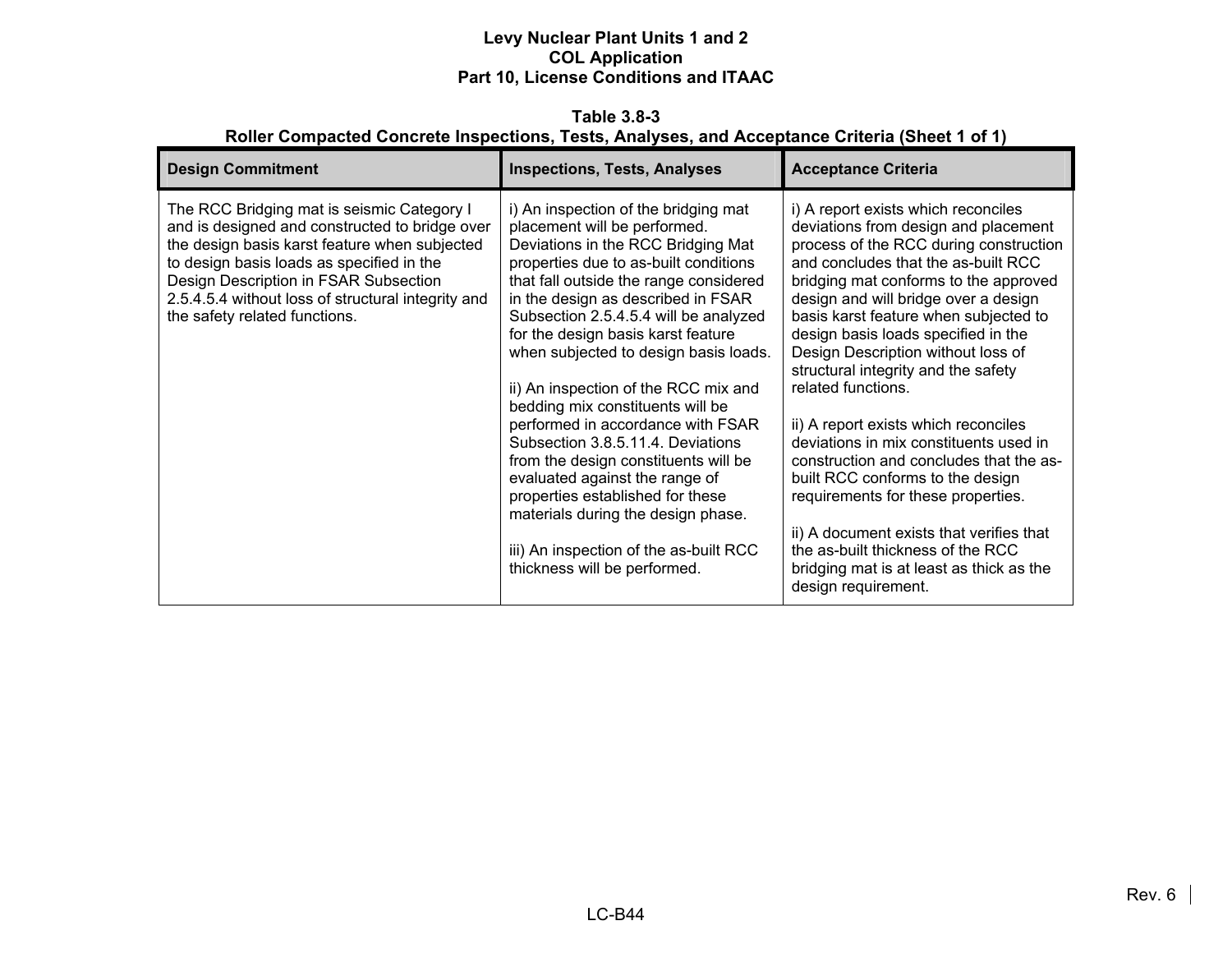#### **Table 3.8-4 Drilled Shaft Foundation Inspections, Tests, Analyses, and Acceptance Criteria (Sheet 1 of 1)**

| <b>Design Commitment</b>                                                                                                                                                                                                                                                                            | <b>Inspections, Tests, Analyses</b>                                                                                                                                                                                                                                                                    | <b>Acceptance Criteria</b>                                                                                                                                                                                                                                                                                                                                                                                  |
|-----------------------------------------------------------------------------------------------------------------------------------------------------------------------------------------------------------------------------------------------------------------------------------------------------|--------------------------------------------------------------------------------------------------------------------------------------------------------------------------------------------------------------------------------------------------------------------------------------------------------|-------------------------------------------------------------------------------------------------------------------------------------------------------------------------------------------------------------------------------------------------------------------------------------------------------------------------------------------------------------------------------------------------------------|
| Drilled Shaft Foundations for the Turbine,<br>Radwaste, and Annex Buildings will preclude<br>movement of the building foundations in<br>excess of the separation provided between the<br>structural elements of the Turbine, Radwaste,<br>and Annex buildings and the nuclear island<br>structures. | During construction, inspection of the<br>physical properties of the rock socket<br>for each drilled shaft will be performed<br>in accordance with LNP FSAR<br>Chapter 3 Subsection 3.8.5.9.<br>Inspection of the as-built drilled shaft<br>foundation physical arrangement will<br>also be performed. | A report exists that reconciles the<br>during construction physical properties<br>of the rock socket for each drilled shaft<br>and the as-built physical arrangement<br>of the Turbine, Radwaste, and Annex<br>Buildings' drilled shaft foundations with<br>design specifications and drawings.<br>The report concludes that the as-built<br>drilled shaft foundation conforms to the<br>design commitment. |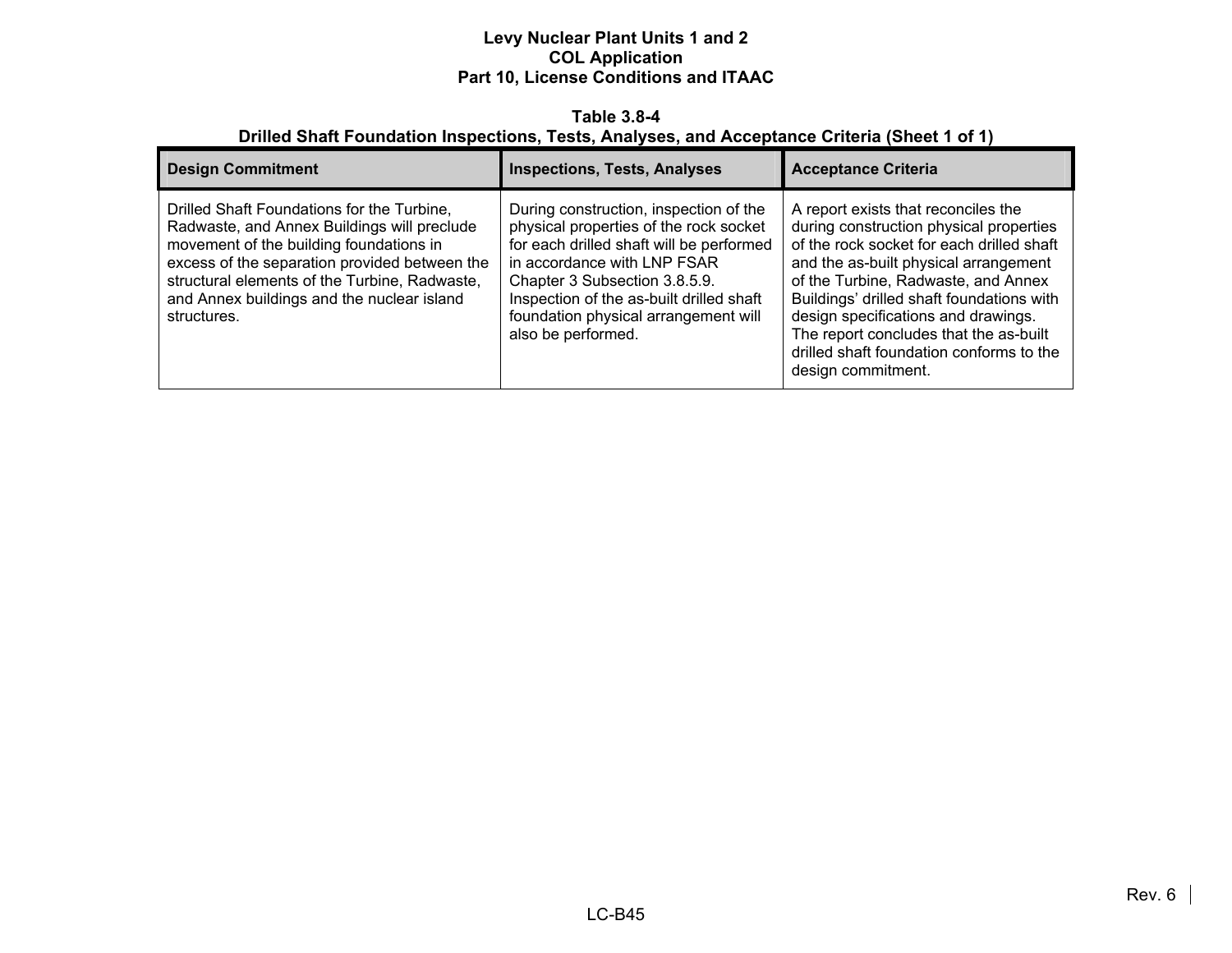**Table 3.8-5 Pipe Rupture Hazards Analysis (Sheet 1 of 1)** 

| <b>Design Commitment</b>                                                                                                                                                                                                                                                                                                  | <b>Inspections, Tests, Analyses</b>                                                                                                                                                                                                                                                                                                                                                                                                                                                                                                                                                                       | <b>Acceptance Criteria</b>                                                                                                                                                                                                                                                                       |
|---------------------------------------------------------------------------------------------------------------------------------------------------------------------------------------------------------------------------------------------------------------------------------------------------------------------------|-----------------------------------------------------------------------------------------------------------------------------------------------------------------------------------------------------------------------------------------------------------------------------------------------------------------------------------------------------------------------------------------------------------------------------------------------------------------------------------------------------------------------------------------------------------------------------------------------------------|--------------------------------------------------------------------------------------------------------------------------------------------------------------------------------------------------------------------------------------------------------------------------------------------------|
| Systems, structures, and components (SSCs),<br>that are required to be functional during and<br>following a design basis event shall be<br>protected against or qualified to withstand the<br>dynamic and environmental effects associated<br>with analyses of postulated failures in high and<br>moderate energy piping. | Inspection of the as-designed pipe<br>rupture hazard analysis report will be<br>conducted. The report documents the<br>analyses to determine where<br>protection features are necessary to<br>mitigate the consequence of a pipe<br>break. Pipe break events involving<br>high-energy fluid systems are<br>analyzed for the effects of pipe whip,<br>jet impingement, flooding, room<br>pressurization, and temperature<br>effects. Pipe break events involving<br>moderate-energy fluid systems are<br>analyzed for wetting from spray,<br>flooding, and other environmental<br>effects, as appropriate. | An as-designed pipe rupture hazard<br>analysis report exists and concludes<br>that the analysis performed for high<br>and moderate energy piping confirms<br>the protection of systems, structures,<br>and components required to be<br>functional during and following a design<br>basis event. |